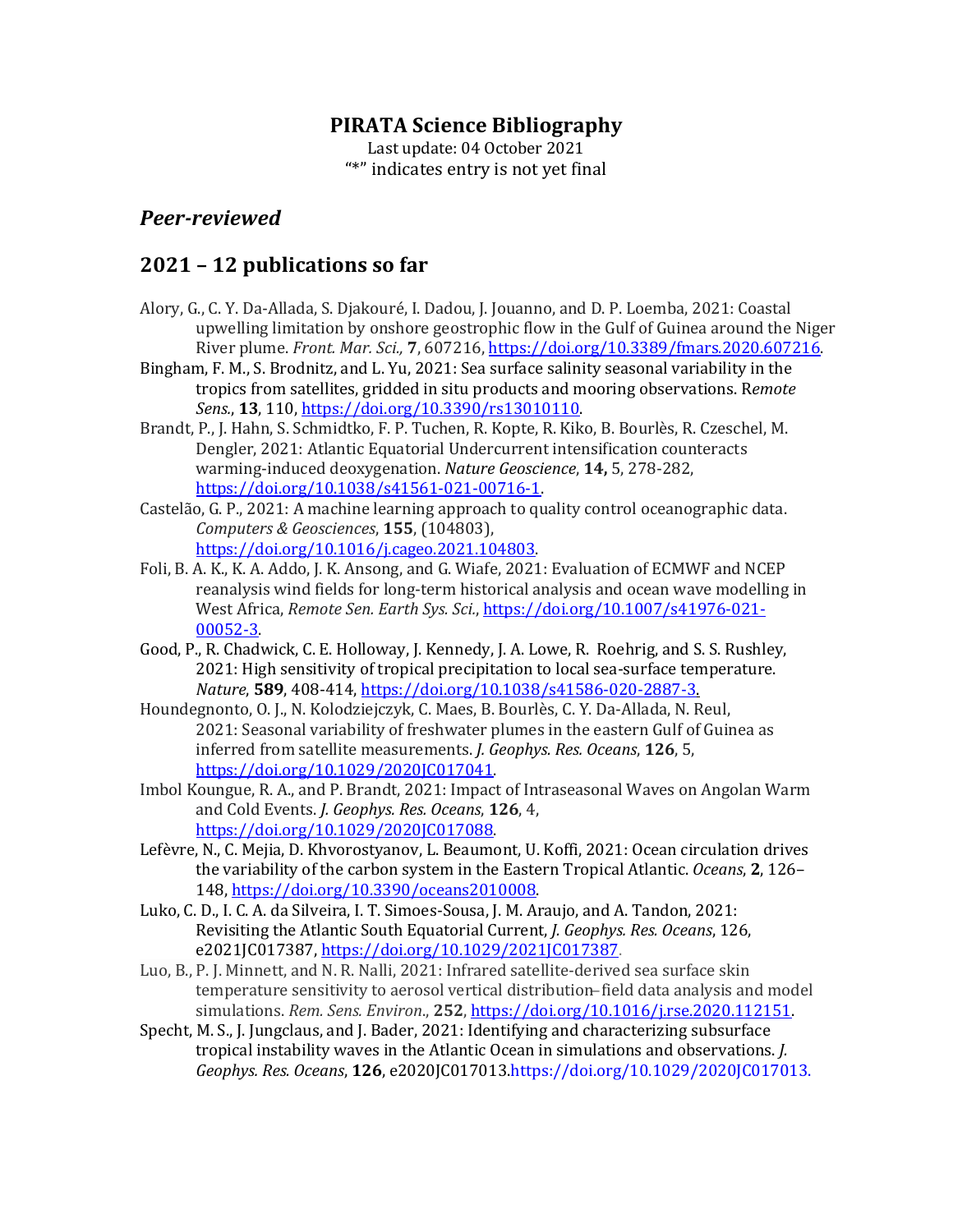## **2020 – 15 publications so far**

- Burmeister, K., J. F. Luebbecke, P. Brandt, M. Claus, and J. Hahn, 2020: Fluctuations of the Atlantic North Equatorial Undercurrent and associated changes in oxygen transports. *Geophys. Res. Lett*., **47**, e2020GL088350, https://doi.org/10.1029/2020GL08835.
- Christophersen, J. A., G. Foltz, and R. C. Perez, 2020: Surface expressions of atmospheric thermal tides in the tropical Atlantic and their impact on open-ocean precipitation. *J. Geophys. Res. Atmos.,* **125***,* e2019JD031997*,* https://doi.org/10.1029/2019JD031997.
- Deppenmeier, A., R. J. Haarsma, C. van Heerwaarden, and W. Hazeleger, 2020: The Southeastern Tropical Atlantic SST bias investigated with a coupled atmosphere– ocean single-column model at a PIRATA mooring site. *J. Climate*, 33, 6255– 6271, https://doi.org/10.1175/JCLI-D-19-0608.1.
- Delpech, A., A. Conchon, O. Titaud, and P. Lehodey, 2020: Influence of oceanic conditions in the energy transfer efficiency estimation of a micronekton model. *Biogeosci.*, **17**, 833-850, 2020, https://doi.org/10.5194/bg-17-833-2020.
- Dominguez, C., J. M. Done, and C. L. Bruyère, 2020: Easterly wave contributions to seasonal rainfall over the tropical Americas in observations and a regional climate model. *Clim. Dyn.,* **54,** 191–209, https://doi.org/10.1007/s00382-019-04996-7.
- Foltz, G. R., R. Hummels, M. Dengler, R. C. Perez, and M. Araujo, 2020: Vertical turbulent cooling of the mixed layer in the Atlantic ITCZ and trade wind regions. *J. Geophys. Res. Oceans*, **125**, 2, https://doi.org/10.1029/2019JC015529.
- Hackert, E., R. M. Kovach, A. Molod, G. Vernieres, A. Borovikov, J. Marshak, and Y. Chang, 2020: Satellite sea surface salinity observations impact on El Niño/Southern Oscillation predictions: Case studies from the NASA GEOS seasonal forecast system. *J. Geophys. Res. Oceans*, **125**, https://doi.org/10.1029/2019JC015788.
- Hummels, R., M. Dengler, W. Rath, G. R. Foltz, F. Schütte, T. Fischer, and P. Brandt, 2020: Surface cooling caused by rare but intense near-inertial wave induced mixing in the tropical Atlantic. *Nature Comm.*, **11**, https://doi.org/10.1038/s41467-020-17601-x.
- Lefèvre, N., P. Tyaquiçã, D. Veleda, C. Perruche, S. Jan van Gennip, 2020: Amazon river propagation evidenced by a  $CO<sub>2</sub>$  decrease at  $8°N$ ,  $38°W$  in September 2013. *J. Mar. Sys*., **211**, 103419, https://doi.org/10.1016/j.jmarsys.2020.103419.
- Luo, B., P. J. Minnett, M. Szczodrak, N. R. Nalli, V. R. Morris, 2020: Accuracy assessment of MERRA-2 and ERA-Interim sea surface temperature, air temperature, and humidity profiles over the Atlantic Ocean using AEROSE measurements. *J. Clim.*, 33, 16, 6889-6909, https://doi.org/10.1175/JCLI-D-19-0955.1.
- Mallet, M., F. Solmon, P. Nabat, N. Elguindi, F. Waquet, D. Bouniol, A. M. Sayer, K. Meyer, R. Roehrig, M. Michou, P. Zuidema, C. Flamant, J. Redemann, and P. Formenti, 2020: Direct and semi-direct radiative forcing of biomass-burning aerosols over the southeast Atlantic (SEA) and its sensitivity to absorbing properties: a regional climate modeling study. *Atmos. Chem. Phys.,* **20**, 21, 13191- 13216, https://doi.org/10.5194/acp-20-13191-2020.
- Radenac, M.-H., J. Jouanno, C. C. Tchamabi, M. Awo, B. Bourlès, S. Arnault, and O. Aumont, 2020: Physical drivers of the nitrate seasonal variability in the Atlantic cold tongue. *Biogeosci.*, **17**, 529-545, https://doi.org/10.5194/bg-17-529-2020.
- Sun, Y., W. Perrie, F. Qiao, and G. Wang, 2020: Intercomparisons of high-resolution global ocean analyses: Evaluation of a new synthesis in Tropical Oceans. *J. Geophys. Res. Oceans*, **125,** e2020JC016118, https://doi.org/10.1029/2020JC016118.
- Yagi, M. and K. Kutsuwada, 2020: Validation of different global data sets for sea surface wind-stress. *Inter. J. Rem. Sens*., **41**:15, 6022-6049, https://doi.org/10.1080/01431161.2020.1714784.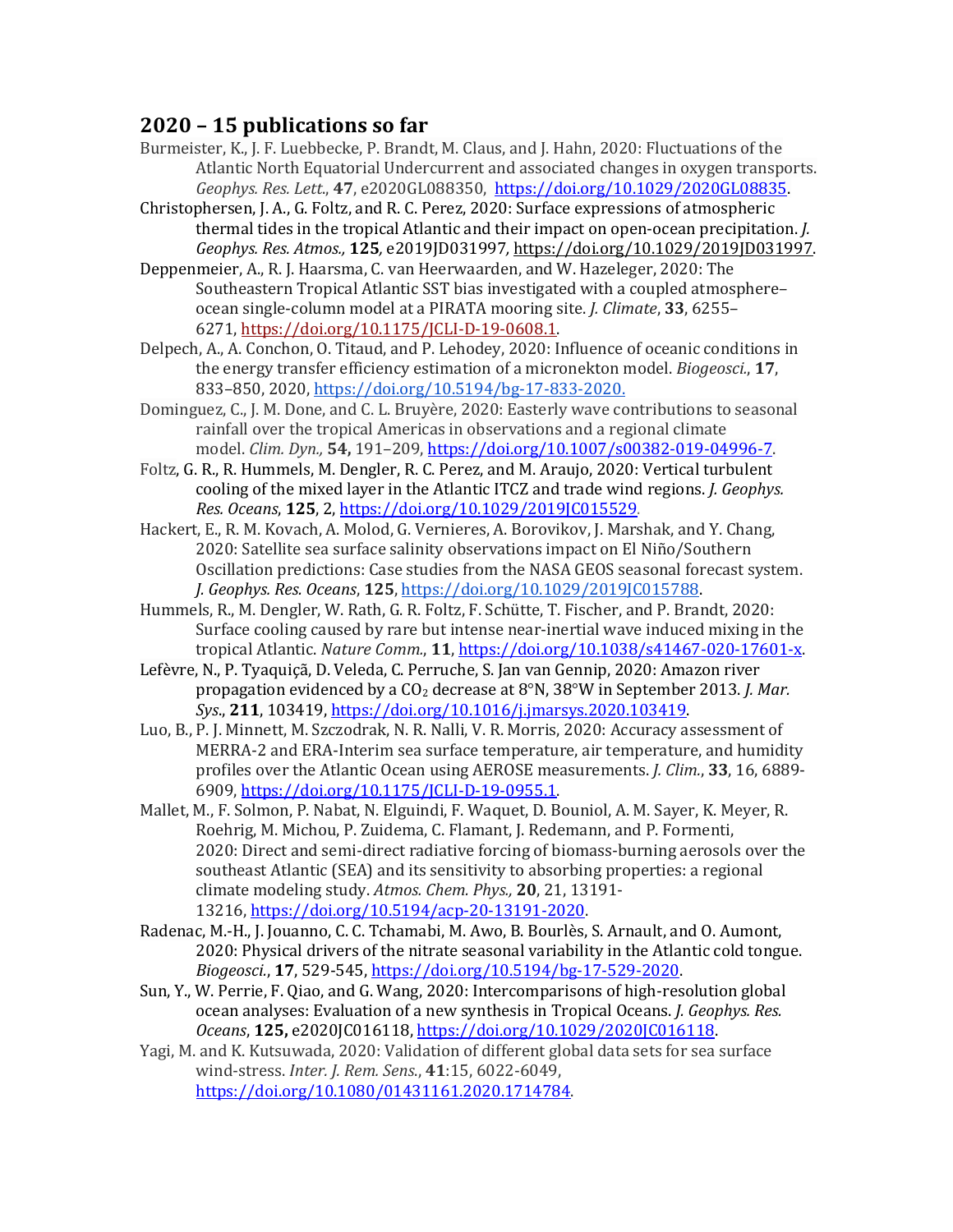Zhou, X., P. Ray, B. S. Barrett, and P.-C. Hui, 2020: Understanding the bias in surface latent and sensible heat fluxes in contemporary AGCMs over tropical oceans. *Clim. Dyn.,* **55,** 2957–2978, https://doi.org/10.1007/s00382-020-05431-y.

## **2019 – 17 publications**

- Bourlès, B., M. Araujo, M. J. McPhaden, P. Brandt, G. R. Foltz, R. Lumpkin, H. Giordani, F. Hernandez, N. Lefevre, P. Nobre, E. Campos, R. Saravanan, J. Trotte-Duha, M. Dengler, J. Hahn, R. Hummels, J. F. Lubbecke, M. Rouault, L. Cotrim, A. Sutton, M. Jochum, and R. C. Perez, 2019: PIRATA: A sustained observing system for tropical Atlantic climate research and forecasting. *Earth and Space Sci.*, 6, 577-616, https://doi.org/10.1029/2018EA000428.
- Crespo, J., D. Posselt, and S. Asharaf, 2019: CYGNSS Surface Heat Flux Product Development. *Remote Sensing,* **11**, 19, 2294. https://doi.org/10.3390/rs11192294.
- Dossa, A. N., C. Y. Da-Allada, G. Herbert, and B. Bourlès, 2019: Seasonal cycle of the salinity barrier layer revealed in the northeastern Gulf of Guinea. *African J. Mar. Sci.*, **41:2**, 163-175, https://doi.org/10.2989/1814232X.2019.1616612.
- Endo, C. A. K., D. F. M. Gherardi, L. P. Pezzi, and L. N. Lima, 2019: Low connectivity compromises the conservation of reef fishes by marine protected areas in the tropical South Atlantic. *Sci. Rep.,* **9**, 1, 8634. https://doi.org/10.1038/s41598-019- 45042-0.
- Foltz G. R., P. Brandt, I. Richter, B. Rodríguez-Fonseca, F. Hernandez, M. Dengler, R. R. Rodrigues, J. O. Schmidt, L. Yu, N. Lefevre, L. C. Da Cunha, M. J., McPhaden, M. Araujo, J. Karstensen, J. Hahn, M. Martín-Rey M, C. M. Patricola, P. Poli, P. Zuidema, R. Hummels, R. C. Perez, V. Hatje, J. F. Lübbecke, I. Polo, R. Lumpkin, B. Bourlès, F. E. Asuguo, P. Lehodey, A. Conchon, P. Chang, P. Dandin, C. Schmid, A. Sutton, H. Giordani, Y. Xue, S. Illig, T. Losada, S. A. Grodsky, F. Gasparin, T. Lee, E. Mohino, P. Nobre, R. Wanninkhof, N. Keenlyside, V. Garcon, E. Sánchez-Gómez, H. C. Nnamchi, M. Drévillon, A. Storto, E. Remy, A. Lazar, S. Speich, M. Goes, T. Dorrington, W. E. Johns, J. M. Moum, C. Robinson, C. Perruche, R. B. de Souza, A. T. Gaye AT, J. López-Parages, P.-A. Monerie, P. Castellanos, N. U. Benson, M. N. Hounkonnou, J. T. Duhá, R. Laxenaire, and N. Reul, 2019: The Tropical Atlantic Observing System. *Front. Mar.* Sci., **6**, 206, https://doi.org/10.3389/fmars.2019.00206.
- Fujii, Y., E. Rémy, H. Zuo, P. Oke, G. Halliwell, F. Gasparin, M. Benkiran, N. Loose, J. Cummings, J. Xie, Y. Xue, S. Masuda, G. C. Smith, M. Balmaseda, C. Germineaud, D. J. Lea, G. Larnicol, L. Bertino, A. Bonaduce, P. Brasseur, C. Donlon, P. Heimbach, Y. Kim, V. Kourafalou, P.-Y. Le Traon, M. Martin, S. Paturi, B. Tranchant, and N. Usui, 2019: Observing System Evaluation Based on Ocean Data Assimilation and Prediction Systems: On-Going Challenges and a Future Vision for Designing and Supporting Ocean Observational Networks. *Front. Mar. Sci.*, 6, 417, https://doi.org/10.3389/fmars.2019.00417.
- Illig, S., and M.-L. Bachèlery, 2019: Propagation of Subseasonal Equatorially-Forced Coastal Trapped Waves down to the Benguela Upwelling System. *Sci. Rep.,* **9,** 5306. https://doi.org/10.1038/s41598-019-41847-1.
- Imbol Koungue, R. A., M. Rouault, S. Illig, P. Brandt, and J. Jouanno, 2019: Benguela Niños and Benguela Niñas inforced ocean simulation from 1958 to 2015. *J. Geophys. Res.*, **124**, 5923–5951. https://doi.org/10.1029/2019JC015013.
- Lübbecke, J.F., Brandt, P., Dengler, M., R. Kopte, J. Lüdke, I. Richter, M. S. Martins, and P. C. M. Tchipalanga, 2019: Causes and evolution of the southeastern tropical Atlantic warm event in early 2016. *Clim. Dyn.,***53***,* 261-274, https://doi.org/10.1007/s00382-018-4582-8.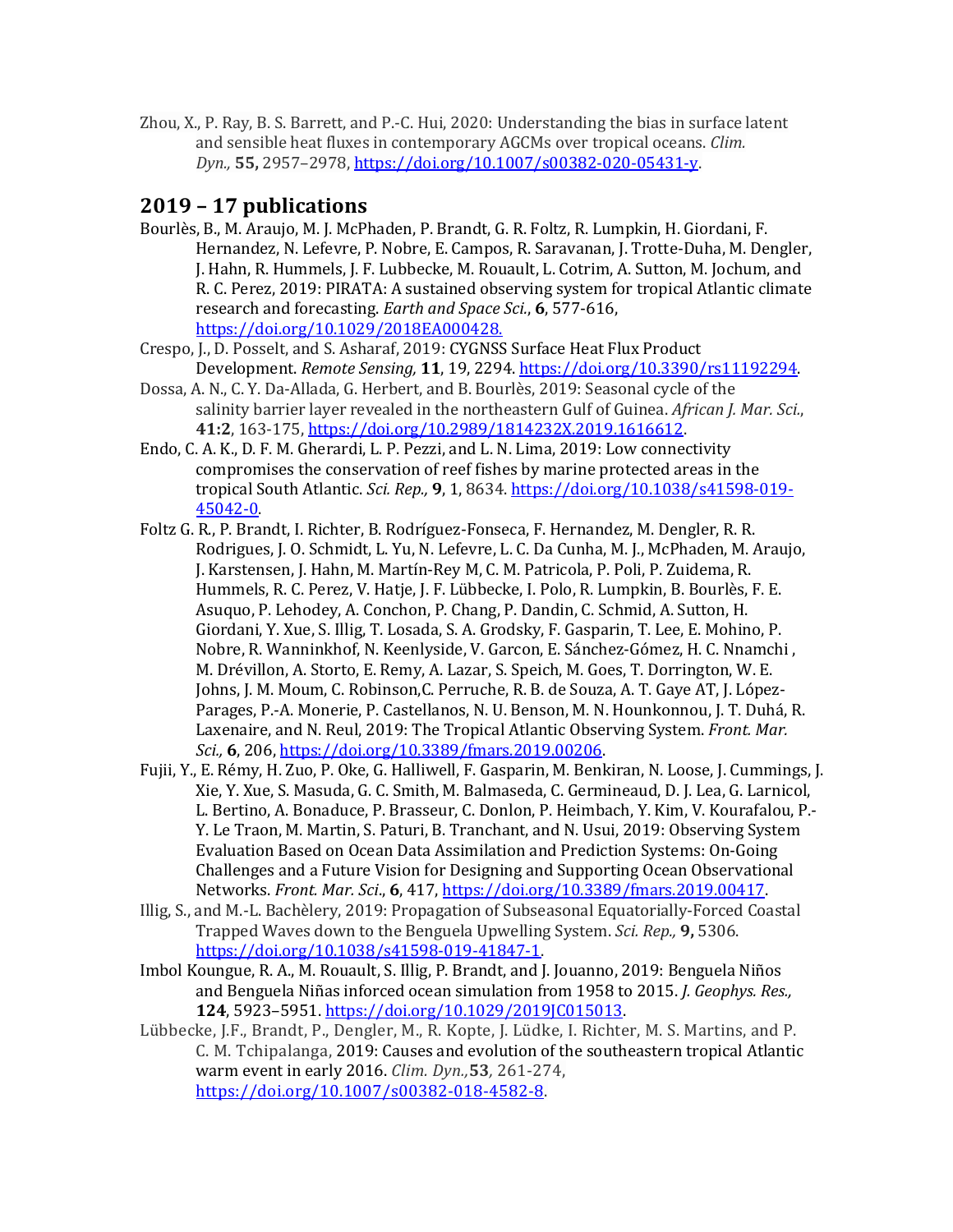- Luo, B., P. J. Minnett, C. Gentemann, G. Szczodrak, 2019: Infrared satellite-derived sea surface skin temperature sensitivity to aerosol vertical distribution-Field data analysis and model simulations. Rem. Sens. Environ., 223, 8-20, https://doi.org/10.1016/j.jmarsys.2020.103419.
- Perez, R. C., G. R. Foltz, R. Lumpkin, C. Schmid, 2019: Direct Measurements of Upper Ocean Horizontal Velocity and Vertical Shear in the Tropical North Atlantic at 4°N, 23°W. *J. Geophys. Res. Oceans,* **124**, 6, 4133-4151*,* https://doi.org/10.1029/2019JC015064.
- Ruf, C., S. Asharaf, R. Balasubramaniam, S. Gleason, T. Lang, D. McKague, D. Twigg, and D. Waliser, 2019: In-Orbit Performance of the Constellation of CYGNSS Hurricane Satellites. *Bull. American Meteorol. Soc.,* **100**,10, 2009-2023. https://doi.org/10.1175/BAMS-D-18-0337.1.
- Smith S. R., G. Alory, A. Andersson, W. Asher, A. Baker, D. I. Berry, K. Drushka, D. Figurskey, E. Freeman, P. Holthus, T. Jickells, H. Kleta, E. C. Kent, N. Kolodziejczyk, M. Kramp, Z. Loh, P. Poli, U. Schuster, E. Steventon, S. Swart, O. Tarasova, L. Petit de la Villéon, and N. Vinogradova-Shiffer, 2019: Ship-based contributions to global ocean, weather, and climate observing systems. *Front. Mar. Sci.*, 6, 434. https://doi.org/10.3389/fmars.2019.00434.
- Sharma, N., 2019: Retrieval of sea surface salinity from SMAP L-band radiometer: A novel approach for wind speed correction. *Quart. J. Royal Meteorol. Soc.*, **89**, 1-11. https://doi.org/10.1002/qj.3630.
- Taboada, F. G., C. A. Stock, S. M. Griffies, J. Dunne, J. G. John, R. J. Small, and H. Tsujino, 2019: Surface winds from atmospheric reanalysis lead to contrasting oceanic forcing and coastal upwelling patterns. *Ocean Modelling*, 133, 79-111, https://doi.org/10.1016/j.ocemod.2018.11.003.
- Thandlam, V., and H. Rahaman, 2019: Evaluation of surface shortwave and longwave downwelling radiations over the global tropical oceans. *SN Appl. Sci.*, 1, 1171. https://doi.org/10.1007/s42452-019-1172-2.
- Varona, H. L., D. Veleda, M. Cintra, M. Araujo, 2019: Amazon River plume influence on Western Tropical Atlantic dynamic variability. *Dyn. of Atmos. Oceans*, 85, 1-15, https://doi.org/10.1016/j.dynatmoce.2018.10.002.

## **2018 – 17 publications**

- Awo, F. M., G. Alory, C.Y. Da-Allada, T. Delcroix, J. Jouanno, E. Kestenare, and E. Baloïtcha, 2018: Sea surface salinity signature of the tropical Atlantic interannual climatic modes. *J. Geophys. Res. Oceans*, **123**, 7420–7437, https://doi.org/10.1029/2018JC013837.
- Evangelista, H., A. Sifeddine, T. Corrège, J. Servain, E. P. Dassié, R. Logato, R. C. Cordeiro, C.-C. Shen, F. Le Cornec, J. Nogueira, B. Segal, A. Castagna, and B. Turcq, 2018: Climatic constraints on growth rate and geochemistry  $(Sr/Ca$  and  $U/Ca$  of the coral Siderastrea stellata in the Southwest Equatorial Atlantic (Rocas Atoll, Brazil). *Geochem., Geophys., Geosys.,* **19**, 772–786, https://doi.org/10.1002/2017GC007365.
- Foltz, G. R., C. Schmid, and R. Lumpkin, 2018: An enhanced PIRATA data set for tropical Atlantic ocean-atmosphere research. *J. Clim.*, 31, 1499-1524, https://doi.org/10.1175/JCLI-D-16-0816.1.
- Greatbatch, R. J., M. Claus, P. Brandt, J.-D. Matthießen, F. P. Tuchen, F. Ascani, M. Dengler, J. Toole, C. Roth, and J. T. Farrar, 2018: Evidence for the maintenance of slowly varying equatorial currents by intraseasonal variability. *Geophys. Res. Lett.*, **45**, 1923-1929, https://doi.org/10.1002/2017GL076662.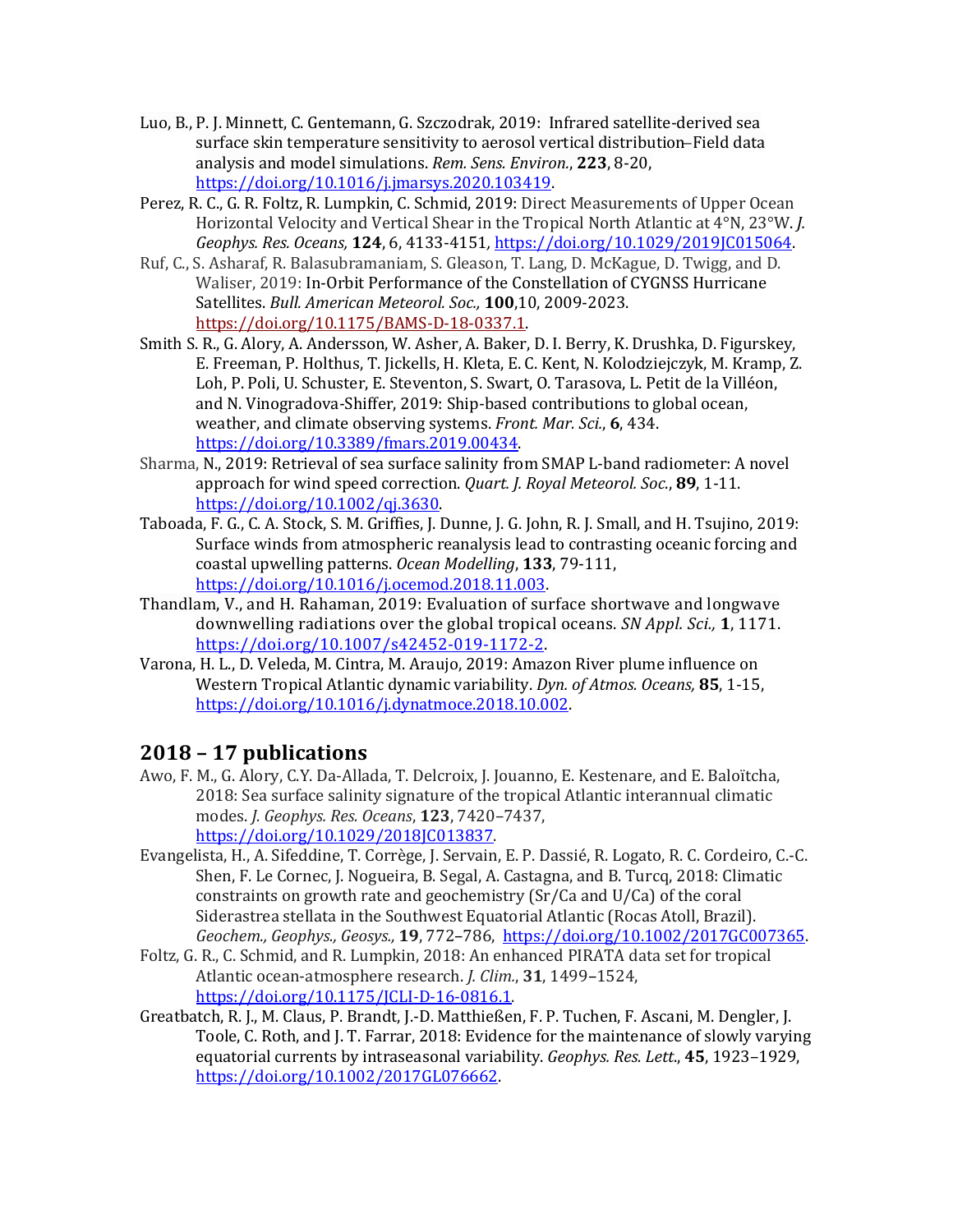- Haerter, J. O., and L. Schlemmer, 2018: Intensified Cold Pool Dynamics Under Stronger Surface Heating. *Geophys. Res. Lett*., **45**, 6229-6310, https://doi.org/10.1029/2017GL076874.
- Hartung, K., Svensson, G., Struthers, H., Deppenmeier, A.-L., and Hazeleger, W., 2018: An EC-Earth coupled atmosphere–ocean single-column model (AOSCM.v1\_EC-Earth3) for studying coupled marine and polar processes. *Geosci. Model Dev.*, 11, 4117-4137, https://doi.org/10.5194/gmd-11-4117-2018.
- Kopte, R., P. Brandt, M. Claus, R. J. Greatbatch, and M. Dengler, 2018: Role of equatorial basin-mode resonance for the seasonal variability of the Angola Current at 11°S. *J. Phys. Oceanogr.*, **48**, 261-281, https://doi.org/10.1175/JPO-D-17-0111.1.
- Nogueira Neto, A. V., H. Giordani, G. Caniaux, and M. Araujo, 2018: Seasonal and interannual mixed layer heat budget variability in the western tropical Atlantic from Argo floats (2007-2012), *J. Geophys. Res.*, **123**, 5298-5322, https://doi.org/10.1029/2017JC013436.
- Rouault, M., S. Illig, J. F. Lübbecke, and R. A. Imbol Koungue, 2018: Origin, development and demise of the 2010-2011 Benguela Niño. *J. Mar. Sys.*, **188**, 39-48, https://doi.org/10.1016/j.jmarsys.2017.07.007.
- Sakazaki, T., and K. Hamilton, 2018: Discovery of a lunar air temperature tide over the ocean: a diagnostic of air-sea coupling. *NPJ Clim. and Atmosp. Sci.*, 1, 25, https://doi.org/10.1038/s41612-018-0033-9.
- Scannell, H. A., and M. J. McPhaden, 2018: Seasonal mixed layer temperature balance in the southeastern tropical Atlantic. *J. Geophys. Res.*, 123, 5557-5570, https://doi.org/10.1029/2018JC014099.
- Silva, T., D. Veleda, M. Araujo, and P. Tyaquiçã, 2018: Ocean-atmosphere feedback during extreme rainfall events in eastern Northeast Brazil. *J. Appl. Meteor. Climatol.*, 57, 1211-1229, https://doi.org/10.1175/JAMC-D-17-0232.1.
- Storto, A., M. J. Martin, B. Deremble, and S. Masina, 2018: Strongly Coupled Data Assimilation Experiments with Linearized Ocean-Atmosphere Balance Relationships. *Mon. Wea. Rev.,* **146**, 1233–1257, https://doi.org/10.1175/MWR-D-17-0222.1.
- Trolliet, M., J. Walawender, B. Bourlès, A. Boilley, J. Trentmann, P. Blanc, M. Lefevre, and L. Wald, 2018: Estimating downwelling solar irradiance at the surface of the tropical Atlantic Ocean: A comparison of PIRATA measurements against several re-analyses and satellite-derived data sets. *Ocean Sci.*, **14**, 1021-1056, https://doi.org/10.5194/os-14-1021-2018.
- Trolliet, M., and L. Wald, 2018: Monthly solar radiation in the tropical Atlantic Ocean: Can its spatial variations be captured by the current configuration of the PIRATA moorings? *Adv. In Sci. and Res.,* **15**, 127-136, https://doi.org/10.5194/asr-15-127-2018.
- Tuchen, F. P., P. Brandt, M. Claus, R. Hummels, 2018: Deep intraseasonal variability in the central equatorial Atlantic. *J. Phys. Oceanogr.*, 48, 2851-2865, https://doi.org/10.1175/JPO-D-18-0059.1.
- Weifu, S., W. Jin, Z. Jie, M. Yi, M. Junmin, Y. Lei, and M. Junwei, 2018: A new global gridded sea surface temperature product constructed from infrared and microwave radiometer data using the optimum interpolation method. Acta Oceanologica Sinica, 37, 9, 41-49. https://doi.org/10.1007/s13131-018-1206-4.

# **2017 – 23 publications**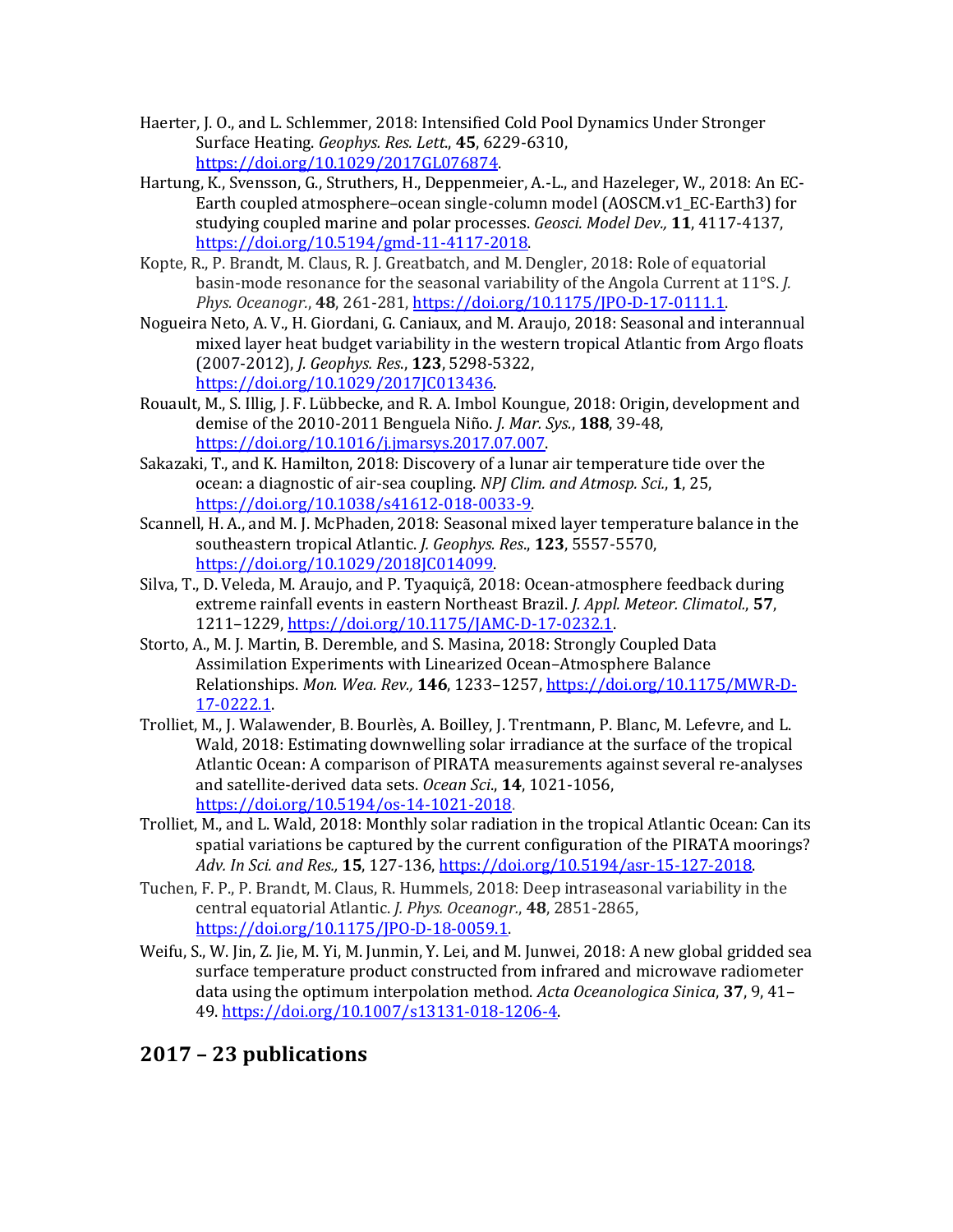- Becherer, J., and J. N. Moum, 2017: An efficient scheme for onboard reduction of moored χpod data. *J. of Atm. and Oc. Tech.*, 34, 2533-2546, https://doi.org/10.1175/JTECH-D-17-0118.1.
- Benetti, M., G. Reverdin, G. Aloisi, and Á. Sveinbjörnsdóttir, 2017: Stable isotopes in surface waters of the Atlantic Ocean: Indicators of ocean-atmosphere water fluxes and oceanic mixing processes. *J. Geophys. Res. Oceans*, 122, 4723-4742, https://doi.org/10.1002/2017JC012712.
- Benetti, M., H.C. Steen-Larsen, G. Reverdin, Á.E. Sveinbjörnsdóttir, G. Aloisi, M.B. Berkelhammer, B. Bourlès, D. Bourras, G. de Coetlogon, A. Cosgrove, A.K. Faber, J. Grelet, S. B. Hansen, R. Johnson, H. Legoff, N. Martin, A.J. Peters, T.J. Popp, T. Reynaud, and M.N. Winther, 2017: Stable isotopes in the atmospheric marine boundary layer water vapour over the Atlantic Ocean, 2012-2015, *Nature Scientific Data*, **4**, 160128, https://doi.org/10.1038/sdata.2016.128.
- Berry, D. I. and E. C. Kent, 2017: Assessing the health of the in situ global surface marine climate observing system. Int. J. Climatol., 37, 2248-2259. https://doi.org/:10.1002/joc.4914.
- Bruto, L., A. Moacyr, C. Noriega, D. Veleda, and N. Lefevre, 2017: Variability of  $CO<sub>2</sub>$  fugacity at the western edge of the tropical Atlantic Ocean from the  $8^\circ N$  to  $38^\circ W$  PIRATA buoy. *Dyn. Atmos. Oceans*, **78**, 1-13, http://doi.org/10.1016/j.dynatmoce.2017.01.003.
- Centurioni, L., A. Horányi, C. Cardinali, E. Charpentier, and R. Lumpkin, 2017: A Global Ocean Observing System for Measuring Sea Level Atmospheric Pressure: Effects and Impacts on Numerical Weather Prediction. *Bull. Amer. Meteor. Soc.*, 98, 231-238, https://doi.org/10.1175/BAMS-D-15-00080.1.
- Da-Allada, C. Y., J. Jouanno, F. Gaillard, N. Kolodziejczyk, C. Maes, N. Reul, and B. Bourlès, 2017: Importance of the Equatorial Undercurrent on the sea surface salinity in the eastern equatorial Atlantic in boreal spring. *J. Geophys. Res. Oceans*, 122, 521-538, https://doi.org/10.1002/2016JC012342.
- Goes, M., E. Babcock, F. Bringas, P. Ortner, and G. Goni, 2017: The impact of improved thermistor calibration on the Expendable Bathythermograph profile data. *J. Atmos. Oceanic Technol.,* **34**, 1947-1961, https://doi.org/10.1175/JTECH-D-17-0024.1
- Hao, Z., M. A. Balmaseda, and K. Mogensen, 2017: The new eddy-permitting ORAP5 ocean reanalysis: description, evaluation and uncertainties in climate signals. *Clim. Dyn.* **49**, 791–811, https://doi.org/10.1007/s00382-015-2675-1.
- Imbol Koungue, R. A., S. Illig, and M. Rouault, 2017: Role of interannual Kelvin wave propagations in the equatorial Atlantic on the Angola Benguela Current system. *J. Geophys. Res. Oceans*, **122**, 4685–4703, https://doi.org/10.1002/2016JC012463.
- Jouanno, J., O. Hernandez, E. Sanchez-Gomez, & B. Deremble, 2017: Equatorial Atlantic interannual variability and its relation to dynamic and thermodynamic processes, *Earth Syst. Dyn.*, **8**, 1061-1069, https://doi.org/10.5194/esd-8-1061-2017.
- Kako, S., A. Okuro, and M. Kubota, 2017: Effectiveness of using multisatellite wind speed estimates to construct hourly wind speed datasets with diurnal variations. *J. Atmos. Oceanic Technol.*, **34**, 631–642, https://doi.org/10.1175/JTECH-D-16-0179.1.
- Karagali, I., J. L. Høyer, and C. J. Donlon, 2017: Using a 1-D model to reproduce the diurnal variability of SST. *J. Geophys. Res. Oceans*, 122, https://doi.org/10.1002/2016JC012542.
- Li, H., F. Xu, W. Zhou, D. Wang, J. S. Wright, Z. Liu, and Y. Lin, 2017: Development of a global gridded Argo data set with Barnes successive corrections. *J. Geophys. Res. Oceans*, **122**, 866–889, https://doi.org/10.1002/2016JC012285.
- Liu, C., R. P. Allan, M. Mayer, P. Hyder, N. G. Loeb, C. D. Roberts, M. Valdivieso, J. M. Edwards, and P.-L. Vidale, 2017: Evaluation of satellite and reanalysis-based global net surface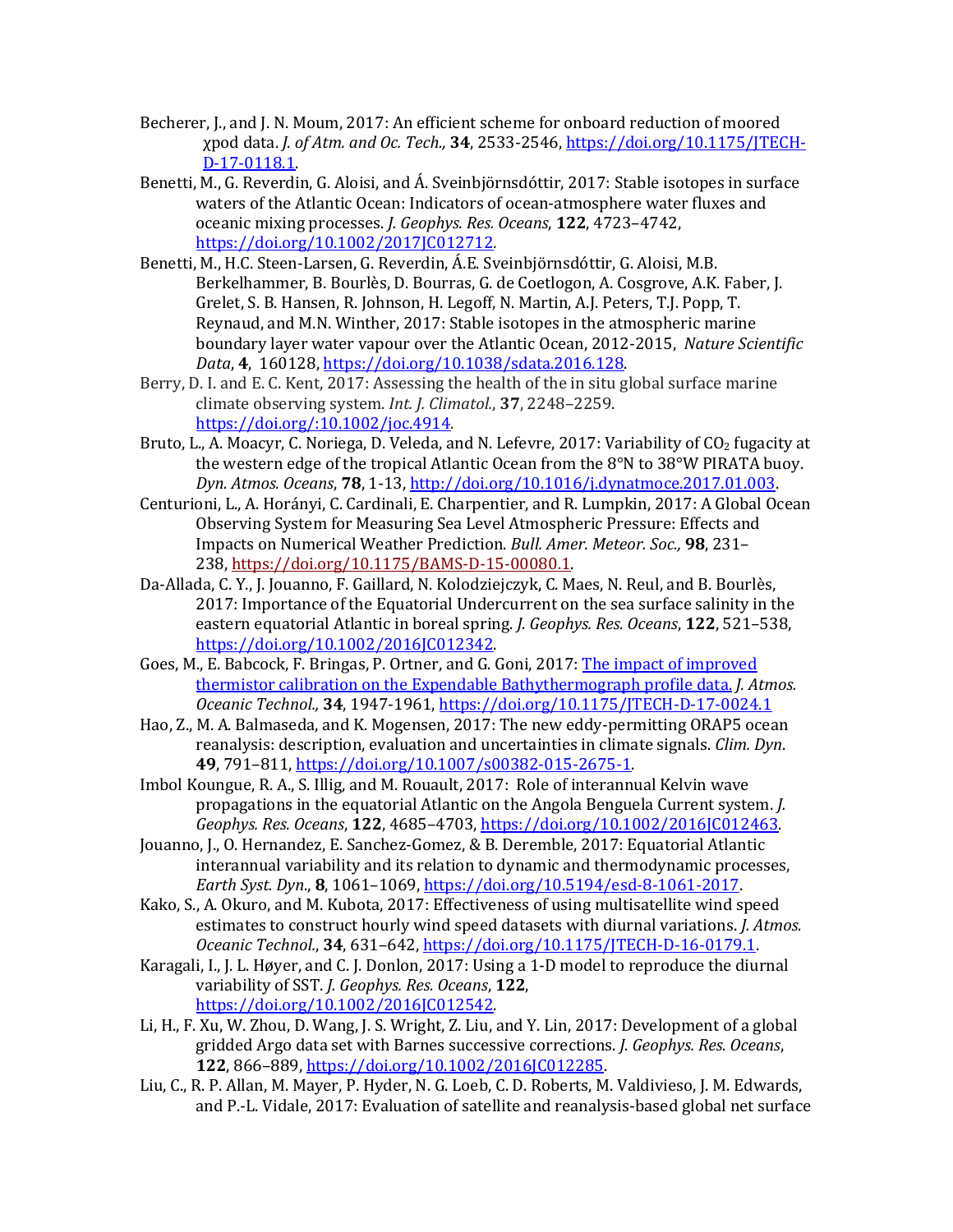energy flux and uncertainty estimates. *J. Geophys. Res. Atmos.*, **122**, 6250–6272, https://doi.org/10.1002/2017JD026616.

- May, J., C. Rowley, and C. N. Barron, 2017: NFLUX satellite-based surface radiative heat fluxes. Part I: Swath-level products. *J. Appl. Meteor. Climatol.*, **56**, 1025-1041, https://doi.org/10.1175/JAMC-D-16-0282.1.
- May, J. C., C. Rowley, and C. N. Barron, 2017: NFLUX Satellite-Based Surface Radiative Heat Fluxes. Part II: Gridded Products. *J. Appl. Meteor. Climatol.*, **56**, 1043-1057, https://doi.org/10.1175/JAMC-D-16-0283.1.
- Swain, J., P. A. Umesh, and A. S. N. Murty, 2017: Demonstration of an efficient interpolation technique of inverse time and distance for Oceansat-2 wind measurements at 6hourly intervals. *The International Journal of Ocean and Climate Systems* 8, 101, https://doi.org/10.1177/1759313117736596.
- Valdivieso, M., K. Haines, M. Balmaseda, Y.-S. Chang, M. Drevillon, N. Ferry, Y. Fujii, A. Kohl, A. Storto, T. Toyoda, X. Wang, J. Waters, Y. Xue, Y. Yin, B. Barnier, F. Hernandez, A. Kumar, T. Lee, S. Masina, and K. A. Peterson, 2017: An assessment of air-sea heat fluxes from ocean and coupled reanalyses. *Clim. Dyn.*, 49, 983-1008, https://dx.doi.org/10.1007/s00382-015-2843-3.
- Xie, P., R. Joyce, S. Wu, S. Yoo, Y. Yarosh, F. Sun, and R. Lin, 2017: Reprocessed, Bias-Corrected CMORPH Global High-Resolution Precipitation Estimates from 1998. *J. Hydrometeor.,* **18**, 1617–1641, https://doi.org/10.1175/JHM-D-16-0168.1.
- Wen, C., Y. Xue, A. Kumar, D. Behringer, and L. Yu, 2017: How do uncertainties in NCEP R2 and CFSR surface fluxes impact tropical ocean simulations? *Clim. Dyn.*, **49**, 3327-3344, https://doi.org/10.1007/s00382-016-3516-6.
- Zuidema, P., P. Chang, B. Medeiros, B. P. Kirtman, R. Mechoso, E. K. Schneider, T. Toniazzo, I. Richter, R. J. Small, K. Bellomo, P. Brandt, S. de Szoeke, J. T. Farrar, E. Jung, S. Kato, M. Li, C. Patricola, Z. Wang, R. Wood, and Z. Xu, 2016: Challenges and prospects for reducing coupled climate model SST biases in the eastern tropical Atlantic and Pacific oceans: The U.S. CLIVAR eastern tropical oceans synthesis working group. *BAMS*, **97**, 2305-2328, https://doi.org/10.1175/BAMS-D-15-00274.1.
- Zuo, H., M. A. Balmaseda, and K. Mogensen, 2017: The new eddy-permitting ORAP5 ocean reanalysis: description, evaluation and uncertainties in climate signals. *Clim. Dyn.* **49**, 791–811, https://doi.org/10.1007/s00382-015-2675-1.

#### **2016 – 17 publications**

- Bonou, F. K., C.D. Noriega, N. Lefèvre, M. Araujo, 2016: Distribution of  $CO<sub>2</sub>$  parameters in the Western Tropical Atlantic Ocean. Dyn. Atmosph. and Oceans, **73**, 47-60, https://doi.org/10.1016/j.dynatmoce.2015.12.001.
- Boutin, J., Y. Chao, W. Asher, T. Delcroix, R. Drucker, K. Drushka, N. Kolodziejczyk, T. Lee, N. Reul, G. Reverdin, J. Schanze, A. Soloviev, L. Yu, J. Anderson, L. Brucker, E. Dinnat, A. Santos-Garcia, W. Jones, C. Maes, T. Meissner, W. Tang, N. Vinogradova, and B. Ward, 2016: Satellite and in situ salinity: understanding near-surface stratification and subfootprint variability. *Bull. Amer. Meteor. Soc*., **97**, 1391-1407, http://dx.doi.org:/10.1175/BAMS-D-15- 00032.1.
- Brandt, P., M. Claus, R. J. Greatbatch, R. Kopte, J. M. Toole, W. E. Johns, and C. W. Böning, 2016: Annual and semi-annual cycle of equatorial Atlantic circulation associated with basin mode resonance. *J. Phys. Oceanogr.*, 46, 3011-3029, https://doi.org/10.1175/JPO-D-15-0248.1.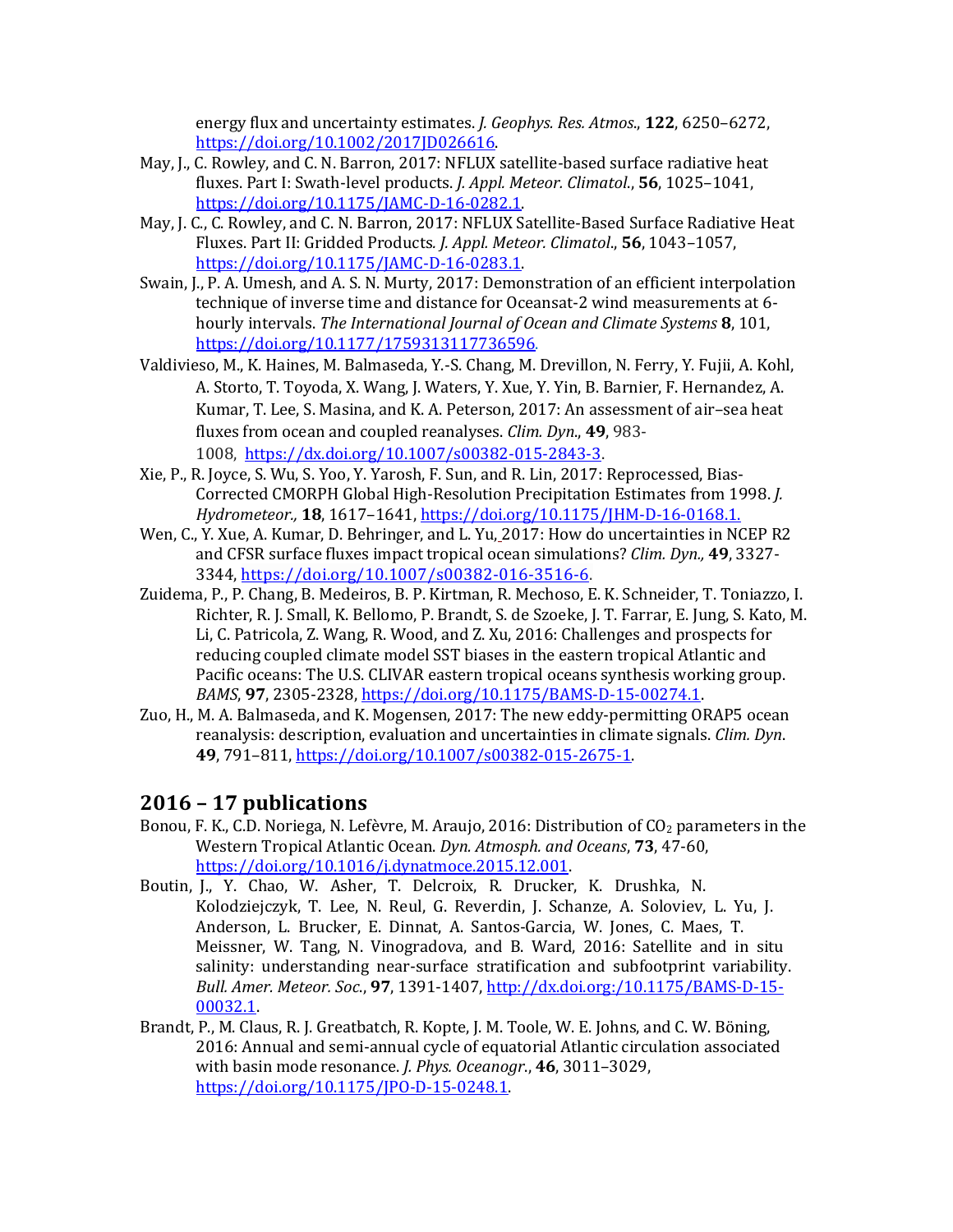- Burmeister, K., P. Brandt, and J. F. Lübbecke, 2016: Revisiting the cause of the eastern equatorial Atlantic cold event in 2009. *J. Geophys. Res. Oceans*, **121**, 4777-4789, https://doi.org/10.1002/2016JC011719.
- Castellanos, P., E. J. D. Campos, I. Giddy, and W. Santis, 2016: Inter-comparison studies between high-resolution HYCOM simulation and observational data: The South Atlantic and the Agulhas leakage system. *J. Marine Sys.*, **159**, 76-88, https://doi.org/10.1016/j.jmarsys.2016.02.010.
- Claus, M., R. Greatbatch, P. Brandt, and J. Toole, 2016: Forcing of the Atlantic Equatorial Deep Jets Derived from Observations. *J. Phys. Oceanogr.*, 46, 3549-3562, https://doi.org/10.1175/JPO-D-16-0140.1.
- Freeman, E., S. D. Woodruff, S. J. Worley, S. J. Lubker, E. C. Kent, W. E. Angel, D. I. Berry, P. Brohan, R. Eastman, L. Gates W. Gloeden, Z. Ji, J. Lawrimore, N. A. Rayner, G. Rosenhagen, and S. R. Smith, 2016: ICOADS Release 3.0: a major update to the historical marine climate record. *Int. J. Climatol.*, https://doi.org/10.1002/joc.4775.
- Herbert, G., B. Bourlès, P. Penven, and J. Grelet, 2016: New insights on the upper layer circulation north of the Gulf of Guinea. *J. Geophys. Res. Oceans*, **121**, 6793–6815, https://doi.org/10.1002/2016JC01195.
- Hernandez, O., J. Jouanno, and F. Durand, 2016: Do the Amazon and Orinoco freshwater plumes really matter for hurricane-induced ocean surface cooling?, *J. Geophys. Res. Oceans*, **121**, 2119–2141, https://doi.org/10.1002/2015JC011021.
- Hounsou-Gbo, G. A., J. Servain, M. Araujo, E. S. Martins, B. Bourlès, and G. Caniaux, 2016: Oceanic Indices for Forecasting Seasonal Rainfall over the Northern Part of Brazilian Northeast. American Journal of Climate Change, **5** (2), 261-274.
- Lefèvre N., D. Veleda, M. Araujo, G. Caniaux, 2016: Variability and trends of carbon parameters at a time-series in the Eastern Tropical Atlantic. *Tellus B*, **68**, 30305, https://doi.org/10.3402/tellusb.v68.30305.
- Nalli, N., C. Barnet, T. Reale, Q. Liu, V. Morris, J. Spackman, E. Joseph, C. Tan, B. Sun, F. Tilley, L. Leung, and D. Wolfe, 2016: Satellite Sounder Observations of Contrasting Tropospheric Moisture Transport Regimes: Saharan Air Layers, Hadley Cells, and Atmospheric Rivers. *J. Hydrometeor.*, 17, 2997-3006, https://doi.org/10.1175/JHM-D-16-0163.1.
- Nubi, O. A., B. Bourlès B., C. A. Edokpayi and M. N. Hounkonnou, 2016: On the Nutrient distribution and phytoplankton biomass in the Gulf of Guinea equatorial band as inferred from In-situ measurements. *J. Oceanogr. and Marine Sci.*, **7** (1), 1-11, https://doi.org/10.5897/JOMS2016.0124.
- Rugg, A., G. R. Foltz, and R. C. Perez, 2016: Role of mixed layer dynamics in tropical North Atlantic interannual sea surface temperature variability. *J. Climate*, **29**, 8083-8101, https://doi.org/10.1175/JCLI-D-15-0867.1.
- Salles, R., P. Mattos, A.-M. Dubois Iorgulescu, E. Bezerra, L. Lima, and E. Ogasawara, 2016: Evaluating temporal aggregation for predicting the sea surface temperature of the Atlantic Ocean. *Ecological Informatics*, **36**, 94-105, https://dx.doi.org/10.1016/j.ecoinf.2016.10.004 .
- Wenegrat, J. O. and M. J. McPhaden, 2016: A simple analytical model of the diurnal Ekman layer. *J. Phys. Oceanogr.*, **46**, https://doi.org/10.1175/JPO-D-16-0031.1.
- Zuidema, P., P. Chang, B. Medeiros, B. Kirtman, R. Mechoso, E. Schneider, T. Toniazzo, I. Richter, R. Small, K. Bellomo, P. Brandt, S. de Szoeke, J. Farrar, E. Jung, S. Kato, M. Li, C. Patricola, Z. Wang, R. Wood, and Z. Xu, 2016: Challenges and Prospects for Reducing Coupled Climate Model SST Biases in the Eastern Tropical Atlantic and Pacific Oceans: The U.S. CLIVAR Eastern Tropical Oceans Synthesis Working Group.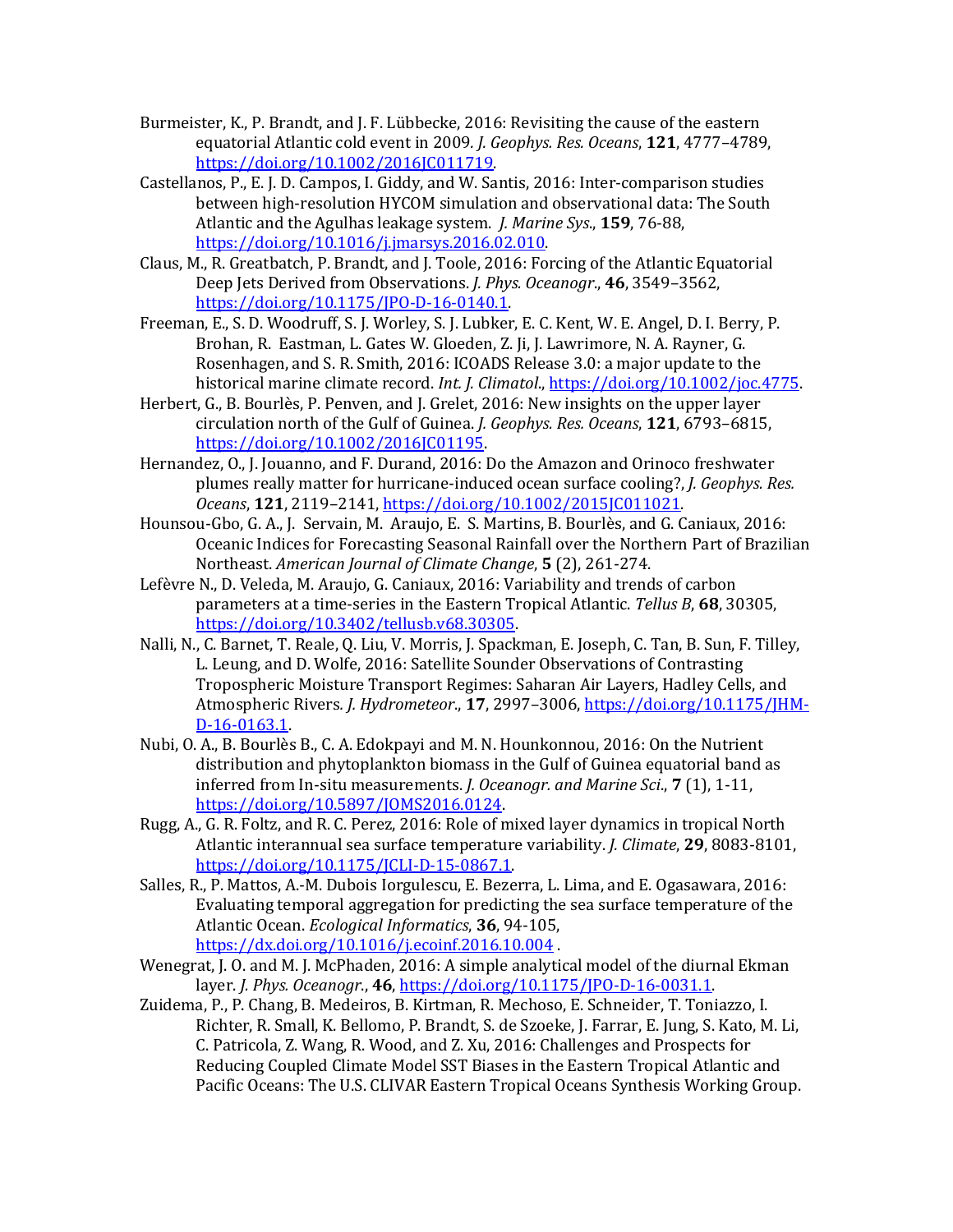*Bull. Amer. Meteor. Soc*., **97**, 2305–2327, https://doi.org/10.1175/BAMS-D-15- 00274.1.

#### **2015 – 25 publications**

- Ascani, Francois, Eric Firing, Julian P. McCreary, Peter Brandt, and Richard J. Greatbatch, 2015: The Deep Equatorial Ocean Circulation in Wind-Forced Numerical Solutions. *J. Phys. Oceanogr.*, **45**, 1709–1734, https://doi.org/10.1175/JPO-D-14-0171.1
- Boilley, A. and L. Wald, 2015: Comparison between meteorological re-analyses from ERA-Interim and MERRA and measurements of daily solar irradiation at surface. *Renewable Energy*, **75**, 135-143.
- Brandt, P., H. W. Bange, D. Banyte, M. Dengler, S.-H. Didwischus, T. Fischer, R. J. Greatbatch, J. Hahn, T. Kanzow, J. Karstensen, A. Körtzinger, G. Krahmann, S. Schmidtko, L. Stramma, T. Tanhua, and M. Visbeck 2015: On the role of circulation and mixing in the ventilation of oxygen minimum zones with a focus on the eastern tropical North Atlantic. *Biogeosciences*, **12**, 489–512, https://doi.org/10.5194/bg-12-489-2015.
- Camara, I., N. Kolodziejczyk, J. Mignot, A. Lazar, and A. T. Gaye, 2015: On the seasonal variations of salinity of the tropical Atlantic mixed layer. *J. Geophys. Res. Oceans*, **120**, 4441-4462, https://doi.org/10.1002/2015JC010865.
- Cintra, M. M., C. A.D. Lentini, J. Servain, M. Araujo, and E. Marone, 2015: Physical processes that drive the seasonal evolution of the Southwestern Tropical Atlantic Warm Pool. *Dyn. Atmos. and Oceans*, **72**, 1-11.
- Foltz, G., C. Schmid and R. Lumpkin, 2015: Transport of surface freshwater from the equatorial to the subtropical North Atlantic Ocean. *J. Phys. Oceanogr.*, **45** (4), 1086—1102, https://doi.org/10.1175/JPO-D-14-0189.1.
- Giarolla, E., L. S. P. Siqueira, M. J. Bottino, M. Malagutti, V. B. Capistrano, and P. Nobre, 2015: Equatorial Atlantic Ocean dynamics in a coupled ocean-atmosphere model simulation. *Ocean Dynamics*, **65** (6), 831-843.
- Grodsky, S. A., B. K. Johnson, J. A. Carton, and F. O. Bryan, 2015: Interannual Caribbean salinity in satellite data and model simulations. *J. Geophys. Res. Oceans*, **120**, 1375– 1387, https://doi.org/10.1002/2014JC010625.
- Hounsou-gbo, G. A., M. Araujo, B. Bourlès, D. Veleda, and J. Servain, 2015: Tropical Atlantic contributions to strong rainfall variability along the Northeast Brazilian coast. Advances in Meteorology, 2015, Article ID 902084, https://doi.org/10.1155/2015/902084.
- Jin, X., L. Yu, D.L. Jackson, and G.A. Wick, 2015: An Improved Near-Surface Specific Humidity and Air Temperature Climatology for the SSM/I Satellite Period. *J. Atmos. Oceanic Technol.,* **32**, 412–433, https://doi.org/10.1175/JTECH-D-14-00080.1.
- Klepp, C., 2015: The Oceanic Shipboard Precipitation Measurement Network for Surface Validation: OceanRAIN. *Atmospheric Res*., **163**, https://doi.org/10.1016/j.atmosres.2014.12.014.
- Kolodziejczyk, N., G. Reverdin, and A. Lazar, 2015: Interannual Variability of the Mixed Layer Winter Convection and Spice Injection in the Eastern Subtropical North Atlantic. *J. Phys. Oceanogr.*, 45, 504-525, https://doi.org/10.1175/JPO-D-14-0042.1.
- Legler, D., H. J. Freeland, R. Lumpkin, G. Ball, M. J. McPhaden, S. North, R. Cowley, G. Goni, U. Send and M. Merrifield, 2015: The current status of the real-time in situ global ocean observing system for operational oceanography. *J. Operational Oceanography*, **8** (S2), 189-200, https://doi.org/10.1080/1755876X.2015.1049883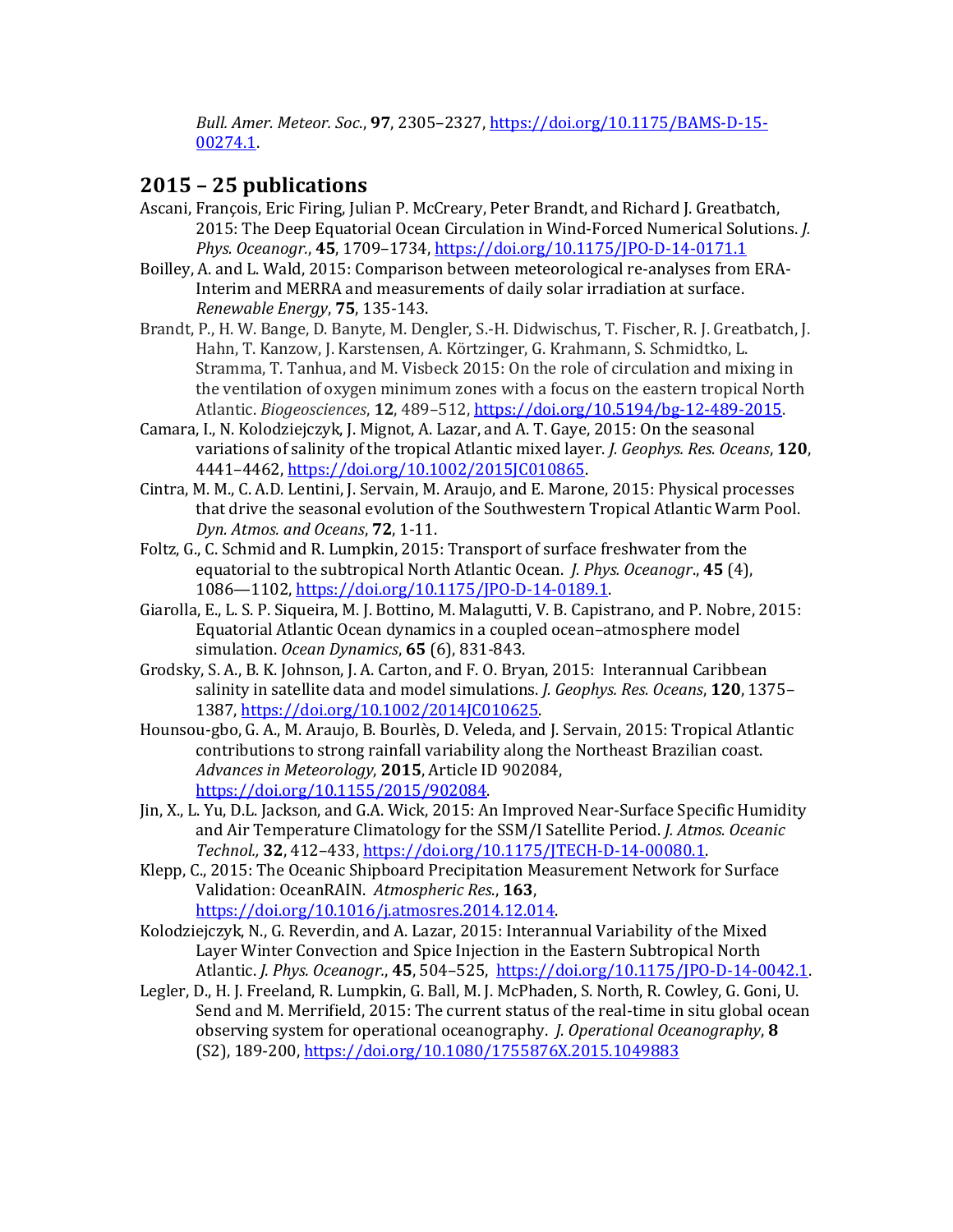- Lübbecke, J. F., J. V. Durgadoo, and A. Biastoch, 2015: Contribution of Increased Agulhas Leakage to Tropical Atlantic Warming. *J. Climate*, **28**, 9697-9706, https://doi.org/10.1175/JCLI-D-15-0258.1.
- Martins, S., M., N. Serra, and D. Stammer, 2015: Spatial and temporal scales of sea surface salinity variability in the Atlantic Ocean. *J. Geophys. Res. Oceans*, 120, 4306-4323, https://doi.org/10.1002/2014JC010649.
- Meynadier, R., G. de Coetlogon, S. Bastin, L. Eymard and S. Janicot, 2015: Sensitivity testing of WRF parameterizations on air-sea interaction and its impact on water cycle in the Gulf of Guinea. *Q. J. R. Meteorol. Soc.*, **141**, 1804-1820, https://doi.org/10.1002/qj.2483.
- Penny, S. G., D. W. Behringer, J. A. Carton, and E. Kalnay, 2015: A Hybrid Global Ocean Data Assimilation System at NCEP. Mon. Wea. Rev., 143, 4660-4677, https://doi.org/10.1175/MWR-D-14-00376.1.
- Ricciardulli, L., and F. J. Wentz, 2015: A Scatterometer Geophysical Model Function for Climate-Quality Winds: QuikSCAT Ku-2011. *Journal of Atmospheric and Oceanic Technology,* **32**:10, 1829-1846. https://doi.org/10.1175/JTECH-D-15-0008.1.
- Rodríguez-Fonseca, Belen, Elsa Mohino, Carlos R. Mechoso, Cyril Caminade, Michela Biasutti, Marco Gaetani, J. Garcia-Serrano, Edward K. Vizy, Kerry Cook, Yongkang Xue, Irene Polo, Teresa Losada, Leonard Druyan, Bernard Fontaine, Juergen Bader, Francisco J. Doblas-Reyes, Lisa Goddard, Serge Janicot, Alberto Arribas, William Lau, Andrew Colman, M. Vellinga, David P. Rowell, Fred Kucharski, and Aurore Voldoire, 2015: Variability and Predictability of West African Droughts: A Review on the Role of Sea Surface Temperature Anomalies. *J. Climate*, **28**, 4034-4060, https://doi.org/10.1175/JCLI-D-14-00130.1
- Sena Martins, M., N. Serra, and D. Stammer, 2015: Spatial and temporal scales of sea surface salinity variability in the Atlantic Ocean. *J. Geophys. Res. Oceans*, 120, 4306-4323, https://doi.org/10.1002/2014JC010649.
- Tchilibou, M., T. Delcroix, G. Alory, S. Arnault, and G. Reverdin, 2015: Variations of the tropical Atlantic and Pacific SSS minimum zones and their relations to the ITCZ and SPCZ rain bands (1979–2009). *J. Geophys. Res. Oceans*, **120**, 5090–5100, https://doi.org/10.1002/2015JC010836.
- Veleda, D., R. Montagne, M. Araujo, G. Pereira, P. Tyaquiçã, C. Noriega, and F. Lacerda, 2015: Tropical Atlantic variability impacts on the sub-middle São Francisco Valley, a Brazilian wine-producing area. Global J. Agricult. Res. and Rev., 3, 133-145.
- Wenegrat, J.O., and M.J. McPhaden, 2015: Dynamics of the surface layer diurnal cycle in the equatorial Atlantic Ocean (0°, 23°W). *J. Geophys. Res. Oceans*, **120**, 563-581, https://doi.org/10.1002/2014JC010504.
- Wentz, F. J., 2015: A 17-Yr Climate Record of Environmental Parameters Derived from the Tropical Rainfall Measuring Mission (TRMM) Microwave Imager. *Journal of Climate*, **28**:17, 6882-6902, https://doi.org/10.1175/JCLI-D-15-0155.1.
- Xiangze, J. L. Yu, D. L. Jackson, and G. A. Wick, 2015: An Improved Near-Surface Specific Humidity and Air Temperature Climatology for the SSM/I Satellite Period. *J. Atmos. Oceanic Technol.*, **32**, 412–433, https://doi.org/10.1175/JTECH-D-14-00080.1

## **2014 – 34 publications**

Abe, H., and N. Ebuchi, 2014: Evaluation of sea-surface salinity observed by Aquarius. *J. Geophys. Res. Oceans*, **119**, 8109–8121, https://doi.org/10.1002/2014JC010094.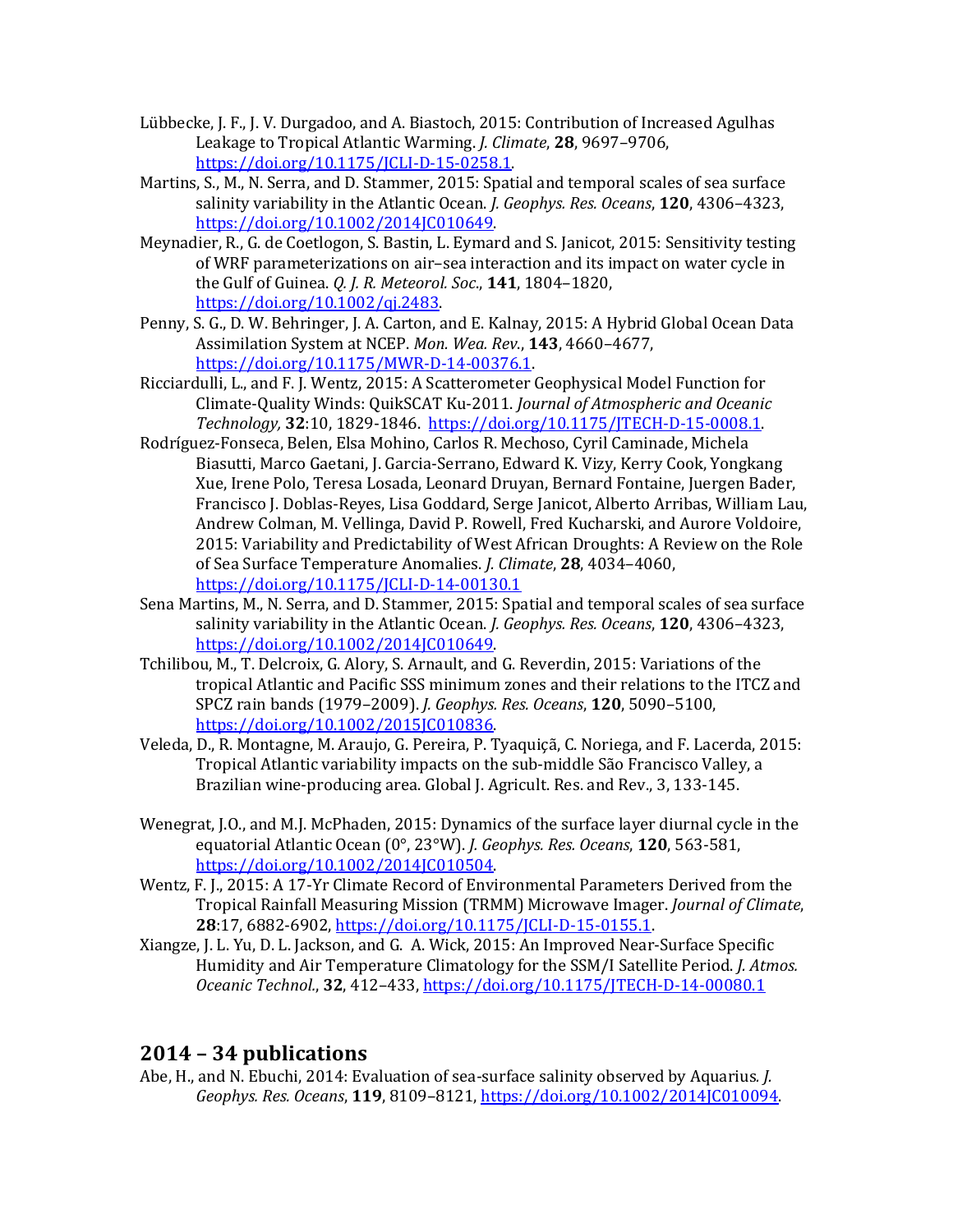- Araujo, M., D. Veleda, P. R. G. Barrocas, F. F. M. Moraes, R. Montagne, and E. Lopez, 2014: Non-stationary climatic influence of inter-epidemic periods on Dengue in Brazil. In Safety, Reliability and Risk Analysis: Beyond the Horizon. Steenbergen et al. (Eds), Taylor & Francis Group, London, ISBN 978-1-138-00123-7.
- Berger, H., A. M. Treguier, N. Perenne, and C. Talandier, 2014: Dynamical contribution to sea surface salinity variations in the eastern Gulf of Guinea based on numerical modelling. *Clim. Dyn.*, 43 (11), 3105-3122, https://doi.org/10.1007/s00382-014-2195-4.
- Brandt, P., A. Funk, A. Tantet, W. E. Johns and J. Fischer, 2014: The Equatorial Undercurrent in the central Atlantic and its relation to tropical Atlantic variability. *Clim. Dyn.*, **43** (11), 2985-2997, https://doi.org/10.1007/s00382-014-2061-4.
- Brown, P. J. and C. D. Kummerow, 2014: An Assessment of Atmospheric Water Budget Components over Tropical Oceans. *J. Climate*, **27**, 2054–2071, https://doi.org/10.1175/JCLI-D-13-00385.1.
- Chakraborty, A., R. Sharma, R. Kumar, and S. Basu, 2014: An OGCM assessment of blended OSCAT winds*. J. Geophys. Res. Oceans*, **119**, 173–186, https://doi.org/10.1002/2013JC009406.
- Chakraborty, A., R. Sharma, R. Kumar, and S. Basu, 2014: A SEEK filter assimilation of sea surface salinity from Aquarius in an OGCM: Implication for surface dynamics and thermohaline structure. *Journal of Geophysical Research: Oceans* **119**:8, 4777-4796, https://doi.org/10.1002/2014JC009984.
- Da-Allada, C. Y., G. Alory, Y. du Penhoat, J. Jouanno, N. Hounkonnou, and E. Kestenare, 2014: Causes for the recent increase for sea surface salinity in the northeast Gulf of Guinea. *African J. of Mar. Science*, **36** (2): 197–205, https://doi.org/10.2989/1814232X.2014.927398.
- Da-Allada, C.Y., du Penhoat, Y., Jouanno, J., G. Alory, and N. Mahouton, 2014: Modeled mixed-layer salinity balance in the Gulf of Guinea: seasonal and interannual variability. *Ocean Dyn.*, **64**, 1783, https://doi.org/10.1007/s10236-014-0775-9.
- Djakouré, S., P. Penven, B. Bourlès, J. Veitch, and V. Koné, 2014: Coastally trapped eddies in the north of the Gulf of Guinea. *J. Geophys. Res.*, 119, https://doi.org/10.1002/2014JC010243.
- Giordani, H., and G. Caniaux, 2014: Frontogenesis in the equatorial front formation in 2006. *Clim. Dyn*., **43** (11), 3147—3162, https://doi.org/10.1007/s00382-014-2293-3.
- Hahn, J., P. Brandt, R. J. Greatbatch, G. Krahmann and A. Körtzinger, 2014: Oxygen variance and meridional oxygen supply in the Tropical North East Atlantic oxygen minimum zone. *Clim. Dyn*., **43** (11), 2999—3024, https://doi.org/10.1007/s00382-014-2065- 0.
- Hummels, R., M. Dengler, P. Brandt, and M. Schlundt, 2014: Diapycnal heat flux and mixed layer heat budget within the Atlantic Cold Tongue. *Clim. Dyn.*, **43** (11), 3179—3199, https://doi.org/10.1007/s00382-014-2339-6.
- Grodsky, S. A., J. A. Carton, and F. O. Bryan, 2014: A curious local surface salinity maximum in the northwestern tropical Atlantic. *J. Geophys. Res. Oceans*, 119, 484-495, https://doi.org/10.1002/2013JC009450.
- Grodsky, S. A., G. Reverdin, J. A. Carton, and V. J. Coles, 2014: Year-to-year salinity changes in the Amazon plume: Contrasting 2011 and 2012 Aquarius/SACD and SMOS satellite data. *Remote Sensing of Environment*, **140**, 14-22, https://doi.org/10.1016/j.rse.2013.08.033.
- Johns, W. E., P. Brandt, B. Bourlès, A. Tantet, A. Papapostolou and A. Houk, 2014: Zonal Structure and Seasonal Variability of the Atlantic Equatorial Undercurrent. *Clim. Dyn*., **43** (11), 3047-3069, https://doi.org/10.1007/s00382-014-2136-2.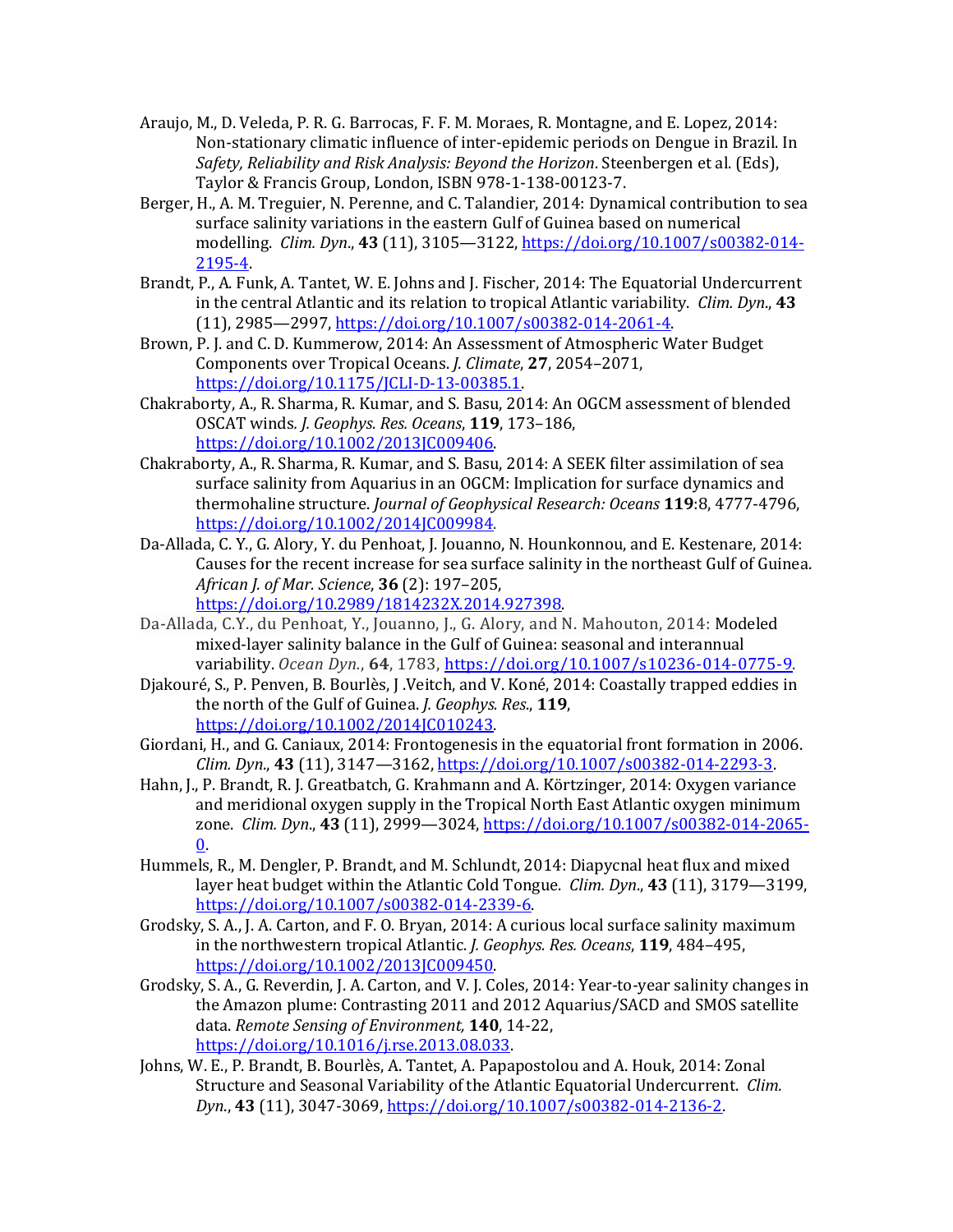- Johns, W. E., P. Brandt and P. Chang, 2014: Tropical Atlantic variability and coupled model climate biases: results from the Tropical Atlantic Climate Experiment (TACE). *Clim. Dyn*., **43** (11), 2887, https://doi.org/10.1007/s00382-014-2392-1.
- Kolodziejczyk, N., F.Marin, B.Bourlès, Y.Gouriou, and H. Berger, 2014: Seasonal variability of the Equatorial Undercurrent termination and associated salinity maximum in the Gulf of Guinea. *Clim. Dyn.*, 43 (11), 3025—2046, https://doi.org/10.1007/s00382-014-2107-7.
- Lee, T., G. Lagerloef, H.-Y. Kao, M. J. McPhaden, J. Willis, and M. M. Gierach, 2014: The influence of salinity on tropical Atlantic instability waves. *J. Geophys. Res. Oceans*, **119**, 8375–8394, https://doi.org/10.1002/2014JC010100.
- Lefèvre, N., D. F. Urbano, F. Gallois, and D. Diverrès, 2014: Impact of physical processes on the seasonal distribution of the fugacity of  $CO<sub>2</sub>$  in the western tropical Atlantic. *J. Geophys. Res. Oceans*, **119**, 646–663, https://doi.org/10.1002/2013JC009248.
- Lübbecke, J. F., N. L. Burls, C. J. C. Reason, and M. J. McPhaden, 2014: Variability in the South Atlantic anticyclone and the Atlantic Niño mode. *J. Climate*, 27, 8135-8150, https://doi.org/10.1175/JCLI-D-14-00202.1.
- Meyers, P. C., L. K. Shay and J. K. Brewster, 2014: Development and Analysis of the Systematically Merged Atlantic Regional Temperature and Salinity Climatology for Oceanic Heat Content Estimates*. J. Atmos. Oceanic Technol*., **31**, 131–149, https://doi.org/10.1175/JTECH-D-13-00100.1.
- Parard, G., J. Boutin, Y. Cuypers, P. Bouruet-Aubertot, and G. Caniaux, 2014: On the physical and biogeochemical processes driving the high frequency variability of  $CO<sub>2</sub>$  fugacity at 6°S, 10°W: Potential role of the internal waves. *J. Geophys. Res. Oceans*, 119, 8357-8374, https://doi.org/10.1002/2014JC009965.
- Peng, G., J.-R. Bidlot, H. P. Freitag, and C. J. Schreck III, 2014: Directional Bias of TAO Daily Buoy Wind Vectors in the Central Equatorial Pacific Ocean from November 2008 to January 2010. *Data Science Journal,* **13**:0, 79-87, https://doi.org/10.2481/dsj.14- 019.
- Perez, R., V. Hormann, R. Lumpkin, P. Brandt, W. E. Johns, F. Hernandez, C. Schmid and B. Bourlès, 2014: Mean meridional currents in the central and eastern equatorial Atlantic. *Climate Dynamics*, **43** (11), 2943-2962, https://doi.org/10.1007/s00382- 013-1968-5.
- Pinker, R. T., A. Bentamy, K. B. Katsaros, Y. Ma, and C. Li, 2014: Estimates of net heat fluxes over the Atlantic Ocean. *J. Geophys. Res. Oceans*, **119**, 410-442, https://doi.org/10.1002/2013JC009386.
- Rodrigues, R. R. and M. J. McPhaden, 2014: Why did the 2011-12 La Niña cause a severe drought in the Brazilian Northeast? *Geophys. Res. Lett.*, 41, 1012–1018, https://doi.org/10.1002/2013GL058703.
- Schlundt, M., P. Brandt, M. Dengler, R. Hummels, T. Fischer, K. Bumke, G. Krahmann, and J. Karstensen, 2014: Mixed layer heat and salinity budgets during the onset of the 2011 Atlantic cold tongue. *J. Geophys. Res.-Oceans*, **119**, 7882–7910, https://doi.org/10.1002/2014JC010021.
- Servain, J., G. Caniaux, Y. K. Kouadio, M. J. McPhaden, and M. Araujo, 2014: Recent climatic trends in the tropical Atlantic. *Clim.* Dyn.,  $43$  (11),  $3071-3089$ , https://doi.org/10.1007/s00382-014-2168-7.
- Tang, W., S. H. Yueh, A. G. Fore, and A. Hayashi, 2014: Validation of Aquarius sea surface salinity with in situ measurements from Argo floats and moored buoys. *J. Geophys. Res. Oceans*, **119**, 6171–6189, https://doi.org/10.1002/2014JC010101.
- Voldoire, A., M. Claudon, G. Caniaux, H. Giordani, and R. Roehrig, 2014: Are atmospheric biases responsible for the tropical Atlantic SST biases in the CNRM-CM5 coupled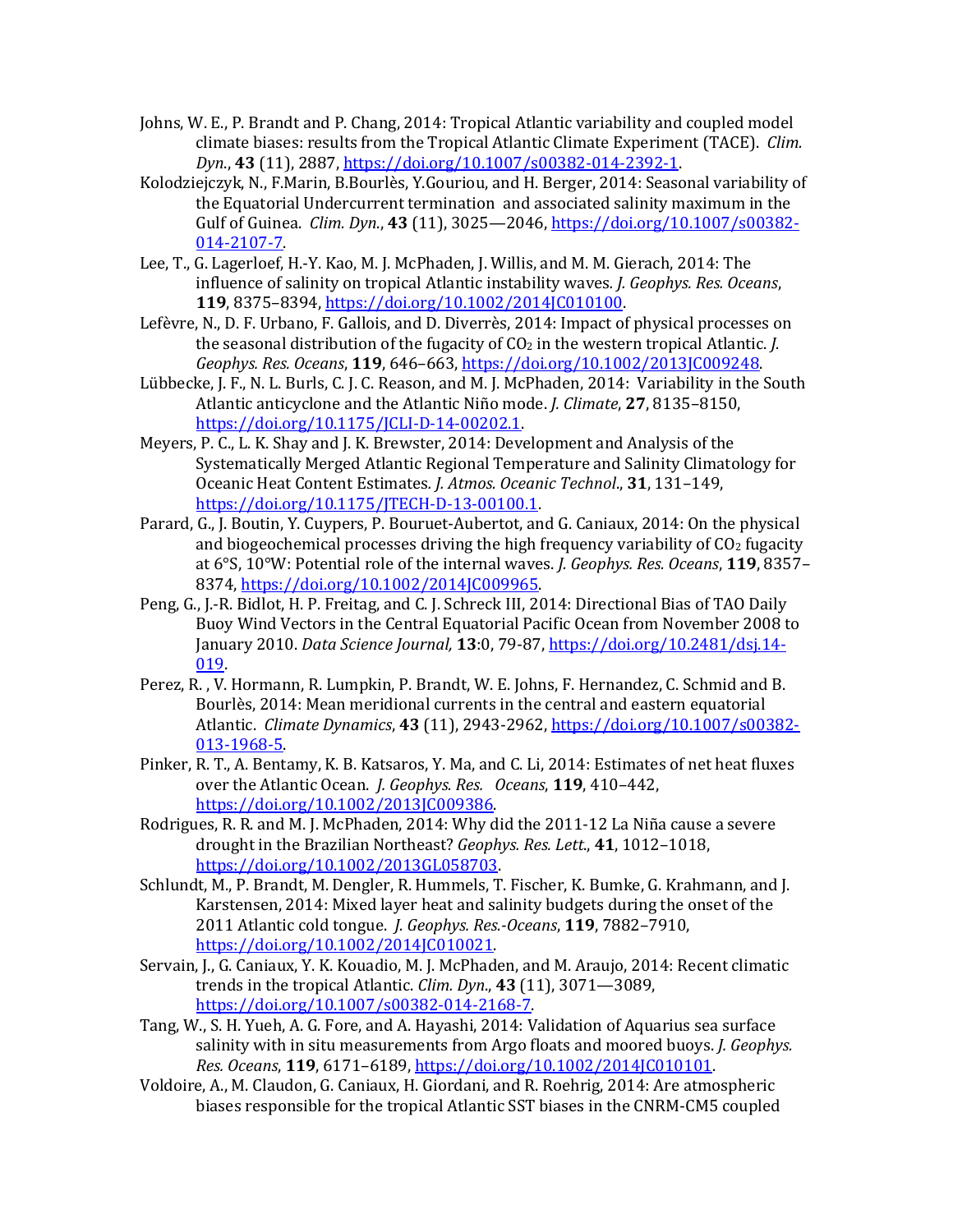model? *Clim. Dyn*., **43** (11), 2963—2984, https://doi.org/10.1007/s00382-013- 2036-x.

- Wenegrat, J. O., M. J. McPhaden, and R.-C. Lien, 2014: Wind stress and near-surface shear in the equatorial Atlantic Ocean. *Geophys. Res. Lett.*, 41, 1226-1231, https://doi.org/10.1002/2013GL059149.
- Wild, M., D. Folini, M.Z. Hakuba, C. Schär, S. Seneviratne, S. Kato, D. Rutan, C. Ammann, E. F. Wood, and G. König-Langlo, 2014: The energy balance over land and oceans: an assessment based on direct observations and CMIP5 climate models. *Clim. Dyn.*, **44**(11-12), 3393-3429, https://doi.org/10.1007/s00382-014-2430-z.
- Xu, Z., M. Li, C. M. Patricola and P. Chang, 2014: Oceanic origin of southeast tropical Atlantic biases. *Clim. Dyn.*, 43 (11), 2915-2930, https://doi.org/10.1007/s00382-013-1901-y.

## **2013 – 27 publications**

- Abraham, I. P., et al., 2013: A review of global ocean temperature observations: Implications for ocean heat content estimates and climate change. *Rev. Geophys.*, **51**, 450–483, https://doi.org/10.1002/rog.20022.
- Da-Allada, C. Y., G. Alory, Y. du Penhoat, E. Kestenare, F. Durand, and N. Hounkonnou, 2013: Seasonal mixed-layer salinity balance in the tropical Atlantic Ocean: Mean state and seasonal cycle, *J. Geophys. Res*., **118**, 332–345, https://doi.org/10.1029/2012JC008357.
- Chakraborty, A. and R. Kumar, 2013: Generation and validation of analysed wind vectors over the global ocean. *Remote Sensing Lett.*, 4 (2), 113-122, https://doi.org/10.1080/2150704X.2012.701344.
- Coles, V. J., M. T. Brooks, J. Hopkins, M. R. Stukel, P. L. Yager and R. R. Hood, 2013: The pathways and properties of the Amazon River plume in the tropical North Atlantic Ocean. *J. Geophys. Res.*, **118**, 6894-6913, https://doi.org/10.1002/2013JC008981.
- Ferreira, B. P., M.B.S.F. Costa, M.S. Coxey, A.L. Gaspar, D.R.A. Veleda and M. Araujo, 2013: The effects of sea surface temperature anomalies on oceanic coral reef systems in the southwestern tropical Atlantic. *Coral Reefs*, 32 (2), 441-454, https://doi.org/10.1007/s00338-012-0992-y.
- Foltz, G. R., C. Schmid and R. Lumpkin, 2013: Seasonal cycle of the mixed layer heat budget in the northeastern tropical Atlantic Ocean. *J. Climate*, **26**, 8169-1811, https://doi.org/10.1175/JCLI-D-13-00037.1.
- Foltz, G. R., A. T. Evan, H. P. Freitag, S. Brown, and M. J. McPhaden, 2013: Dust accumulation biases in PIRATA shortwave radiation records. *J. Atmos. Ocean. Tech.*, **30**, 1414-1432. https://doi.org/10.1175/JTECH-D-12-00169.1.
- Giordani, H., G. Caniaux, and A. Voldoire, 2013: Intraseasonal mixed layer heat budget in the Equatorial Atlantic during the cold tongue development in 2006. *J. Geophys. Res.*, **118** (2), 650–671, https://doi.org/10.1029/2012JC008280.
- Goes, M., G. Goni, and K. Keller, 2013: Reducing Biases in XBT Measurements by Including Discrete Information from Pressure Switches. *J. Atmos. Oceanic Technol.*, **30**, 810– 824, https://doi.org/10.1175/JTECH-D-12-00126.1.
- Hormann, V., R. Lumpkin and R. C. Perez: A generalized method for estimating the structure of the equatorial Atlantic cold tongue: application to drifter observations. *J. Atmos. Oceanic Techn*., **30**, 1884–1895, https://doi.org/10.1175/JTECH-D-12-00173.1.
- Hu, Z-Z, A. Kumar, B. Huang, and J. Zhu, 2013: Leading Modes of the Upper-Ocean Temperature Interannual Variability along the Equatorial Atlantic Ocean in NCEP GODAS. *J. Climate*, 26, 4649-4663, https://doi.org/10.1175/JCLI-D-12-00629.1.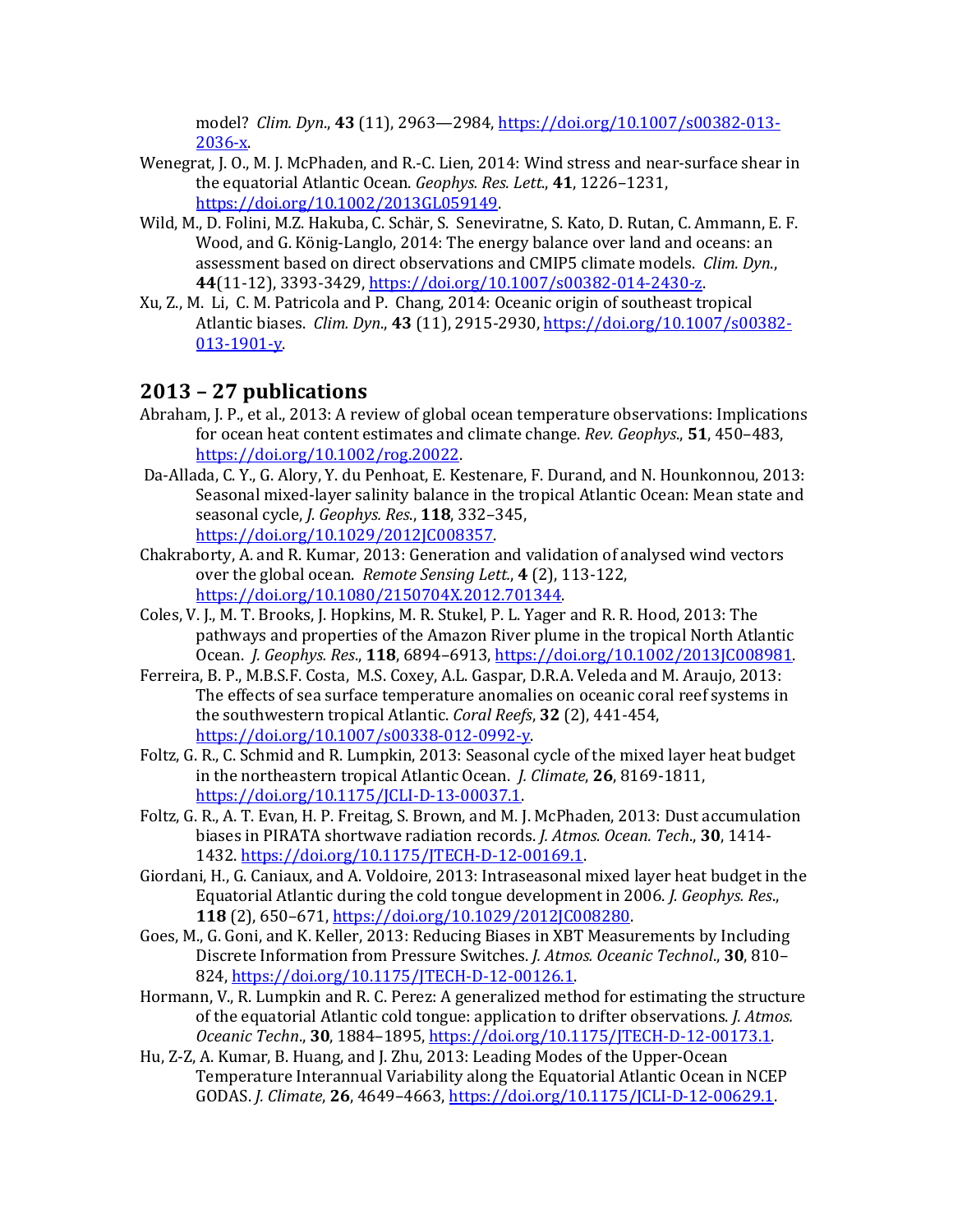- Hummels, R., M. Dengler, and B. Bourlès, 2013: Seasonal and regional variability of upper ocean diapycnal heat flux in the Atlantic Cold Tongue. *Prog. Oceanogr.*, **111**, 52—74, https://doi.org/10.1016/j.pocean.2012.11.001.
- Ivar do Sul, J. A., M. F. Costa, M. Barletta and F. J. A. Cysneiros, 2013: Pelagic microplastics around an archipelago of the Equatorial Atlantic. Marine Pollution Bulletin, **75**, 305-309, https://doi.org/10.1016/j.marpolbul.2013.07.040.
- Jouanno, J., F. Marin, Y. Du Penhoat, and J.M. Molines, 2013: Intraseasonal modulation of the surface cooling in the Gulf of Guinea. *J. Phys. Oceanogr.*, **43** (2), https://doi.org/10.1175/JPO-D-12-053.1.
- Kato, S., N.G. Loeb, F.G. Rose, D.R. Doelling, D.A. Rutan, T.E. Caldwell, L. Yu, and R.A. Weller, 2013: Surface Irradiances Consistent with CERES-Derived Top-of-Atmosphere Shortwave and Longwave Irradiances. *J. Climate,* **26**, 2719– 2740, https://doi.org/10.1175/JCLI-D-12-00436.1.
- Lefèvre, N., G. Caniaux, and S. Janicot, 2013: Increased  $CO<sub>2</sub>$  outgassing in January-March 2010 in the tropical Atlantic following the 2009 Pacific El Niño. *J. Geophys. Res*, 118 (4), 1645-1657, https://doi.org/10.1002/jgrc.20107.
- Lins, I.D., M. Araujo, M.C. Moura, M.A. Silva and E.L. Droguett, 2013: Prediction of Sea Surface Temperature in the Tropical Atlantic by Support Vector Machines. *Computational Statistics and Data Analysis,* **61**:187–198, https://doi.org/10.1016/j.csda.2012.12.003.
- Luebbecke, J. and M. J. McPhaden, 2013: A comparative stability analysis of Atlantic and Pacific Niño modes. *J. Climate*, **26**, 5965-5980. https://doi.org/10.1175/JCLI-D-12-00758.1.
- Nalli, N. R., et al., 2013: Validation of satellite sounder environmental data records: Application to the Cross-track Infrared Microwave Sounder Suite. *J. Geophys. Res.* Atmos., 118, 13,628-13,643, https://doi.org/10.1002/2013JD020436.
- Peng, G., H-M Zhang, H. P. Frank, J.-R. Bidlot, M. Higaki, S. Stevens and W. R. Hankins, 2013: Evaluation of Various Surface Wind Products with OceanSITES Buoy Measurements. *Wea. Forecasting*, **28**, 1281-1303, https://doi.org/10.1175/WAF-D-12-00086.1.
- Prakash, S., C. Mahesh and R. M. Gairola, 2013: Comparison of TRMM Multi-satellite Precipitation Analysis (TMPA)-3B43 version 6 and 7 products with rain gauge data from ocean buoys. Remote Sensing Lett., 4 (7), 677–685, https://doi.org/10.1080/2150704X.2013.783248.
- Praveen Kumar, B., J. Vialard, M. Lengaigne, V.S.N. Murty, M.J. McPhaden, M.F. Cronin, F. Pinsard and K. Gopala Reddy, 2013: TropFlux wind stresses over the tropical oceans: evaluation and comparison with other products. *Clim. Dyn.*, **40**, 2049-2071, https://doi.org/10.1007/s00382-012-1455-4.
- Prigent, C., F. Aires, F. Bernardo, J.-C. Orlhac, J.-M. Goutoule, H. Roquet, and C. Donlon, 201: Analysis of the potential and limitations of microwave radiometry for the retrieval of sea surface temperature: Definition of MICROWAT, a new mission concept. *J. Geophys. Res. Oceans*, **118**, 3074–3086, https://doi.org/10.1002/jgrc.20222.
- Roehrig, R., D. Bouniol, F. Guichard, F. Hourdin, and J.-L. Redelsperger, 2013: The Present and Future of the West African Monsoon: A Process-Oriented Assessment of CMIP5 Simulations along the AMMA Transect. *J. Climate*, **26**, 6471–6505, https://doi.org/10.1175/JCLI-D-12-00505.1.
- Sun, C., and A. H. Monahan, 2013: Statistical Downscaling Prediction of Sea Surface Winds over the Global Ocean. *J. Climate*, **26**, 7938–7956, https://doi.org/10.1175/JCLI-D-12-00722.1.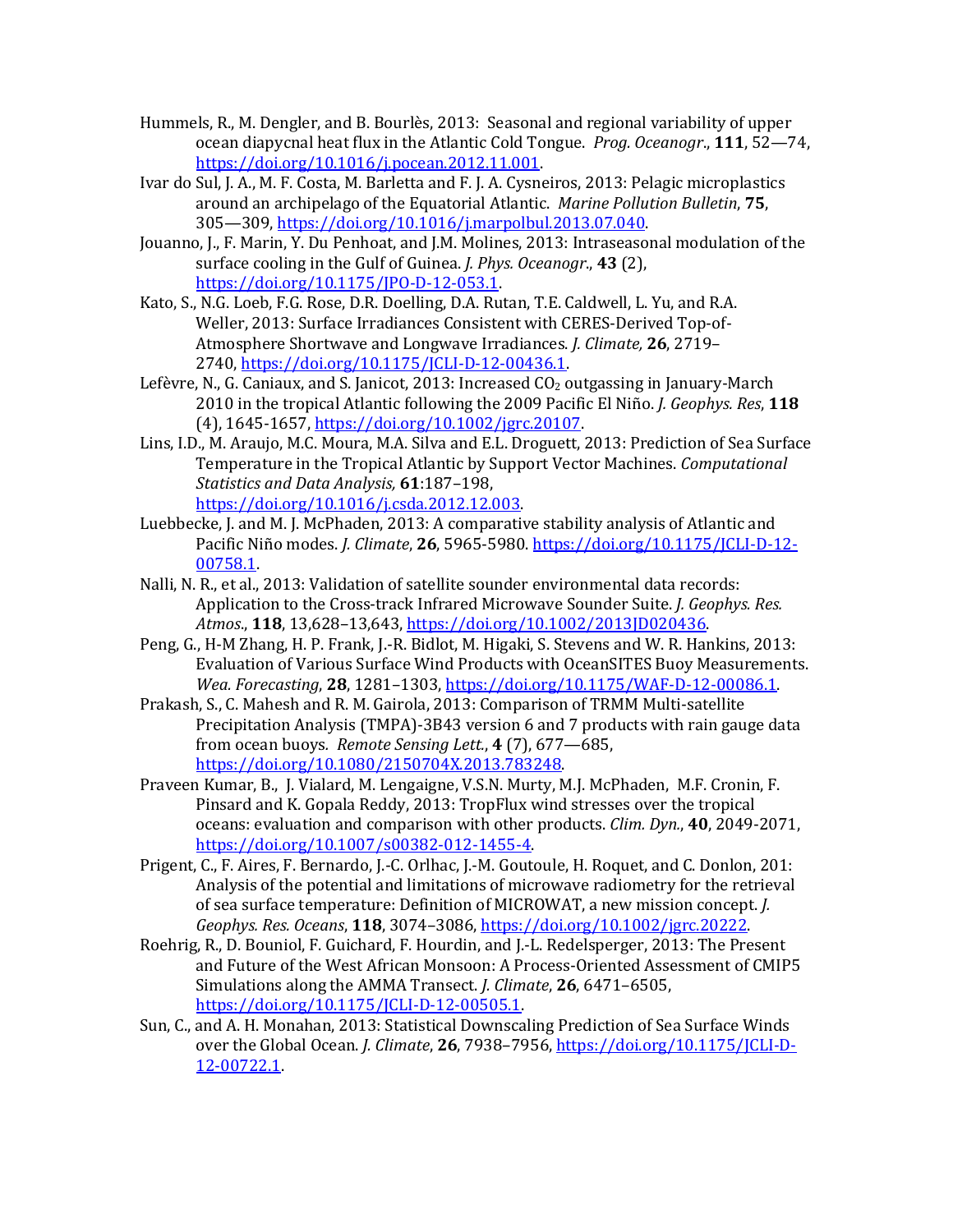- Wang, K., and R. E. Dickinson, 2013: Global atmospheric downward longwave radiation at the surface from ground-based observations, satellite retrievals, and reanalyses. *Rev. Geophys*., **51**, 150–185, https://doi.org/10.1002/rog.20009.
- While, J., and M. Martin, 2013: Development of a variational data assimilation system for the diurnal cycle of sea surface temperature. *J. Geophys. Res. Oceans*, **118**, 2845-2862, https://doi.org/10.1002/jgrc.20215.

## **2012– 27 publications**

- Balmaseda, M. A., K. Mogensen and A. T. Weaver, 2012: Evaluation of the ECMWF ocean reanalysis system ORAS4. *Q.J.R. Meteorol. Soc*, 674, 1132–1161, https://doi.org/10.1002/qj.2063.
- Bentamy, A., S. A. Grodsky, J. A. Carton, D. Croizé-Fillon, and B. Chapron, 2012: Matching ASCAT and QuikSCAT winds. *J. Geophys. Res*., **117**, C02011, https://doi.org/10.1029/2011JC007479.
- Boyer, T., S. Levitus, J. Antonov, J. Reagan, C. Schmid, and R. Locarnini, 2012: Subsurface Salinity. In State of the Climate in 2011, ed. J. Blunden and D. S. Arndt, *Bull. Amer. Meteor.* Soc., 93, S1-S282, https://doi.org/10.1175/2012BAMSStateoftheClimate.1.
- Brandt, P, R. J. Greatbatch, M. Claus, S-H. Didwischus, V. Hormann, A. Funk, J. Hahn, G. Krahmann, J. Fischer, and A. Körtzinger, 2012: Ventilation of the equatorial Atlantic by the equatorial deep jets. *J. Geophys. Res.*, 117, C12015, https://doi.org/10.1029/2012JC008118.
- Cabanes, C., A. Grouazel, K. von Schuckmann, M. Hamon, V. Turpin, C. Coatanoan, S. Guinehut, C. Boone, N. Ferry, G. Reverdin, S. Pouliquen, and P.-Y. Le Traon, 2012: The CORA dataset: validation and diagnostics of ocean temperature and salinity in situ measurement. *Ocean Sci. Discuss*., **9**, 1273-1312, https://doi.org/10.5194/osd-9- 1273-2012.
- Castro, S. L., G. A. Wick, and W. J. Emery, 2012: Evaluation of the relative performance of sea surface temperature measurements from different types of drifting and moored buoys using satellite-derived reference products, *J. Geophys. Res.*, 117, C02029, https://doi.org/10.1029/2011JC007472.
- Embury, O., C. J. Merchant, and G. K. Corlett, 2012: A reprocessing for climate of sea surface temperature from the along-track scanning radiometers: Initial validation, accounting for skin and diurnal variability effects. *Remote Sensing of Environment,* **116**, 62-78, https://doi.org/10.1016/j.rse.2011.02.028.
- Foltz, G. R., M. J. McPhaden and R. Lumpkin, 2012: A strong Atlantic Meridional Mode event in 2009: the role of mixed layer dynamics. *J. Climate*, **25**, 363–380, https://doi.org/10.1175/JCLI-D-11-00150.1.
- Grodsky, S. A., J. A. Carton, S. Nigam and Y. M. Okumura, 2012: Tropical Atlantic Biases in CCSM4. *J. Climate*, **25**, 3684–3701, https://doi.org/10.1175/JCLI-D-11-00315.1.
- Hormann, V., R. Lumpkin and G. Foltz, 2012: Interannual North Equatorial Countercurrent Variability and its Relation to Tropical Atlantic Climate Modes. *J. Geophys. Res.*, 117, C04035, https://doi.org/10.1029/2011JC007697.
- Lefèvre, N. and L. Merlivat, 2012: Carbon and oxygen net community production in the eastern tropical Atlantic estimated from a moored buoy. *Global Biogeochem. Cycles*, **26**, GB1009, https://doi.org/10.1029/2010GB004018.
- Lellouche, J.-M., O. Le Galloudec, M. Drévillon, C. Régnier, E. Greiner, G. Garric, N. Ferry, C. Desportes, C.-E. Testut, C. Bricaud, R. Bourdallé-Badie, B. Tranchant, M. Benkiran, Y. Drillet, A. Daudin, and C. De Nicola, 2012, Evaluation of real time and future global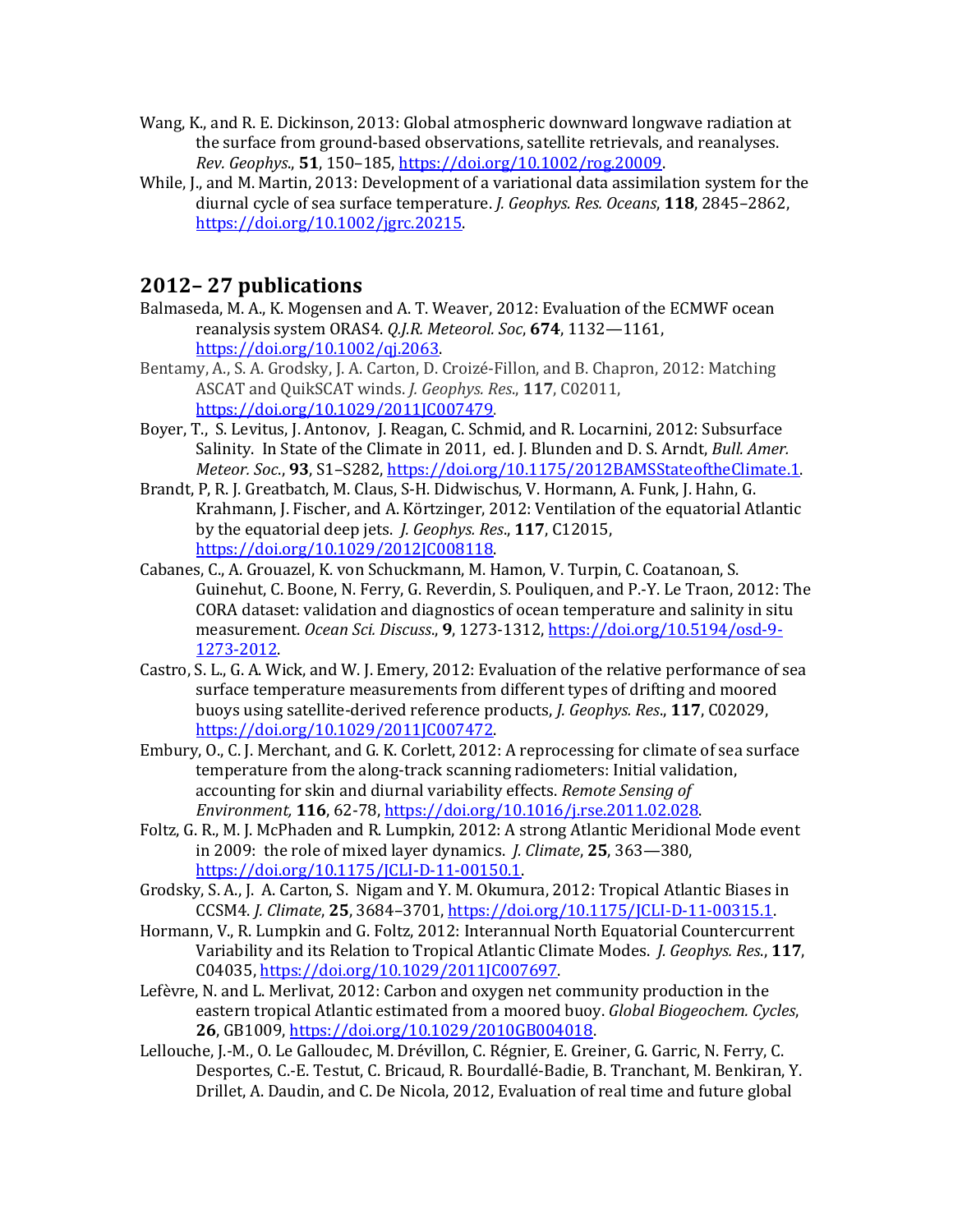monitoring and forecasting systems at Mercator Océan. *Ocean Sci. Discuss.*, 9, 1123-1185, https://doi.org/10.5194/osd-9-1123-2012.

- Luebbecke, J. and M. J. McPhaden, 2012: On the inconsistent relationship between Atlantic and Pacific Niños. *J. Climate*, 25, 4294-4303, https://doi.org/10.1175/JCLI-D-11-00553.1.
- Ma, Y., and R. T. Pinker, 2012: Modeling shortwave radiative fluxes from satellites. *J. Geophys. Res*., **117**, D23202, https://doi.org/10.1029/2012JD018332.
- Merchant, C. J., O. Embury, N. A. Rayner, D. I. Berry, G. K. Corlett, K. Lean, K. L. Veal, E. C. Kent, D. T. Llewellyn-Jones, J. J. Remedios, and R. Saunders, 2012: A 20 year independent record of sea surface temperature for climate from Along-Track Scanning Radiometers. *J. Geophys. Res*., **117**, C12013, https://doi.org//10.1029/2012JC008400.
- Morrissey, M. L., H. J. Diamond, M. J. McPhaden, H. P. Freitag and J. S. Greene, 2012: An Investigation of the Consistency of TAO–TRITON Buoy-Mounted Capacitance Rain Gauges, *J. Atmos. Oceanic Technol.*, 29, 834-845, https://doi.org/10.1175/JTECH-D-11-00171.1.
- Nobre, P., R. A. De Almeida, M. Malagutti, and E. Giarolla, 2012: Coupled Ocean-Atmosphere Variations over the South Atlantic Ocean. *J. Climate*, **25**, 6349-6358, https://doi.org/10.1175/JCLI-D-11-00444.1.
- Perez, R. C., R. Lumpkin, W. E. Johns, G. R. Foltz and V. Hormann, 2012: Interannual variations of Atlantic tropical instability waves. *J. Geophys. Res.*, 117, C03011, https://doi.org/10.1029/2011JC007584.
- Praveen Kumar, B., J. Vialard, M. Lengaigne, V. S. N. Murty and M. J. McPhaden, 2012: TropFlux: Air-Sea Fluxes for the Global Tropical Oceans: Description and evaluation. *Clim. Dynamics*, 38, 1521-1543, https://doi.org/10.1007/s00382-011-1115-0.
- Pilotto, I.L., S. C. Chou, and P. Nobre, 2012: Seasonal climate hindcasts with Eta model nested in CPTEC coupled ocean-atmosphere general circulation model. *Theoretical and Applied Climatology,* **110**:3, 437-456, https://doi.org/10.1007/s00704-012- 0633-y.
- Scott, R.B., C. N. Barron, M. Drévillon, N. Ferry, N. Jourdain, J-M. Lellouche, E. J. Metzger, M-H. Rio, and O. M. Smedstad, 2012: Estimates of surface drifter trajectories in the Equatorial Atlantic: a multi-model ensemble approach. *Ocean Modelling*, **67** (7), 1091—1109, https://doi.org/10.1007/s10236-012-0548-2.
- Ubelmann, C., J. Verron, J.-M. Brankart, P. Brasseur, and E. Cosme, 2012: Assimilating altimetric data to control the tropical instability waves: an observing system simulation experiment study. Ocean Dynamics, 62:6, 867-880, https://doi.org/10.1007/s10236-012-0539-3.
- Veleda, D., R. Montagne and M. Araujo, 2012: Cross wavelet bias corrected by normalizing scales. , *J. Atmos. Oceanic Technol.*, **29**, 1401-1408, https://doi.org/10.1175/JTECH-D-11-00140.1.
- Vinogradova, N. T. and R. M. Ponte, 2012: Assessing temporal aliasing in satellite-based surface salinity measurements. *J. Atmos. Oceanic Techn.*, **29**, 1391-1400, https://doi.org/10.1175/JTECH-D-11-00055.1.
- Xue, Y., M. A. Balmaseda, T. Boyer, N. Ferry, S. Good, I. Ishikawa, A. Kumar, M. Rienecker, A. J. Rosati and Y. Yin, 2012: A Comparative Analysis of Upper Ocean Heat Content Variability from an Ensemble of Operational Ocean Reanalyses. *J. Climate*, 25, 6905-6925, https://doi.org/10.1175/JCLI-D-11-00542.1.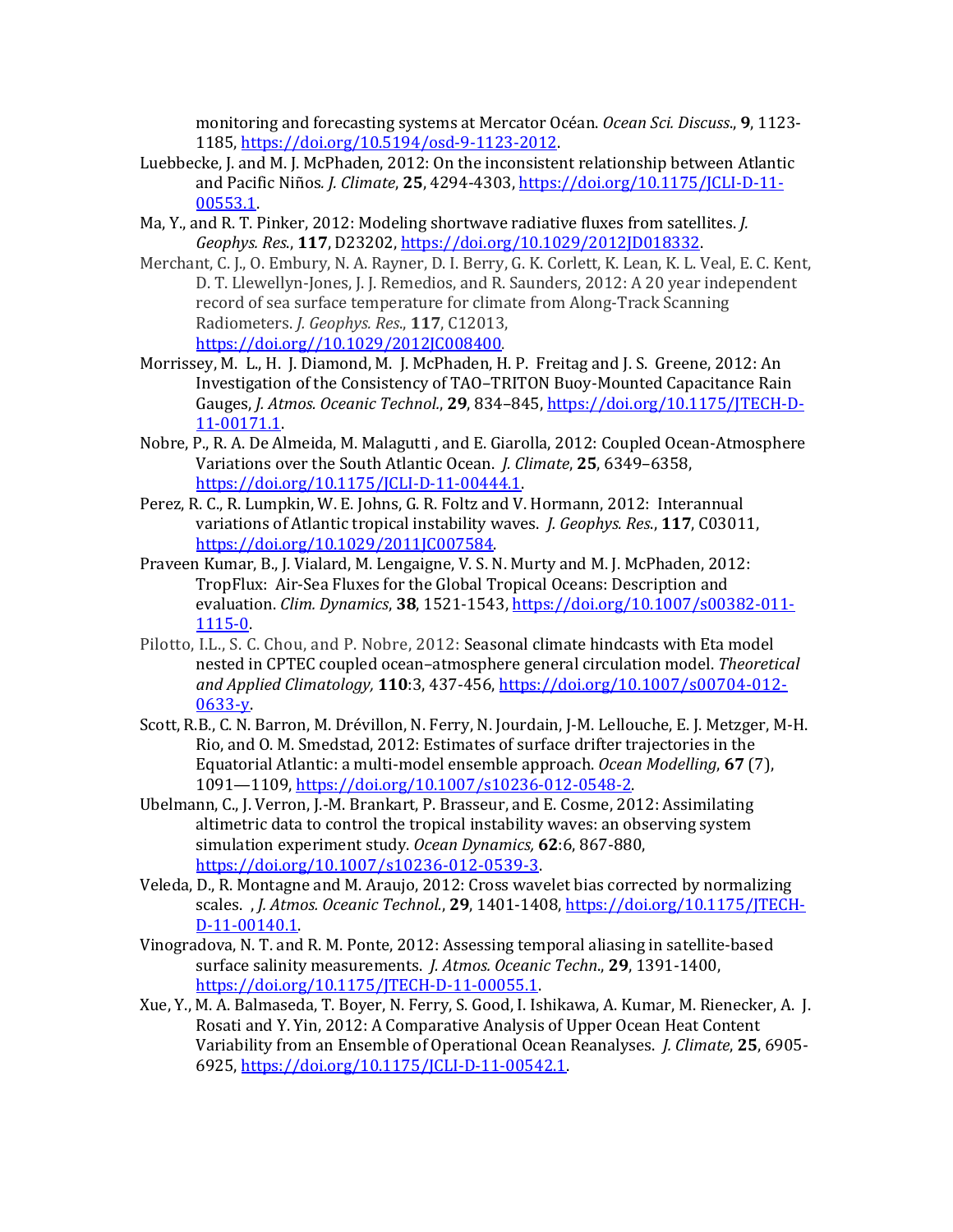- Yu, L., and X. Jin, 2012: Buoy perspective of a high-resolution global ocean vector wind analysis constructed from passive radiometers and active scatterometers (1987– present*). J. Geophys. Res*., **117**, C11013, https://doi.org/10.1029/2012JC008069.
- Zhu, J., B. Huang and Z. Wu, 2012: The Role of Ocean Dynamics in the Interaction between the Atlantic Meridional and Equatorial Modes. *J. Climate*, **25**, 3583–3598, https://doi.org/10.1175/JCLI-D-11-00364.1.

## **2011– 20 publications**

- Arruda, W. Z. and C. A. Domingos Lentini, 2011: A remote sensing derived upper ocean heat content dataset for the equatorial Atlantic: comparison with PIRATA project data. *Revisita Brasileira de Geofisica*, **29** (1), 43-56, https://doi.org/10.1590/S0102- 261X2011000100003.
- Brandt, P., G. Caniaux, B. Bourlès, A. Lazar, M. Dengler, A. Funk, V. Hormann, H. Giordani and F. Marin, 2011: Equatorial upper-ocean dynamics and their interaction with the West African Monsoon. Atmospheric Science Letters, 12, 24-30, https://doi.org/10.1002/asl.287.
- Brandt, P., A. Funk, V. Hormann, M. Dengler, R. Greatbatch and J. Toole, 2011: Interannual atmospheric variability forced by the deep equatorial Atlantic Ocean. *Nature*, 473, 497-500, https://doi.org/10.1038/nature10013.
- Burls, N. J., C. J. C. Reason, P. Penven, and S. G. Philander, 2011: Similarities between the tropical Atlantic seasonal cycle and ENSO: An energetics perspective. *J. Geophys. Res.*, **116**, C11010, https://doi.org/10.1029/2011JC007164.
- Caniaux, G., H. Giordani, J.L. Redelsperger, F. Guichard, E. Key, and M. Wade, 2011: Coupling between the Atlantic Cold Tongue and the West African Monsoon in boreal Spring and Summer. *J. Geophy. Res.*, **116**, C04003, https://doi.org/10.1029/2010JC006570.
- DiNezio, Pedro N., Gustavo J. Goni, 2011: Direct Evidence of a Changing Fall-Rate Bias in XBTs Manufactured during 1986-2008. *J. Atmos. Oceanic Technol.*, **28**, 1569-1578. https://doi.org/10.1175/JTECH-D-11-00017.1.
- Giordani, H., and G. Caniaux, 2011: Diagnosing vertical motion at the equatorial Atlantic. *Ocean Dynamics*, **61**, 1995–2018, https://doi.org/10.1007/s10236-011-0467-7.
- Jouanno, J., F. Marin, Y. du Penhoat, J. Sheinbaum, and J.-M. Molines, 2011: Seasonal heat balance in the upper 100 m of the equatorial Atlantic Ocean. *J. Geophys. Res.*, **116**, C09003, https://doi.org/10.1029/2010JC006912.
- Jouanno, J., F. Marin, Y. Du Penhoat, J.-M. Molines, and J. Sheinbaum, 2011: Seasonal modes of surface cooling in the Gulf of Guinea. *J. Phys. Oceanogr.*, **41**, 1408-1416, https://doi.org/10.1175/JPO-D-11-031.1.
- Kako, S., A. Isobe, and M. Kubota, 2011: High-resolution ASCAT wind vector data set gridded by applying an optimum interpolation method to the global ocean. *J. Geophys. Res.*, **116**, D23107, https://doi.org/10.1029/2010JD015484.
- Levitus, S., J. Antonov, T. Boyer, J. Reagan and C. Schmid, 2011: Subsurface Salinity. In State of the Climate in 2010, ed. J. Blunden, D. S. Arndt, M. O. Baringer, *Bull. Amer. Meteor. Soc*., **92** (6),S1-S236, https://doi.org/10.1175/1520-0477-92.6.S1.
- Leduc-Leballeur, M., Eymard, L. and de Coëtlogon, G., 2011: Observation of the marine atmospheric boundary layer in the Gulf of Guinea during the 2006 boreal spring. *Q.J.R. Meteorol. Soc*., **137**, 992–1003, https://doi.org/10.1002/qj.808.
- Nalli, N. R., E. Joseph, V. Morris, C. Barnet, W. Wolf, D. Wolfe, P. J. Minnett, M. Szczodrak, M. Izaguirre, R. Lumpkin, H. Xie, A. Smirnov and J. Wei, 2011: Multi-year observations of the tropical Atlantic atmosphere: Multidisciplinary applications of the NOAA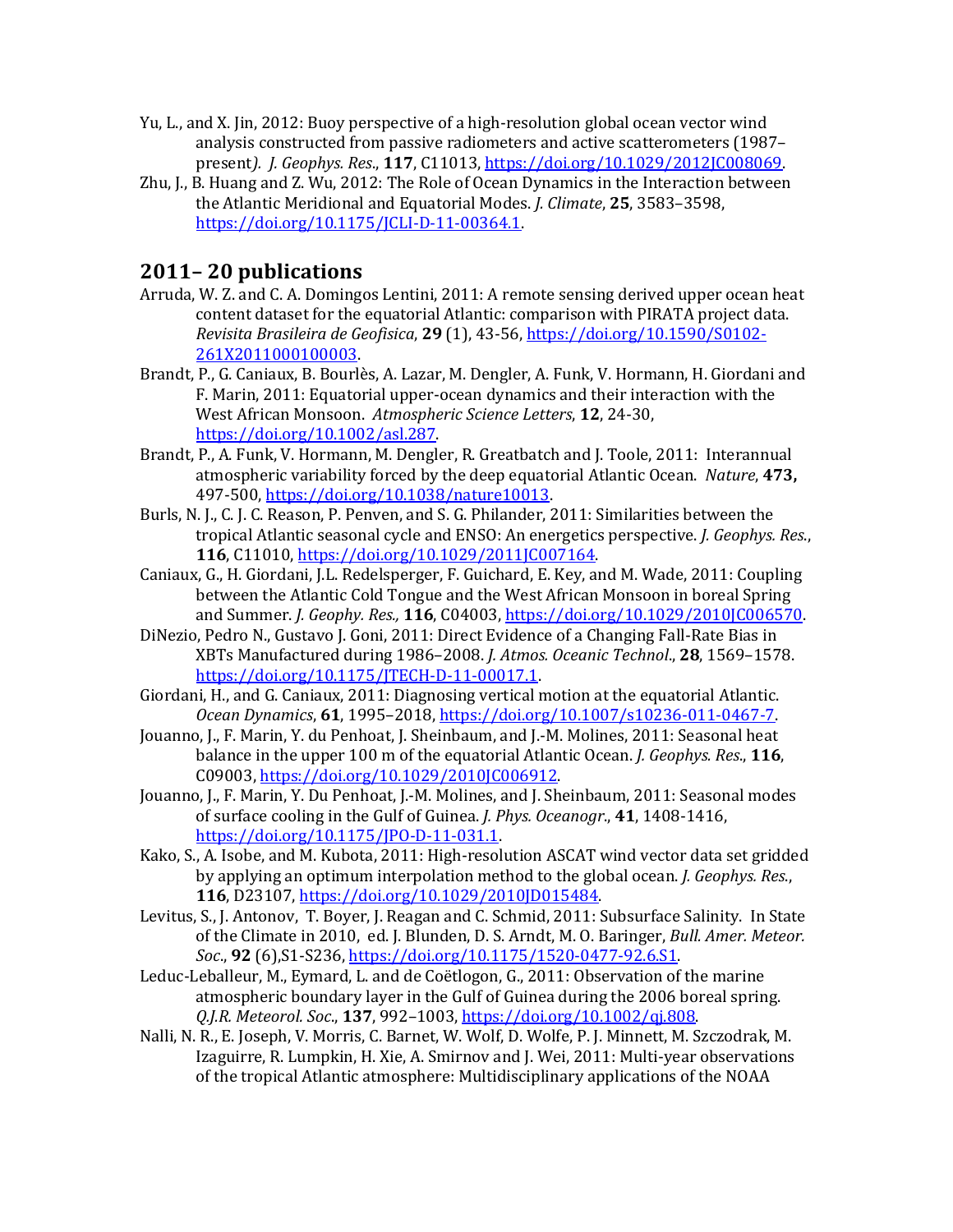Aerosols and Ocean Science Expeditions (AEROSE). *Bull. Amer. Meteor. Soc.*, 92, 765–789, https://doi.org/10.1175/2011BAMS2997.1.

- Prakash, S., Mahesh C., R. M. Gairola, S. Pokhrel, 2011: Surface Freshwater Flux Estimation Using TRMM Measurements Over the Tropical Oceans. Atmospheric and Climate *Sciences,* **01**:04, 225-234, https://doi.org/10.4236/acs.2011.14025.
- Santorelli, A., R. T. Pinker, A. Bentamy, K. B. Katsaros, W. M. Drennan, A. M. Mestas-Nuñez, and J. A. Carton, 2011: Differences between two estimates of air-sea turbulent heat fluxes over the Atlantic Ocean. *J. Geophys. Res.*, **116**, C09028, https://doi.org/10.1029/2010JC006927.
- Skielka, U. T., J. Soares, A. P. Oliveira and J. Servain, 2011: Diagnostic of the diurnal cycle of turbulence of the Equatorial Atlantic Ocean upper boundary layer. Natural Science, **3** (6), 444-455, https://doi.org/10.4236/ns.2011.36061.
- Storto, A., S. Dobricic, S. Masina and P. Di Pietro, 2011: Assimilating Along-Track Altimetric Observations through Local Hydrostatic Adjustment in a Global Ocean Variational Assimilation System. Mon. Wea. Rev., 139, 738-754, https://doi.org/10.1175/2010MWR3350.1.
- Wade, M., G. Caniaux, and Y. du Penhoat, 2011: Variability of the mixed layer heat budget in the eastern equatorial Atlantic during 2005–2007 as inferred using Argo floats. *J.* Geophys. Res., **116**, C08006, https://doi.org/10.1029/2010JC006683.
- Woodruff, S. D., S. J. Worley, S. J. Lubker, Z. Ji, J. E. Freeman, D. I. Berry, P. Brohan, E. C. Kent, R. W. Reynolds, S. R. Smith, and C. Wilkinson, 2011: ICOADS Release 2.5: extensions and enhancements to the surface marine meteorological archive. *International Journal of Climatology,* **31**, 7, 951-967, https://doi.org/10.1002/joc.2103.
- Yin, Y., O. Alves and P. R. Oke, 2011: An Ensemble Ocean Data Assimilation System for Seasonal Prediction. Mon. Wea. Rev., 139, 786-808, https://doi.org/10.1175/2010MWR3419.1.

#### **2010– 18 publications**

- Brandt, P., V. Hormann, A. Körtzinger, M. Visbeck, G. Krahmann, L. Stramma, R. Lumpkin and C. Schmid, 2010: Changes in the ventilation of the oxygen minimum zone of the tropical North Atlantic. *J. Phys. Oceanogr.*, **40** (8), 1784—1801, https://doi.org/10.1175/2010JPO4301.1.
- Doi, T., T. Tozuka and T. Yamagata, 2010: The Atlantic Meridional Mode and Its Coupled Variability with the Guinea Dome. *J. Climate*, 23, 455-475, https://doi.org/10.1175/2009JCLI3198.1.
- Foltz, G., and M. J. McPhaden, 2010: Abrupt equatorial wave-induced cooling of the Atlantic cold tongue in 2009. Geophys. Res. Lett., 37 (24), https://doi.org/10.1029/2010gl045522.
- Foltz, G. R., and M. J. McPhaden, 2010: Interaction between the Atlantic meridional and Nino modes. *Geophys. Res. Lett*., L18604, https://doi.org/10.1029/2010GL044001.
- Henocq, C., J. Boutin, G. Reverdin, F. Petitcolin, S. Arnault and P. Lattes, 2010: Vertical Variability of Near-Surface Salinity in the Tropics: Consequences for L-Band Radiometer Calibration and Validation. *J. Atmos. Oceanic Technol.*, 27, 192-209, https://doi.org/10.1175/2009JTECHO670.1.
- Hersbach, H., 2010: Comparison of C-Band Scatterometer CMOD5.N Equivalent Neutral Winds with ECMWF. *J. Atmos. Oceanic Technol.*, 27, 721-736, https://doi.org/10.1175/2009JTECH0698.1.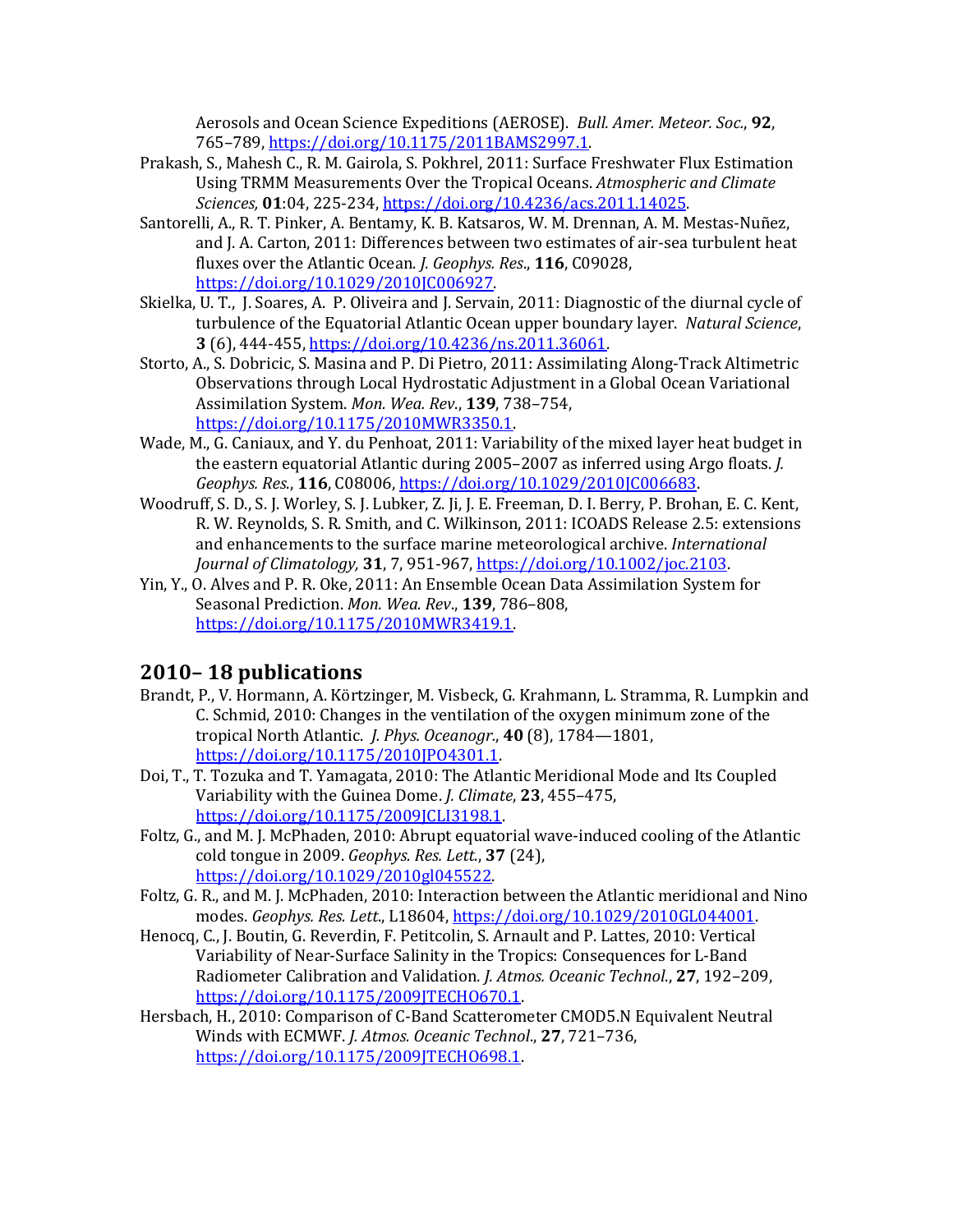- Koffi, U., N. Lefevre, G. Kouadio and J. Boutin, 2010: Surface  $CO<sub>2</sub>$  parameters and air-sea  $CO<sub>2</sub>$ flux distribution in the eastern equatorial Atlantic Ocean. *J. Mar. Sys.*, **82**, 135-144, https://doi.org/10.1016/j.jmarsys.2010.04.010.
- Lebel, T., D. J. Parker, C. Flamant, B. Bourlès, B. Marticorena, E. Mougin, C. Peugeot, A. Diedhiou, J. M. Haywood, J. B. Ngamini, J. Polcher, J.-L. Redelsperger and C. D. Thorncroft, 2010: The AMMA field campaign: multiscale and multidisciplinary observations in the West African region. *Quart. J. Royal Met. Soc.*, **136**(s1), 8-33, https://doi.org/10.1002/qj.486.
- Marullo, S., R. Santoleri, V. Banzon, R. H. Evans, and M. Guarracino, 2010: A diurnal-cycle resolving sea surface temperature product for the tropical Atlantic. *J. Geophys. Res.*, **115**, C05011, https://doi.org/10.1029/2009JC005466.
- McPhaden, M. J., K. Ando, B. Bourlès, H. P. Freitag, R. Lumpkin, Y. Masumoto, V. S. N. Murty, P. Nobre, M. Ravichandran, J. Vialard, D. Vousden, W. Yu, 2010: "The global tropical moored buoy array" in *Proceedings of OceanObs'09: Sustained Ocean Observations* and Information for Society (Vol. 2), Venice, Italy, 21-25 September 2009, Hall, J., Harrison, D.E. & Stammer, D., Eds., ESA Publication WPP-306, https://doi.org/10.5270/OceanObs09.cwp.61.
- Parard, G., Lefèvre, N. and Boutin, J., 2010: Sea water fugacity of  $CO<sub>2</sub>$  at the PIRATA mooring at 6°S, 10°W. Tellus B, 62, 636-648, https://doi.org/10.1111/j.1600-0889.2010.00503.x.
- Reynolds, R.W. and D.B. Chelton, 2010: Comparisons of Daily Sea Surface Temperature Analyses for 2007–08. *J. Climate,* **23**, 3545-3562, https://doi.org/10.1175/2010JCLI3294.1.
- Rhein, M., M. Dengler, J. Sültenfuß, R. Hummels, S. Hüttl-Kabus, and B. Bourlès, 2010: Upwelling and associated heat flux in the equatorial Atlantic inferred from helium isotope disequilibrium. *J. Geophys. Res.*, **115**, C08021, https://doi.org/10.1029/2009JC005772.
- Richter, I., S. K. Behera, Y. Masumoto, B. Taguchi, N. Komori, and T. Yamagata, 2010: On the triggering of Benguela Niños: Remote equatorial versus local influences. *Geophys. Res. Lett.*, **37**, L20604, https://doi.org/10.1029/2010GL044461.
- Skielka, U. T., J. Soares and A. P. de Oliveira, 2010: Study of the equatorial Atlantic Ocean mixing layer using a one-dimensional turbulence model. *Brazilian J. of Oceanogr.*, **58**  $(3)$ , 57-69.
- Soldatov, V. Y., N. Costica, and V. F. Krapivin, 2010: Diagnosis of Transition Processes in the Ocean-Atmosphere System. *Control Engineering and Applied Informatics*, 12 (2), 22-29.
- Wade, M., G. Caniaux, Y. duPenhoat, M. Dengler, H. Giordani & R. Hummels, 2010: A onedimensional modeling study of the diurnal cycle in the equatorial Atlantic at the PIRATA buoys during the EGEE-3 campaign. *Ocean Dynamics*, **61** (1), 1-20, https://doi.org/10.1007/s10236-010-0337-8.
- Xu, F., and A. Ignatov, 2010: Evaluation of in situ sea surface temperatures for use in the calibration and validation of satellite retrievals. J. Geophys.-Res. Oceans, **115** (C9), https://doi.org/10.1029/2010JC006129.

## **2009– 19 publications**

Athie, G., F. Marin, A-M. Treguier, B. Bourlès and C. Guiavarc'h, 2009: Sensitivity of near surface Tropical Instability Waves to sub-monthly wind forcing in the tropical Atlantic. Ocean Modelling, 30, 241-255.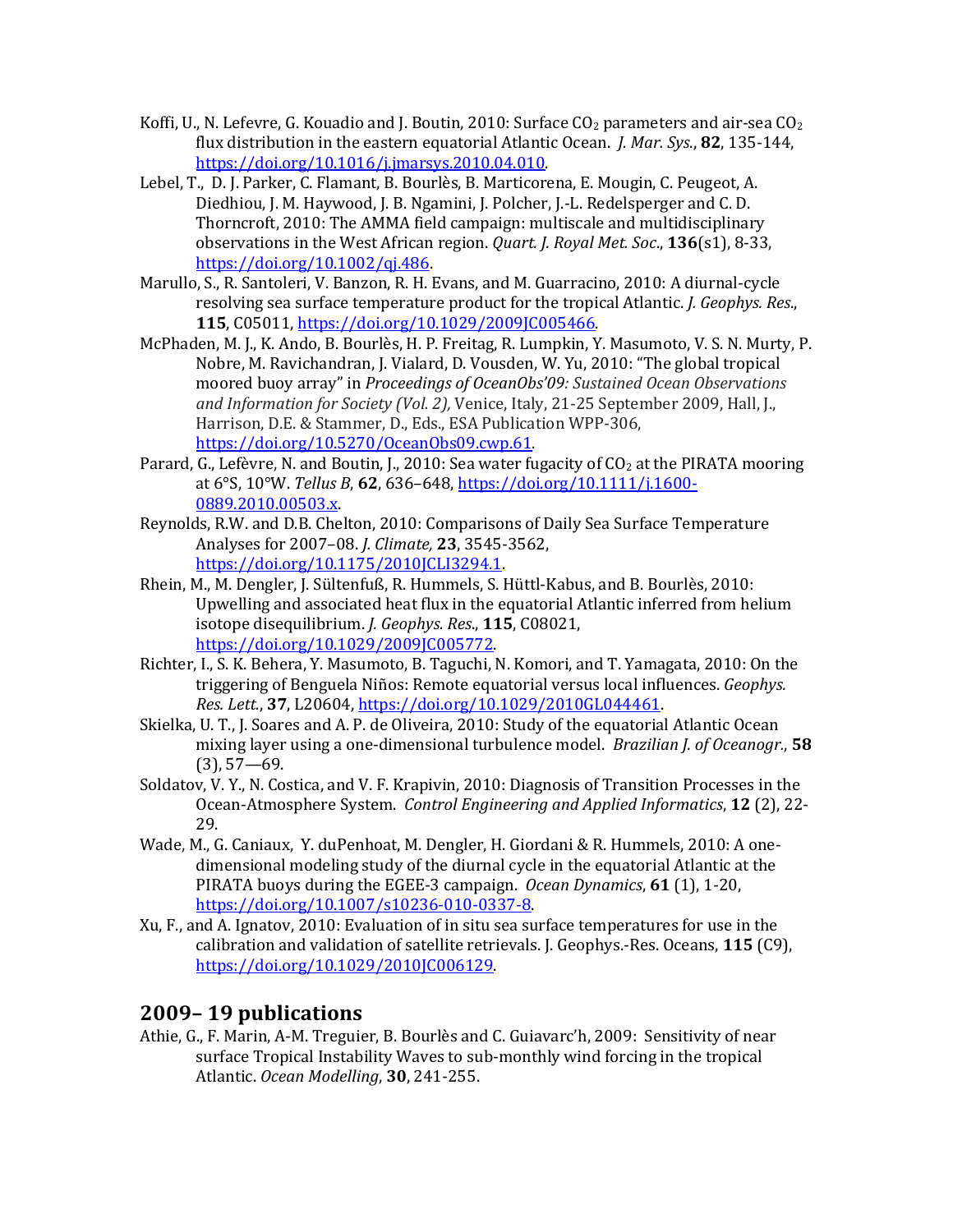- Bourras, D., A. Weill, G. Caniaux, L. Eymard, B. Bourlès, S. Letourneur, D. Legain, E. Key, F. Baudin, B. Piguet, O. Traullé, G. Bouhours, B. Sinardet, J. Barié, J.P. Vinson, F. Boutet, and C Berthod: Turbulent air-sea fluxes in the Gulf of Guinea during the EGEE-AMMA experiment. *J. Geophys. Res.*, 114, C04014, https://doi.org/10.1029/2008JC004951.
- Bowman, K. P., C. R. Homeyer and D. G. Stone, 2009: A Comparison of Oceanic Precipitation Estimates in the Tropics and Subtropics. *J. Appl. Meteor. Climatol.*, **48**, 1335–1344, https://doi.org/10.1175/2009JAMC2149.1.
- Bunge, L., and A.J. Clarke, 2009: Seasonal Propagation of Sea Level along the Equator in the Atlantic. *J. Phys. Oceanogr*., **39**, 1069–1074, https://doi.org/10.1175/2008JPO4003.1.
- Ding, H., N. S. Keenlyside, and M. Latif, 2009: Seasonal cycle in the upper equatorial Atlantic Ocean. *J. Geophys. Res.*, **114**, C09016, https://doi.org/10.1029/2009JC005418.
- Foltz, G.R., and M.J. McPhaden, 2009: Impact of barrier layer thickness on SST in the central tropical North Atlantic. *J. Climate*, **22**(2), 285-299, https://doi.org/10.1175/2008JCLI2308.1.
- Galloudec, F. Messal, and L. Parent, 2009: The GODAE/Mercator-Ocean global ocean forecasting system: results, applications and prospects, *J. Operational Oceanography*, **1** (1), 51-57.
- Grodsky, S.A., A. Bentamy, J.A. Carton and R.T. Pinker, 2009: Intraseasonal Latent Heat Flux Based on Satellite Observations. *J. Climate*, 22, 4539-4556, https://doi.org/10.1175/2009JCLI2901.1.
- Hormann, V. and P. Brandt, 2009: Upper equatorial Atlantic variability during 2002 and 2005 associated with equatorial Kelvin waves. *J. Geophys. Res.*, 114, C03007, https://doi.org/10.1029/2008JC005101.
- Kolodziejczyk, N., B. Bourlès, F. Marin, J. Grelet and R. Chuchla, 2009: The seasonal variability of the Equatorial Undercurrent and the South Equatorial Undercurrent at 10°W as inferred from recent in situ observations, *J. Geophys. Res.*, 114, C06014, https://doi.org/10.1029/2008JC004976.
- Large, W. G., and S. G. Yeager, 2009: Global climatology of an interannually varying air-sea flux data set. *Climate Dynamics*, **33** (2-3), 341-364, https://doi.org/10.1007/s00382-008-0441-3.
- Marin, F., G. Caniaux, B. Bourlès, H. Giordani, Y. Gouriou and E. Key, 2009: Why were sea surface temperatures so different in the eastern equatorial Atlantic in June 2005 and 2006? *J. Phys. Oceanogr.*, **39**, 1416-1431, https://doi.org/10.1175/2008JPO4030.1.
- Pinker, R. T., H. Wang, and S. A. Grodsky, 2009: How good are ocean buoy observations of radiative fluxes? *Geophys. Res. Lett.*, 36, L10811, https://doi.org/10.1029/2009GL037840.
- Portabella, M., A. Stoffelen, 2009: On Scatterometer Ocean Stress. *J. Atmos. Oceanic Technol.*, 26, 368-382, https://doi.org/10.1175/2008JTECHO578.1.
- Rouault, M., J. Servain, C.J.R. Reason, B. Bourlès, and N. Fauchereau, 2009: Extension of PIRATA in the tropical South-East Atlantic: an initial one-year experiment. *African Journal of Marine Science*, **31**(1), 63–71.
- Silva, M., M. Araujo, J. Servain, P. Penven and C. A. D. Lentini, 2009: High-resolution regional ocean dynamics simulation in the southwestern tropical Atlantic. *Ocean Modelling*, **30**, 256—269.
- Silva, M., M. Araujo, J. Servain and P. Penve, 2009: Circulation and Heat Budget in a Regional Climatological Simulation of the Southwestern Tropical Atlantic. *Tropical Oceanography, Recife*, **37** (1—2), 41—57.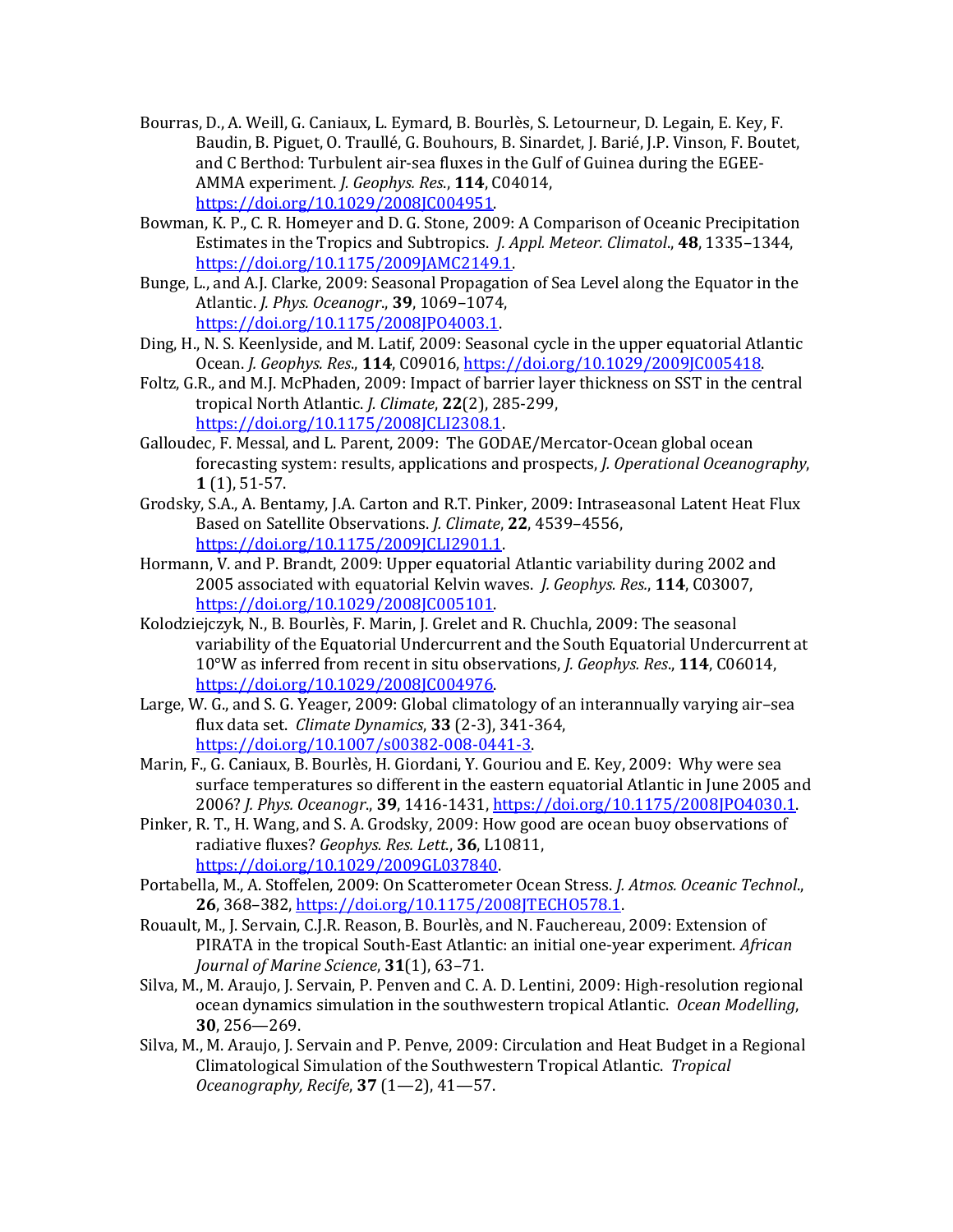- Wallcraft, A. J., A. B. Kara, C. N. Barron, E. J. Metzger, R. L. Pauley and M. A. Bourassa, 2009: Comparisons of monthly mean 10 m wind speeds from satellites and NWP products over the global ocean. *J. Geophys. Res.*, 114, D16109, https://doi.org/10.1029/2008JD011696.
- Wang, H., and R. T. Pinker, 2009: Shortwave radiative fluxes from MODIS: Model development and implementation. *Journal of Geophysical Research*, 114, D2021, https://doi.org/10.1029/2008JD010442.

## **2008– 17 publications**

- Athie, G. and Marin, F., 2008: Cross-equatorial structure and temporal modulation of Intraseasonal variability at the surface of the Tropical Atlantic Ocean. *J. Geophys. Res.*, 113, C8, https://doi.org/10.1029/2007JC004332.
- Bourlès, B., R. Lumpkin, M. J. McPhaden, F. Hernandez, P. Nobre, E. Campos, L. Yu, S. Planton, A. J. Busalacchi, A. D. Moura, J. Servain and J. Trotte, 2008: The PIRATA Program: History, Accomplishments, and Future Directions. Bulletin of the American *Meteorological Society*, **89** (8), https://doi.org/10.1175/2008BAMS2462.1.
- Brandt, P., V. Hormann, B. Bourlès, J. Fischer, F. A. Schott, L. Stramma and M. Dengler, 2008: Oxygen tongues and zonal currents in the equatorial Atlantic. *J. Geophys. Res.*, 113, C04012, https://doi.org/10.1029/2007JC004435.
- Bunge L., C. Provost, L. Hua and A. Kartavstseff, 2008: Variability at intermediate depths at the equator in the Atlantic Ocean in 2000-2006: annual cycle, equatorial deep jets and intraseasonal meridional velocity fluctuations *J. Phys. Oceanogr.*, **38**, 1794-1806, https://doi.org/10.1175/2008JPO3781.1.
- Drévillon, M., R. Bourdallé-Badie, C. Derval, Y. Drillet, J.-M. Lellouche, E. Rémy, B. Tranchant, M. Benkiran, E. Greiner, S. Guinehut, N. Verbrugge, G. Garric, C.-E. Testut, M. Laborie, L. Nouel, P. Bahurel, C. Bricaud, L. Crosnier, E. Dombrowsky, E. Durand, N. Ferry, F. Hernandez, O. Le Galloudec, F. Messal, and L. Parent, 2008: The GODAE/Mercator-Ocean global ocean forecasting system: results, applications and prospects, *J. Op. Oceanogr.*, **1** (1), 51-57.
- Foltz, G.R. and M.J. McPhaden, 2008: Seasonal mixed layer salinity balance of the tropical North Atlantic Ocean. *J. Geophys. Res.*, 113, C02013, https://doi.org/10.1029/2007JC004178.
- Foltz, G.R., and M.J. McPhaden, 2008: Impact of Saharan dust on tropical North Atlantic SST. *J. Climate*, **21**, 5048-5060, https://doi.org/10.1175/2008JCLI2232.1.
- Han, W., P.J. Webster, J.L. Lin, W.T. Liu, R. Fu, D. Yuan, and A. Hu, 2008: Dynamics of Intraseasonal Sea Level and Thermocline Variability in the Equatorial Atlantic during 2002-03. *J. Phys. Oceanogr.*, **38**, 945-967, https://doi.org/10.1175/2008JPO3854.1.
- Kara, A. B., A. J. Wallcraft, and M. A. Bourassa, 2008: Air-sea stability effects on the 10 m winds over the global ocean: Evaluations of air-sea flux algorithms. *J. Geophys. Res.*, **113**, C04009, https://doi.org/10.1029/2007JC004324.
- Lefèvre, N., A. Guillot, L. Beaumont, and T. Ganguy, 2008: Variability of fCO2 in the Eastern Tropical Atlantic from a moored buoy. *J. Geophys. Res.*, 113, C01015, https://doi.org/10.1029/2007JC004146.
- Pimenta, F., W. Kempton and R. Garvine, 2008: Combining meteorological stations and satellite data to evaluate the offshore wind power resource of Southeastern Brazil. *Renewable Energy*, **33** (11), 2375—2387.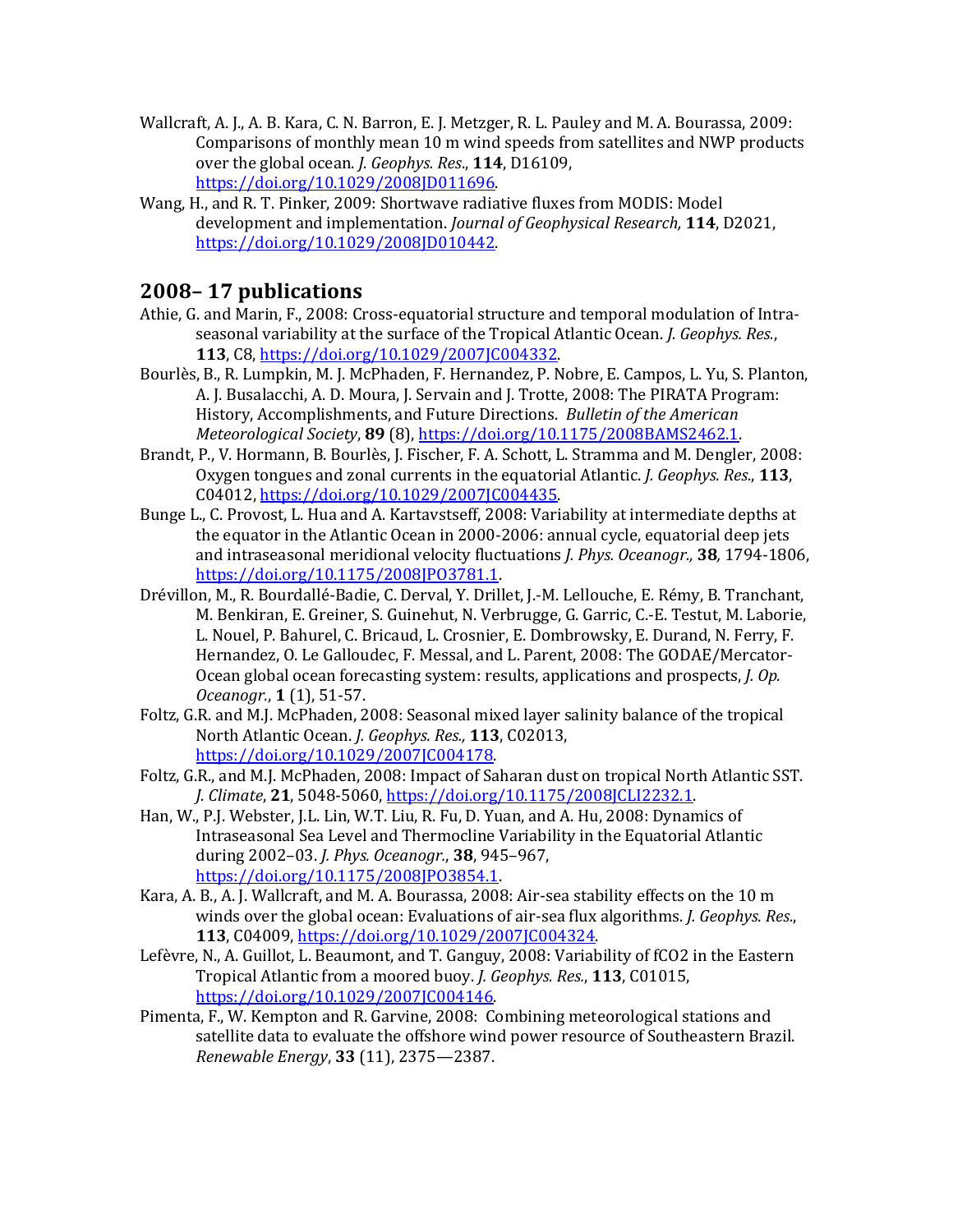- Polo, I., A. Lazar, B. Rodriguez-Fonseca, and S. Arnault, 2008: Oceanic Kelvin Waves and Tropical Atlantic intraseasonal Variability. Part I: Kelvin wave characterization. *J. Geophys. Res*., **113**, C07009, https://doi.org/10.1029/2007JC004495.
- Reverdin, G., F. Marin, B.Bourlès and P. L'Herminier, 2008: XBT temperature errors during French research cruises (1999-2007). *J. Atm. Oc. Tech.*, **26**(11), 2462-2473, https://doi.org/10.1175/2009JTECH0655.1.
- Sato, O. T., and P. S. Polito, 2008: Influence of salinity on the interannual heat storage trends in the Atlantic estimated from altimeters and Pilot Research Moored Array in the Tropical Atlantic data. *J. Geophys. Res.*, **113**, C02008, https://doi.org/10.1029/2007JC004151.
- Sukova, A. I., V. Yu. Soldatova, V. F. Krapivinc, A. P. Cracknelld and C. A. Varotsosb, 2008: A sequential analysis method for the prediction of tropical hurricanes. *Int. J. of Remote* Sensing, 29 (9), 2787-2798, https://doi.org/10.1080/01431160801927228.
- Urbano, D. F., R. A. F. De Almeida, and P. Nobre, 2008: Equatorial Undercurrent and North Equatorial Countercurrent at 38°W: A new perspective from direct velocity data, *J. Geophys. Res*., **113**, C04041, https://doi.org/10.1029/2007JC004215.
- von Schuckmann, K., P. Brandt, C. Eden, 2008: Generation of Tropical Instability Waves in the Atlantic Ocean, *J. Geophys. Res.*, **113**, C08034, https://doi.org/10.1029/2007JC004712.

# **2007– 9 publications**

- Balmaseda, M.A., D. P. Dee, A. P. Vidard and D. L. T. Anderson, 2007: A multivariate treatment of bias for sequential data assimilation: Application to the Tropical Oceans. *Q. J. Roy. Meteor. Soc*., **133(**622), 167-179.
- Baklouti, M., J.-L. Devenon, A. Bourret, J.-M. Froidefond, J.-F. Ternon, and J.-L. Fuda, 2007: New insights in the French Guiana continental shelf circulation and its relation to the North Brazil Current retroflection., *J. Geophys. Res.*, 112, C02023, https://doi.org/10.1029/2006JC003520.
- Bunge, L., C. Provost, and A. Kartavtseff, 2007: Variability in horizontal current velocities in the central and eastern equatorial Atlantic in 2002. *J. Geophys. Res.*, 112, C02014, https://doi.org/10.1029/2006JC003704.
- Clayson, C. A. and D. Weitlich, 2007: Variability of tropical diurnal sea surface temperature. *J. Climate*, **20**, 334-352, https://doi.org/10.1175/JCLI3999.1.
- Etienne, H., and M. Benkiran, 2007: Multivariate assimilation in Mercator project: New statistical parameters from forecast error estimation. *J. Mar. Sys.*, **65**(1-4), 430-449.
- Kara, A. B., and C. N. Barron, 2007: Fine-resolution satellite-based daily sea surface temperatures over the global ocean. *J. Geophys. Res.*, **112**, C05041, https://doi.org/10.1029/2006JC004021.
- Rouault, M., S. Illig, C. Bartholomae, C.J.C. Reason and A. Bentamy, 2007: Propagation and origin of warm anomalies in the Angola Benguela upwelling system in 2001. *J. Mar. Syst*., **68**, 477-488.
- Vidard, A., D. L. T. Anderson, and M. Balmaseda, 2007: Impact of ocean observation systems on ocean analysis and seasonal forecasts. *Mon. Weather Rev*., **135**(2), 409-429, https://doi.org/10.1175/MWR3310.1.
- Yu, L., R.A. Weller, 2007: Objectively Analyzed air-sea heat Fluxes (OAFlux) for the global ice-free oceans. *Bull. Amer. Meteor. Soc*., **88**(4), 527-539, https://doi.org/10.1175/BAMS-88-4-527.

# **2006– 12 publications**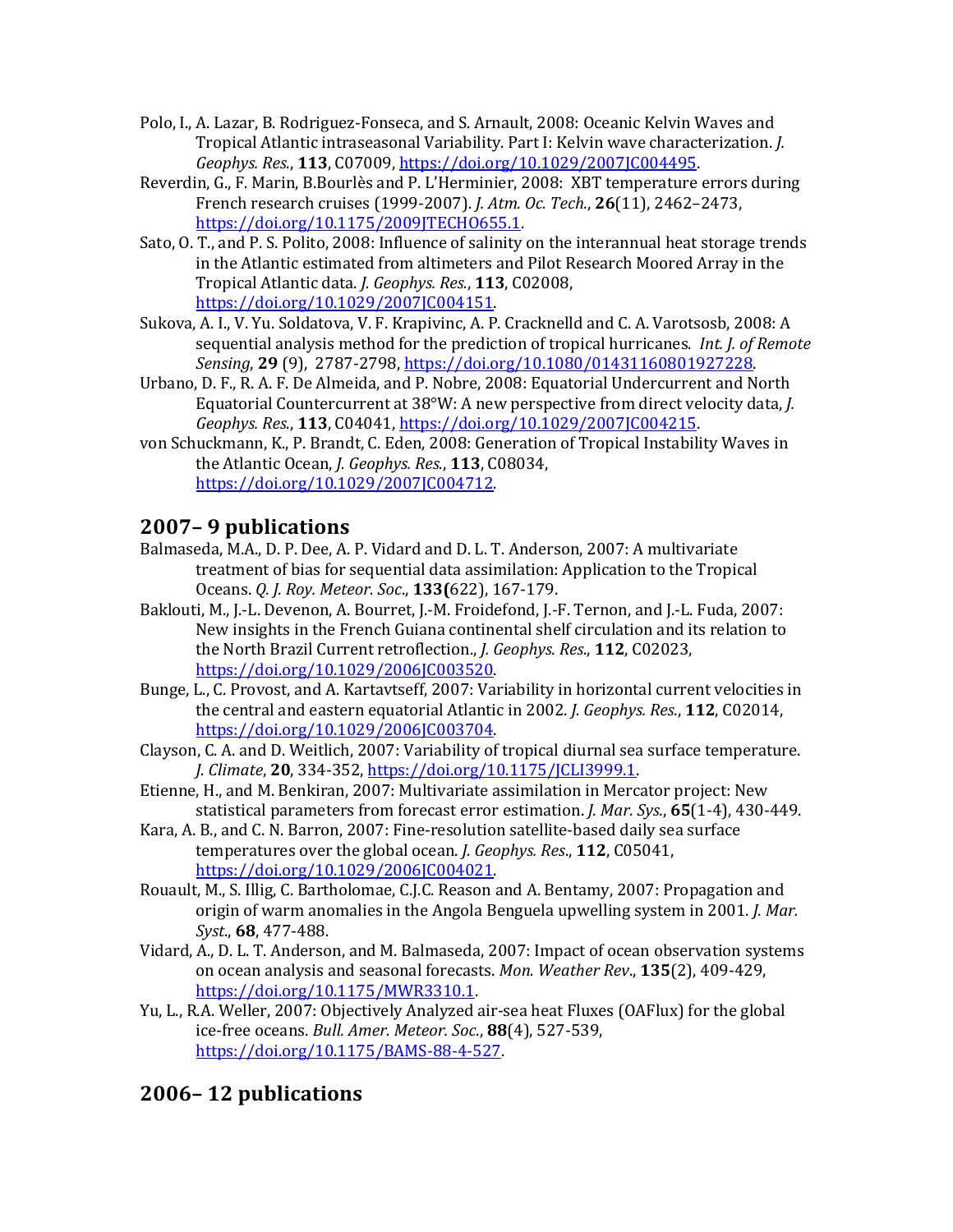- Andrew, J. A. M., H. Leach, and P. L. Woodworth, 2006: The relationships between tropical Atlantic sea level variability and major climate indices. Ocean Dynamics, 56 (5-6), 452-463, https://doi.org/10.1007/s10236-006-0068-z.
- Arhan, M., A. M. Tréguier, B. Bourlès, and S. Michel, 2006: Diagnosing the annual cycle of the equatorial undercurrent in the Atlantic ocean from a general circulation model. *J. Phys. Oceanogr*., **36**, 1502-1522, https://doi.org/10.1175/JPO2929.1.
- Bunge L., C. Provost, J. Lilly, M. D'Orgeville, A. Kartavtseff and J.L. Melice, 2006: Structure of the horizontal velocity in the first  $1600$  m of the water column at the equator in the Atlantic at 10ºW, *J.Phys..Oceanogr*., **36**, 1287-1304, https://doi.org/10.1175/JPO2908.1.
- Brandt, P., F. A. Schott, C. Provost, A. Kartavtseff, V. Hormann, B. Bourlès, and J. Fischer, 2006: Circulation in the central equatorial Atlantic: Mean and intraseasonal to seasonal variability. *Geophys. Res. Lett.,* **33**(7), https://doi.org/10.1029/2005GL025498.
- Chang, P., T. Yamagata, P. Schopf, S.K. Behera, J. Carton, W.E. Kessler, G. Meyers, T. Qu, F. Schott, S. Shetye, and S.P. Xie, 2006: Climate fluctuations of Tropical Coupled Systems - The Role of Ocean Dynamics. *J. Climate (Special Section)*, **19**, 5122-5174, https://doi.org/10.1175/JCLI3903.1.
- Foltz, G.R., and M.J. McPhaden, 2006: Unusually warm sea surface temperatures in the tropical North Atlantic during 2005. *Geophys. Res. Lett*.*,* **33***,* L19703, https://doi.org/10.1029/2006GL027394.
- Okumura, Y. and S. P. Xie, 2006: Some Overlooked Features of Tropical Atlantic Climate Leading to a New Niño-Like Phenomenon. *J. Climate*, **19**, 5859–5874, https://doi.org/10.1175/JCLI3928.1.
- Peter, A.C., M. Le Henaff, Y. du Penhoat, C.E. Menkes, F. Marin, J. Vialard, G. Caniaux, and A. Lazar, 2006: A model study of the seasonal mixed layer heat budget in the equatorial Atlantic. *J. Geophys. Res.*, **111***,* C06014, https://doi.org/10.1029/2005JC003157.
- Reason, C. J. C. and M. Rouault, 2006: Sea surface temperature variability in the tropical southeast Atlantic Ocean and West African rainfall. *Geophys. Res. Lett.*, 33, L21705, https://doi.org/10.1029/2006GL027145.
- Siqueira, L. S. P. and P. Nobre, 2006: Tropical Atlantic Sea Surface Temperature and heat flux simulations in a coupled GCM. Geophys. Res. Lett., 33, L15708, https://doi.org/10.1029/2006GL026528.
- Stockdale, T.N, M.A. Balmaseda, and A.P. Vidard, 2006: Tropical Atlantic SST prediction with coupled ocean-atmosphere GCMs. *J. Climate,* **19**(23), 6047-6061, https://doi.org/10.1175/JCLI3947.1.
- Yu, L., X. Jin, and R.A. Weller, 2006: Role of net surface heat flux in seasonal variations of sea surface temperature in the tropical Atlantic Ocean. *J. Climate*, **19**, 6153-6169, https://doi.org/10.1175/JCLI3970.1.

# **2005– 12 publications**

- Belyaev, K. P. and C. A. S. Tanajura, 2005: On the correction of perturbations due to data assimilation in ocean circulation models. *Applied Mathematical Modelling*, 29 (7), 690-709, https://doi.org/10.1016/j.apm.2004.10.001.
- Brut, A., A. Butet, P. Durand, G. Caniaux, and S. Planton, 2005: Estimations of turbulent airsea fluxes and their parameterizations including airflow distortion corrections from the EQUALANT99 dataset, *Quart. J. Roy. Meteor. Soc.*, **131**, 2497-2538.
- Clauzet G., I. Wainer, et J. Servain, 2005: Times-scales of variability from the high frequency PIRATA data revealed by wavelet analysis. *Braz. J. Meteorol.*, **20**(1), 43-58*.*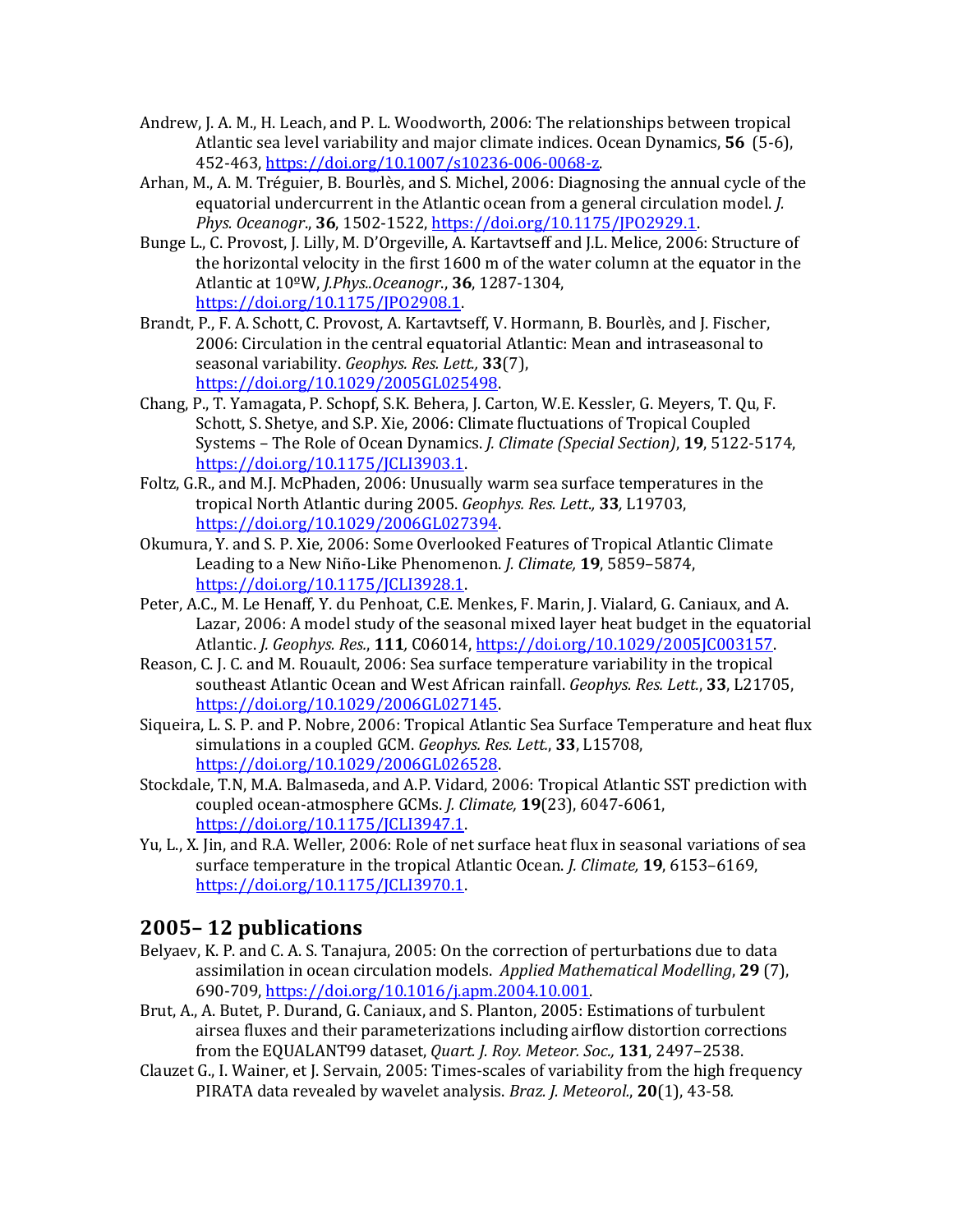- Delcroix, T., M.J. McPhaden, A. Dessier, and Y. Gouriou, 2005: Time and space scales for sea surface salinity in the tropical oceans. *Deep-Sea Res.*, **52**, 787-813.
- Durand B., Servain J., Laurent H., and Machado L. A., 2005: Tropical Atlantic moisture flux, Convection over Northeastern Brazil, and pertinence of the PIRATA network, *J. Climate.,* **18(**12), 2093-2101, https://doi.org/10.1175/JCLI3400.1.
- Enfield, D. and S. Lee, 2005: The heat balance of the western hemisphere warm pool. *J. Climate.,* **18**, 2662-2681, https://doi.org/10.1175/JCLI3427.1.
- Foltz, G.R., and M.J. McPhaden, 2005: Mixed layer heat balance on intraseasonal time scales in the northwestern tropical Atlantic Ocean. *J. Climate*, **18**, 4168-4184, https://doi.org/10.1175/JCLI3531.1.
- Giarolla, E., P. Nobre, M. Malagutti, and P. Pezzi, The Atlantic Equatorial Undercurrent: PIRATA observations and simulations with GFDL Modular Ocean Model at CPTEC, 2005: *Geophys. Res. Lett.*, **32**, L10617, https://doi.org/10.1029/2004GL022206.
- Grodsky, S., J. Carton, C. Provost, J. Servain, J. Lorenzzetti, and M.J. McPhaden, 2005: Tropical instability waves at 0N, 23W in the Atlantic: A case study using Pilot Research Moored Array in the Tropical Atlantic (PIRATA) mooring data. *J. Geophys. Res.*, **110,** C08010*,* https://doi.org/10.1029/2005JC00294.
- Jiang, H. H. Wang, and D. Wu, 2005: Evaluation of monthly turbulent heat fluxes from WHOI analysis and NCEP reanalysis in the tropical Atlantic. Acta Oceanologica Sinica, 24  $(5)$ , 14-26.
- Jo, Y.-H., X.-H. Yan, B. Dzwonkowski, and W. T. Liu, 2005: A study of the freshwater discharge from the Amazon River into the tropical Atlantic using multi-sensor data. *Geophys. Res. Lett*., **32**, L02605, https://doi.org/10.1029/2004GL021840.
- Lumpkin R, and Z. Garraffo, 2005: Evaluating the Decomposition of Tropical Atlantic Drifter Observations. *J. Atmos. and Oceanic Technol.* **22**(9), 1403-1415, https://doi.org/10.1175/JTECH1793.1.

#### **2004– 11 publications**

- Dourado, M., and G. Caniaux, 2004: One-dimensional modelling of the oceanic boundary layer using PIRATA data at 10S, 10W. Revista Brasileira de Meteorologia, 19(2), 217-226.
- Foltz, G.R., S.A. Grodsky, J.A. Carton, and M.J. McPhaden, 2004: Seasonal salt budget of the northwestern tropical Atlantic Ocean along 38°W. *J. Geophys. Res.*, **109**, C03052, https://doi.org/10.1029/2003JC002111.
- Foltz G. R., M. J. McPhaden, 2004: The 30-70 day oscillations in the tropical Atlantic, *Geophys. Res. Lett.,* **31***,* L15205, https://doi.org/10.1029/2004GL020023.
- Franca, G.B. and W. S. Carvalho, 2004: Sea surface temperature GOES-8 estimation approach for the Brazilian coast. *Int. Journal of Remote Sensing*, 25 (17), 3439-3450, https://doi.org/10.1080/01431160310001632738.
- Gentemann, C.L., F.J. Wentz, C.A. Mears, and D.K. Smith, 2004: In situ validation of Tropical Rainfall Measuring Mission microwave sea surface temperatures. *J. Geophys. Res.*, **109**, C04021, https://doi.org/10.1029/2003JC002092.
- Jochum, M., Malanotte-Rizzoli, P., and Busalacchi, A. J, 2004: Tropical instability waves in the Atlantic Ocean. Ocean Modelling, 7, 145-163.
- Provost, C., S. Arnault, N. Chouaib, A. Kartavtseff, L. Bunge, and E. Sultan, 2004: Topex-Poseidon and JASON equatorial sea surface slope anomaly in the Atlantic in 2002: comparison with wind and current measurements at 23°W. Mar. Geodesy, 27, 31-45.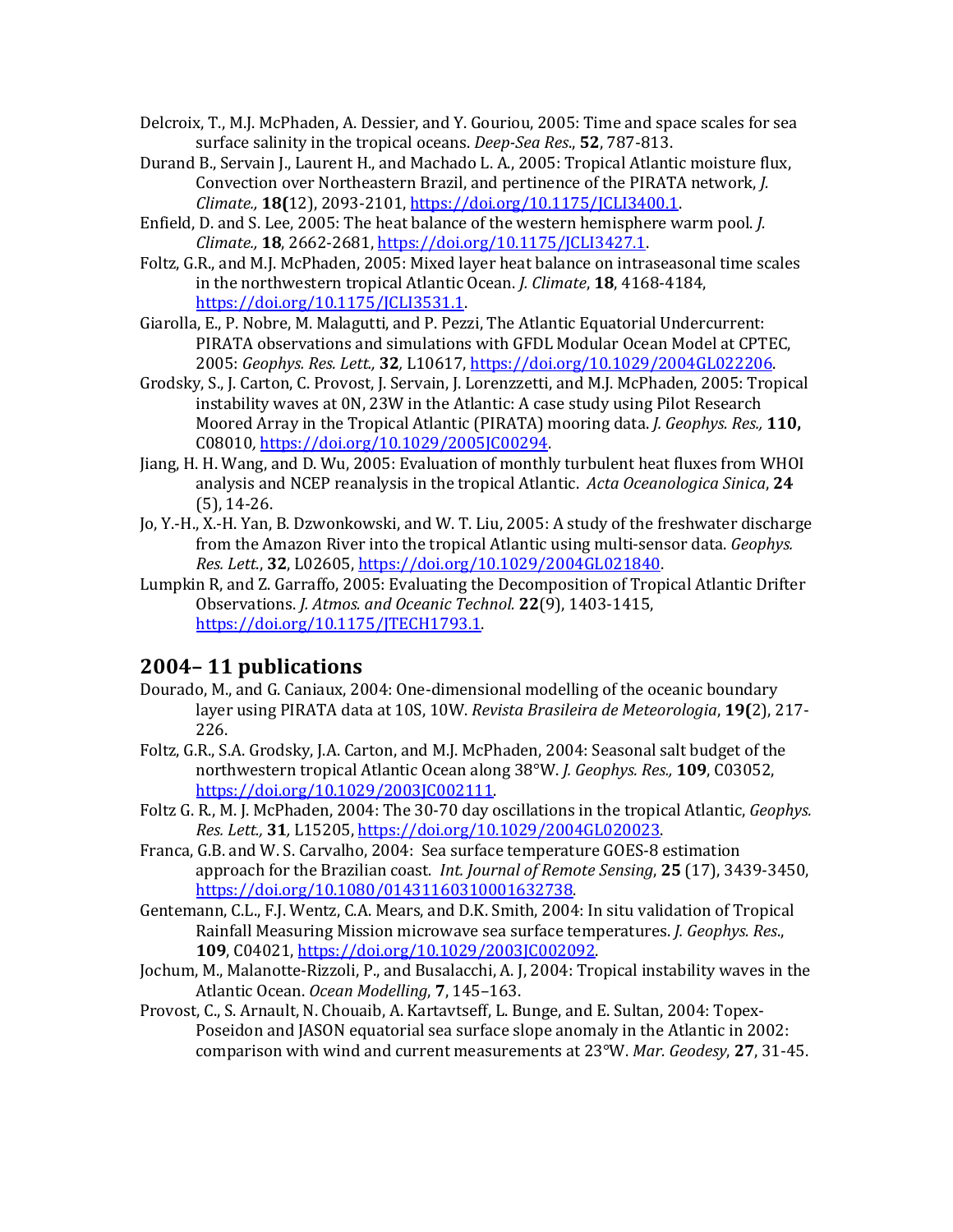- Serra, Y.L., and M.J. McPhaden, 2004: In Situ Observations of Diurnal Variability in Rainfall over the Tropical Pacific and Atlantic Oceans. *J. Climate*, **17**(18), 3496–3509, https://doi.org/10.1175/1520-0442(2004)017<3496:ISOODV>2.0.CO;2.
- Vauclair, F., du Penhoat, Y., Reverdin, G., 2004: Heat and Mass Budgets of the Warm Upper Layer of the Tropical Atlantic Ocean in 1979–99. *J. Phys. Oceanogr.*, **34(**4), 903–919, https://doi.org/10.1175/1520-0485(2004)034%3C0903:HAMBOT%3E2.0.CO;2.
- Yu, L. S., R. A. Weller, and B. M. Sun, 2004: Mean and variability of the WHOI daily latent and sensible heat fluxes at in situ flux measurement sites in the Atlantic Ocean. *J. Climate.,* **17**(11), 2096-2118, https://doi.org/10.1175/1520- 0442(2004)017%3C2096:MAVOTW%3E2.0.CO;2.
- Yu, L. S., R. A. Weller, and B. M. Sun, 2004: Improving Latent and Sensible Heat Flux Estimates for the Atlantic Ocean (1988–99) by a Synthesis Approach. *J. Climate.*, **17(**2), 373–393, https://doi.org/10.1175/1520- 0442(2004)017%3C0373:ILASHF%3E2.0.CO;2.

# **2003– 10 publications**

- Foltz, G.R., S.A. Grodsky, J.A. Carton, and M.J. McPhaden, 2003: Seasonal mixed layer heat budget of the tropical Atlantic Ocean. *J. Geophys. Res.*, **108**(C5), https://doi.org/10.1029/2002JC001584.
- Garzoli, S. L. and J. Servain, 2003: CLIVAR workshop on tropical Atlantic variability, *Geophys. Res. Lett.,* **30**(5), 8001, https://doi.org/10.1029/2002GL016823.
- Molinari, R. L., S. Bauer, D. Snowden, G. C. Johnson, B. Bourlès, Y. Gouriou, and H. Mercier, 2003: A comparison of kinematic evidence for tropical cells in the Atlantic and Pacific oceans. In *Interhemispheric Water Exchange in the Atlantic Ocean,* eds. G. J. Goni and P. Manalotte-Rizzoli, Elsevier Oceanography Series, 68, 269-286.
- Schott, F. A., M. Dengler, P. Brandt, K. Affler, J. Fischer, B. Bourlès, Y. Gouriou, R.L. Molinari, and M. Rhein, 2003: The zonal currents and transports at  $35^{\circ}$ W in the tropical Atlantic. *Geophys. Res. Lett*. **30**(7), 1349, https://doi.org/10.1029/2002GL016849.
- Serra, Y. L., and M. J. McPhaden, 2003: Multiple time- and space-scale comparisons of ATLAS buoy rain gauge measurements with TRMM satellite precipitation measurements. *J. Applied Meteor.,* **42**(8), 1045-1059.
- Servain, J., G. Clauzet, and I. C. Wainer, 2003: Modes of tropical Atlantic climate variability observed by PIRATA, *Geophys. Res. Lett.*, 30(5), 8003, https://doi.org/10.1029/2002GL01512.
- Sun, B., L. Yu, and R. A. Weller, 2003: Comparisons of surface meteorology and turbulent heat fluxes over the Atlantic: NWP model analyses versus moored buoy observations. *J. Climate,* **16**, 679-695, https://doi.org/10.1175/1520- 0442(2003)016%3C0679:COSMAT%3E2.0.CO;2.
- Vianna, M. L., and V. V. de Menezes, 2003: A seasonal and interannual study of the western equatorial Atlantic upper thermocline circulation variabilty. In *Interhemispheric Water Exchange in the Atlantic Ocean, eds. G. J. Goni and P. Manalotte-Rizzoli,* Elsevier Oceanography Series, **68,** 137-173.
- Wainer, I., G. Clauzet, J. Servain and J. Soares, 2003: Time scales of upper ocean temperature variability inferred from the PIRATA data (1997-2000). *Geophys. Res. Lett.*, **30**(5), 8004, https://doi.org/10.1029/2002GL015147.
- Weill, A., L. Eymard, G. Caniaux, D. Hauser, S. Planton, H. Dupuis, A. Brut, C. Guerin, P. Cacass, A. Butet, S. Choche, R. Pedreros, P. Durand, D. Bourras, H. Giordani, G. Lachaud and G. Bouhours, 2003: Toward a Better Determination of Turbulent Air-Sea Fluxes from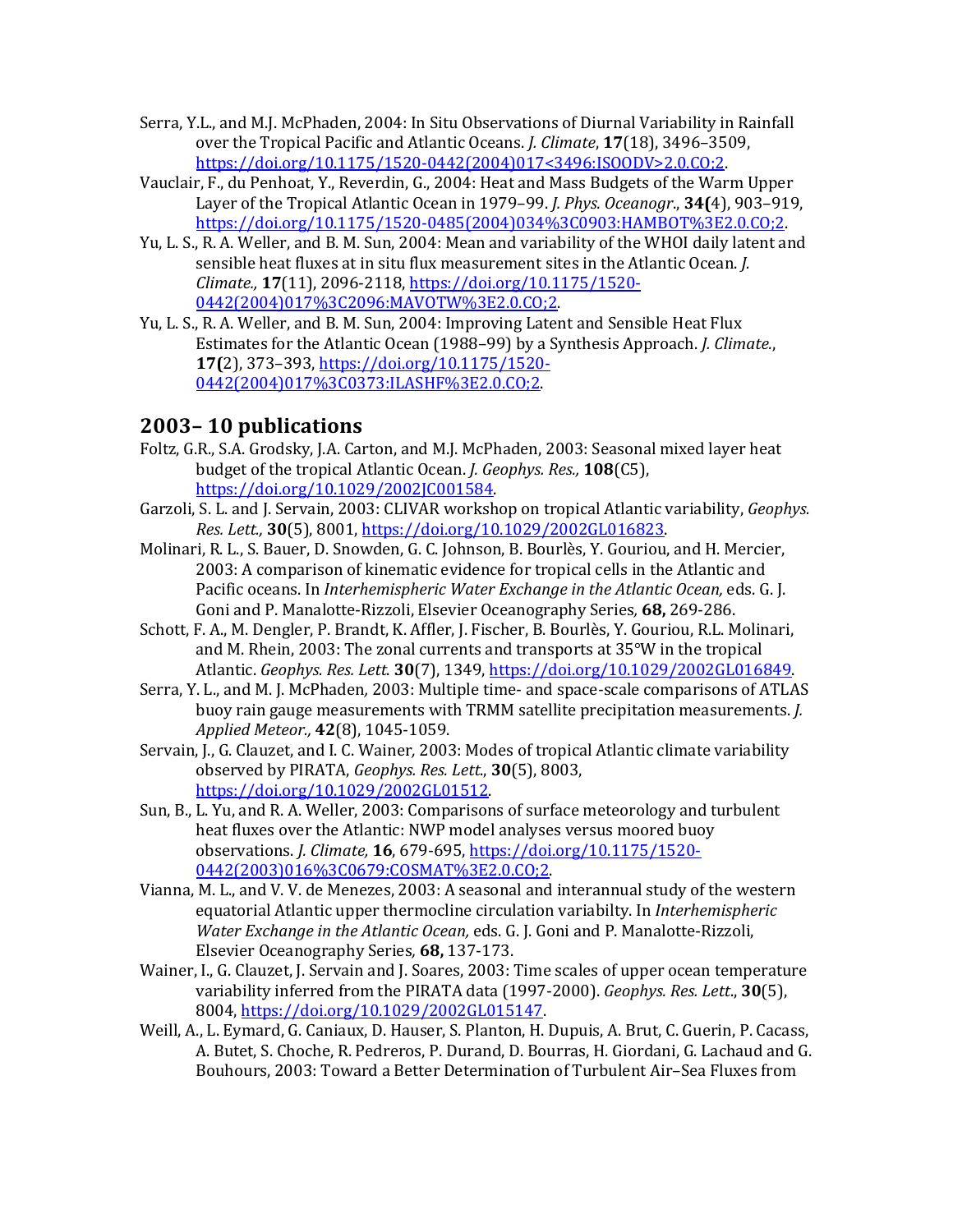Several Experiments. *J. Climate*, **16**(4), 600–618, https://doi.org/10.1175/1520-0442(2003)016%3C0600:TABDOT%3E2.0.CO;2.

## **2002–4 publications**

- Bourlès, B., M. d'Orgeville, G. Eldin, Y. Gouriou, R. Chuchla, Y. DuPenhoat, and S. Arnault, 2002: On the evolution of the thermocline and subthermocline eastward currents in the Equatorial Atlantic. *Geophys. Res. Lett.*, **29**(16), https://doi.org/10.1029/2002GL015098.
- Bouvet, M., N. Hoepffner, and M. D. Dowell, 2002: Parameterization of a spectral solar irradiance model for the global ocean using multiple satellite sensors, *J. Geophys. Res*., **107**, 3215, https://doi.org/10.1029/2001JC001126.
- Ebuchi N., H.C. Graber, M.J. Caruso, 2002: Evaluation of wind vectors observed by QuikSCAT / SeaWinds using ocean buoy data. *J. Atmos. Ocean. Technol.,* **19**, 2049–2062, https://doi.org/10.1175/1520-0426(2002)019%3C2049:EOWVOB%3E2.0.CO;2.
- Troccoli, A., and Coauthors, 2002: Salinity Adjustments in the Presence of Temperature Data Assimilation. *Mon. Wea. Rev*., **130**(1), 89–102.

# **2001– 4 publications**

- Belyaev, K. P., C. A. S. Tanajura, and J. J. O'Brien, 2001: A data assimilation method used with an ocean circulation model and its application to the tropical Atlantic, *Applied Mathematical Modeling,* **25**(8), 655-670.
- Bentamy, A., K.B. Katsaros, W. Drennan, and E.B. Forde, 2001: Daily surface wind fields produced by merged satellite data. In Gas Transfer at Water Surfaces, E.S. Saltzman, M. Donelan, W. Drennan, and R. Wanninkhof (eds.). *AGU Geophysical Monograph Series,* Volume **127** (ISBN 0875909868), 343-349.
- Serra, Y.L., P. A'Hearn, H.P. Freitag, and M.J. McPhaden, 2001: ATLAS Self-Siphoning Rain Gauge Error Estimates. *J. Atmosph. Ocean. Technol.*: **18**(12), 1989–2002, https://doi.org/10.1175/1520-0426(2001)018%3C1989:ASSRGE%3E2.0.CO;2.
- Vauclair F., Y. du Penhoat, 2001: Interannual variability of the upper layer of the tropical Atlantic ocean from in-situ data between 1979 and 1999, *Climate. Dyn.*, 17, 527-546, https://doi.org/10.1007/s003820000125.

# **2000– 3 publications**

- Segschneider, J., M. Balmaseda, and D.L.T Anderson, 2000: Anomalous temperature and salinity variations in the tropical Atlantic: possible causes and implications for the use of altimeter data. *Geophys. Res. Lett.*, 27(15), 2281, https://doi.org/10.1029/1999GL011310.
- Servain J., I. Wainer, H.L. Ayina, and H. Roquet, 2000: The relationship between the simulated climatic variability modes of the tropical Atlantic. *Int. J. Climatol.*, **20**, 939-953.
- Wentz, F.J., C. Gentemann, D. Smith, and D. Chelton, 2000: Satellite Measurements of Sea Surface Temperature Through Clouds. *Science*, **288**: 847-850, 5 May, https://doi.org/10.1126/science.288.5467.847.

## **1999– 2 publications**

Pailler, K., B. Bourlès, and Y. Gouriou, 1999: The barrier layer in the western tropical Atlantic Ocean. *Geophys. Res. Lett.,* **26**(14)*,* 2069-2072, https://doi.org/10.1029/1999GL900492.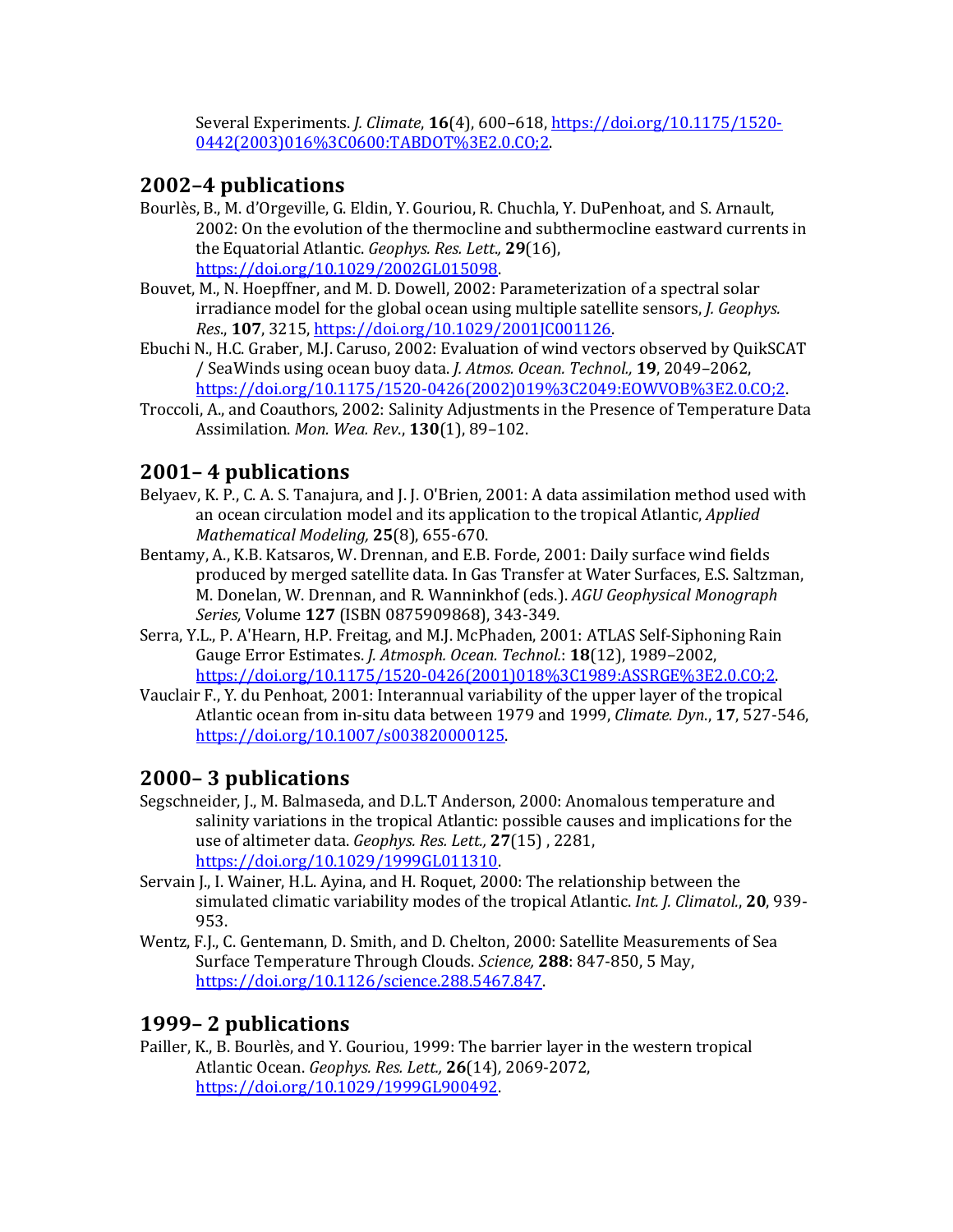Servain, J., I. Wainer, J. P. McCreary, and A. Dessier, 1999: Relationship between the equatorial and meridional modes of climatic variability in the tropical Atlantic, *Geophys. Res. Lett.,* **26**(4), 485-488, https://doi.org/10.1029/1999GL900014.

## **1998 – 2 publications**

- Hackert, E. C., R. N. Miller, and A. T. Busalacchi, 1998: An optimized design for a moored instrument array in the tropical Atlantic Ocean. *J. Geophys. Res.*, **103**(C4), 7491-7509, https://doi.org/10.1029/97JC03206.
- Servain J., A. Busalacchi, M.J. McPhaden, A.D. Moura, G. Reverdin, M. Vianna and S. Zebiak, 1998: A Pilot Research Moored Array in the Tropical Atlantic (PIRATA). *Bull. Amer. Meteorol. Soc.,* **79**, 2019-2031, https://doi.org/10.1175/1520- 0477(1998)079%3C2019:APRMAI%3E2.0.CO;2.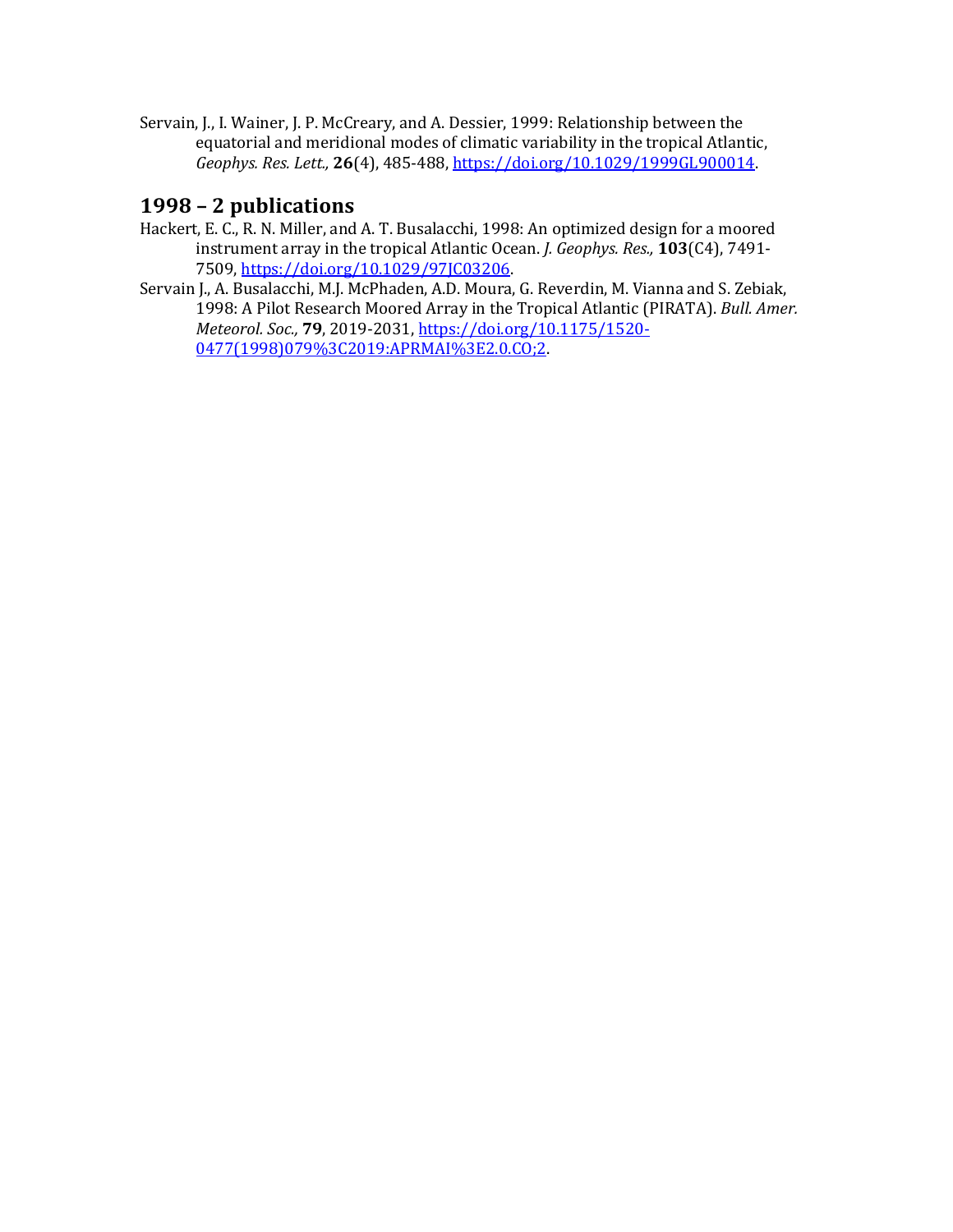## *Non-peer reviewed (Reports, dissertations, proceedings, newsletters, etc.)*

## **2018**

- Araujo, M., B. Bourlès, R. Perez, Requirements for the Tropical Atlantic Observing System: Societal impact and importance of observing the Tropical Atlantic, Report for the 1st TAOS Review Workshop, Portland-US, Feb. 8th-9 th 2018, CLIVAR Report No. 03/2018, September 2018.
- Araujo, M., B. Bourlès, R. Perez, Tropical Atlantic Observing System Networks: Current Status and plans to 2030 Mooring Networks, Report for the 1st TAOS Review Workshop, Portland-US, Feb. 8th-9th 2018, CLIVAR Report No. 03/2018, September 2018.
- Araujo, A., P. Chang, B. Bourlès, P. Brandt, J. Servain, M. Rouault, J. Lübbecke, R. Perez, R. Rodrigues, M. Jochum, B. Rodríguez-Fonseca, and N. Keenlyside, Dynamics of Tropical Atlantic Variability, Report for the 1st TAOS Review Workshop, Portland-US, Feb. 8th-9 th 2018, CLIVAR Report No. 03/2018, September 2018.
- Bourlès, B.., P. Brandt, N. Lefèvre and J. Hahn, 2018: AtlantOS EU H2020 633211 Deliverable 3.9 "PIRATA data system upgrade report : Technical report mostly related to biogeochemical sensors (O2 and CO2 sensors) data, their real-time transmission and O2 and CO2 data control quality and their integration to existing systems, in relation with the WP7", https://doi.org/10.3289/AtlantOS\_D3.9.
- Bourlès, B., P. Brandt and M. Dengler, 2018: *PREFACE EU FP7 603521 Deliverable 4.4* "Suggestion for a sustainable long term monitoring system".
- Bourlès, B., "An example of vessel time optimization and collaborations during the PIRATA cruises", AtlantOS Newsletter 2018, Vol. 1, Issue 3, 11-12, May 2018.
- Bourlès, B., and M. Dengler, "Heat and freshwater budgets, air-sea interactions", Periodic Report n°3 for the EU PREFACE program (FP7, Grant Agreement  $N^{\circ}$ : 603521), 9pp., June 2018.
- Bourlès, B., M. Araujo, P. Brandt, M. McPhaden, N. Lefevre, G. Foltz, and L. Cotrim da Cunha, "Organization & sustainability of PIRATA network Report", Deliverable D.3.19 for the EU AtlantOS program (H2020, Grant Agreement  $N^{\circ}$ : 633211), 7pp., https://doi.org/10.3289/atlantos d3.19, December 2018.
- Perez, R., B. Bourlès, M. Araujo, Tropical Atlantic Observing System Networks: Current Status and plans to 2030 Vessel-based Observations; Report for the 1st TAOS Review Workshop, Portland-US, Feb. 8th-9th 2018, CLIVAR Report No. 03/2018, September 2018.
- Poli, P., 2018: Note on the impact of meteorological data from PIRATA moorings on global weather forecasts, https://doi.org/10.5281/zenodo.1164620.
- Poli, P., B. Bourlès, S. Bond, S. Hafner, S. Klink, and E. Petermann, "Drifter network improvement report", Deliverable D.3.20 for the EU AtlantOS program (H2020, Grant Agreement N°: 633211), 7pp, https://doi.org/10.3289/atlantos\_d3.20, December 2018.
- Reilly K., C. Cusack, V. Fernandez, E. Buch, M. Ott, M. Araujo, B. Bourlès et al., "Atlantic Ocean Observing Networks: Cost and feasibility study". Deliverable D.1.4 for the EU AtlantOS program (H2020, Grant Agreement N°: 633211), https://doi.org/10.3289/AtlantOS\_D1.4, 84pp, May 2018.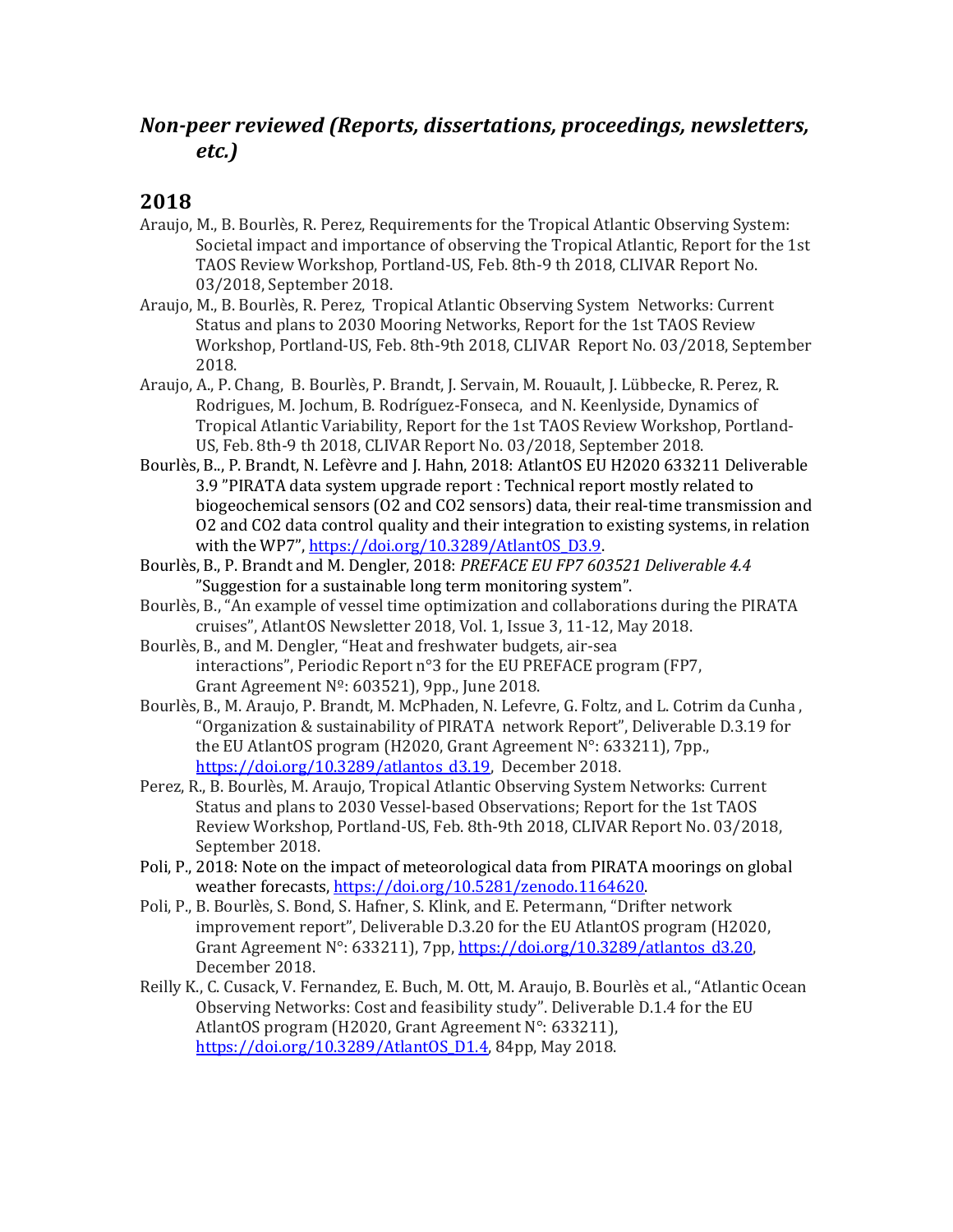#### **2017**

- Bourlès, B., P. Brandt, & N. Lefèvre, 2017: *AtlantOS EU H2020 633211 Deliverable 3.3* "Enhancement of autonomous observing networks: PIRATA network improvement report".
- Jochum, M., 2017: *PREFACE EU FP7 603521 Deliverable 3.3* "Enhancing prediction of tropical Atlantic climate and its impacts: Report on Near Inertial Waves".
- Papapostolou, T., 2017: Seasonal mass and momentum balance of the Atlantic Equatorial Undercurrent. Ph.D. dissertation, University of Miami.
- Rousselot, P., G. Reverdin, P. Blouch, and P. Poli, 2017: AtlantOS EU H2020 633211 Deliverable 3.5 "Enhancement of autonomous observing networks: Study of the potential for existing bathythermic string drifters".

## **2016**

- Bourlès, B., 2016: *PREFACE EU FP7 603521 Deliverable 3.2* "Enhancing prediction of tropical Atlantic climate and its impacts: Report air-sea interactions".
- Rouault, M., P. Brandt, M. Ostrowski, V. Mohrholz, and A. Plas, 2016: PREFACE EU FP7 *603521 Deliverable 4.2, "*Eastern Atlantic interannual to decadal variability: Analysis of historical in-situ and remote sensing data with regard to the Eastern Atlantic interannual to decadal variability and Benguela Nino".

## **2012**

- Caniaux, G., H. Giordani, J.L. Redelsperger, M. Wade, B. Bourlès, D. Bourras, G. de Coëtlogon, Y. du Penhoat, S. Janicot, E. Key, N. Kolodziejczyk, L. Eymard, J. Jouanno, A. Lazar, M. Leduc-Leballeur, N. Lefèvre, F. Marin, H. Nguyen, and G. Parard, 2012: Les avancées d'AMMA sur les interactions océan-atmosphère. La Météorologie, in press.
- Drévillon, M., E. Greiner, D. Paradis, C. Payan, J-M. Lellouche, G. Reffray, E. Durand, S. Law-Chune, S. Cailleau, 2012: Meteo-France and Mercator Ocean contribution to the search of the AF447 wreckage. Mercator Quarterly Newsletter 44, January 2012, 3-10.
- Ferry, N., L. Parent, G. Garric, C. Bricaud, C-E. Testut, O. Le Galloudec, J-M. Lellouche, M. Drévillon, E. Greiner, B. Barnier, J-M. Molines, N. Jourdain, S. Guinehut, C. Cabanes, and L. Zawadzki, 2012: GLORYS2V1 global ocean reanalysis of the altimetric era (1993-2009) at mesoscale. Mercator Quarterly Newsletter 44, January 2012, 28-39.
- Law Chune, S., Y. Drillet, P. De Mey and P. Daniel, 2012: Drift forecast with Mercator Ocean velocity fields and addition of external wind/wave contribution. Mercator Quarterly Newsletter **44**, January 2012, 22-27.

## **2011**

- Dombrowsky, E., 2011: Overview global operational oceanography systems. Chapter 16 of "Operational Oceanography in the 21st Century", International GODAE Summer School, 11-22 January 2010, University of Western Australia, Perth.
- Hernandez, F., 2011: Performance of Ocean forecasting systems intercomparison project. Chapter 23 of "Operational Oceanography in the 21st Century", International GODAE Summer School, 11-22 January 2010, University of Western Australia, Perth.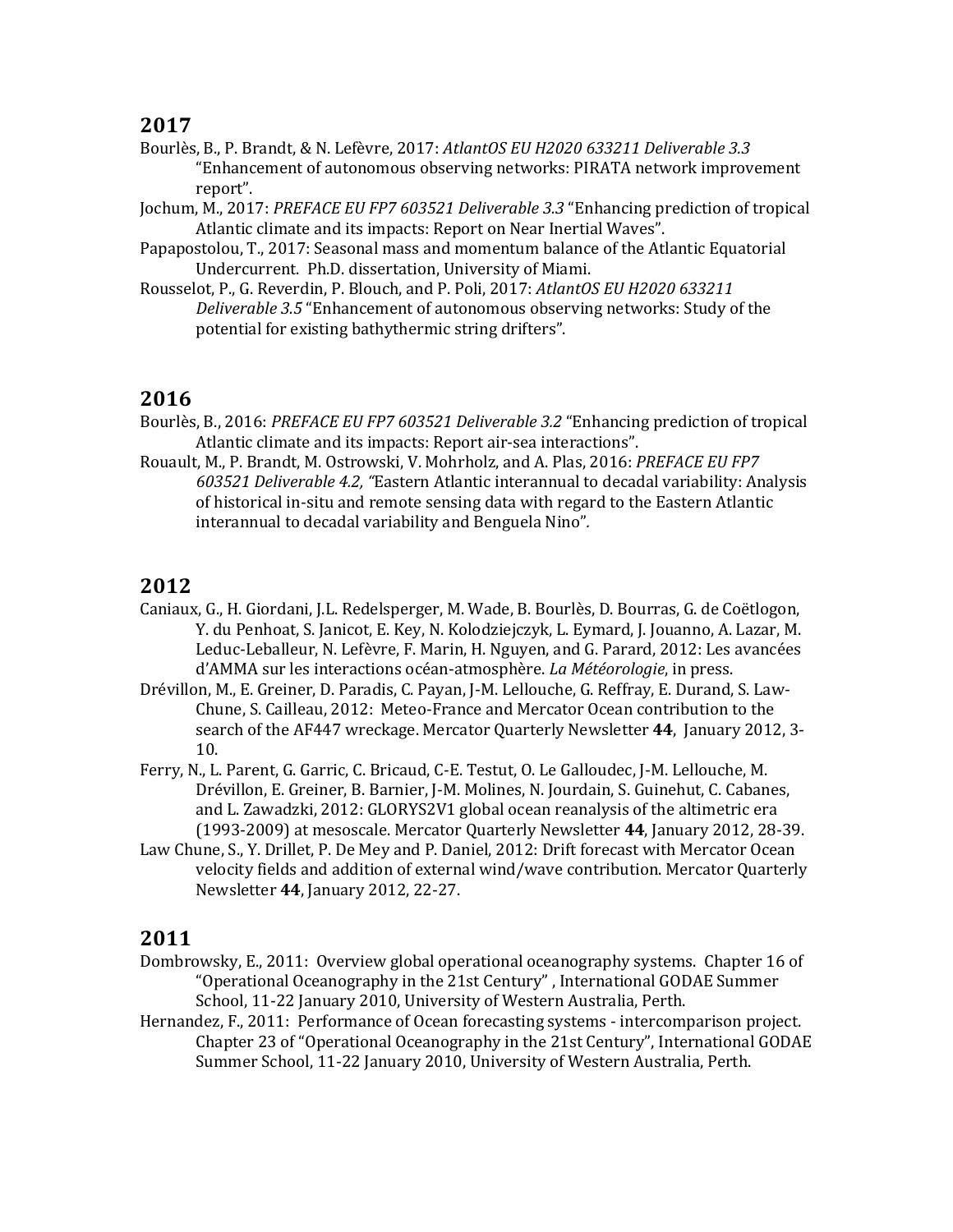Drévillon, M., C. Régnier, C. Desportes, E. Greiner, S. Guinehut, 2011: QuO Va Dis? The Mercator Ocean quarterly validation bulletin: recent developments and prospect. Mercator Ocean Quarterly Newsletter, 41 - April 2011 - 49-52.

## **2010**

- Ali, K.E., K.Y. Kouadio, G.P. Zahiri, A. Aman, A.P. Assamoi, and B. Bourlès, 2010: Influence of the Gulf of Guinea coastal and equatorial upwellings on the precipitations along its northern coasts during the boreal summer period. Asian Journal of Applied Sciences, 21836-AJAPS-KR.
- Cabanes, C., C. de Boyer Montégut, C. Coatanoan, N. Ferry, C. Pertuisot, K. Von Schuckmann, L. Petit de la Villeon, T. Carval, S. Pouliquen and P.-Y. Le Traon, 2010: CORA (CORIOLIS Ocean Database for re-Analyses), a new comprehensive and qualified ocean in-situ dataset from 1900 to 2008 and its use in GLORYS, Mercator Ocean -CORIOLIS Quarterly Newsletter - Special Issue#37 - April 2010, 15-19.
- Remy, E., 2010: Large scale ocean variability estimated from a 3D-Var Reanalysis: sensitivity experiments, Mercator Ocean Quarterly Newsletter#36 - January 2010, 8-14.

## **2009**

McPhaden, M.J., K. Ando, B. Bourlès, H. P. Freitag, R. Lumpkin, Y. Masumoto, V.S.N. Murty, P. Nobre, M. Ravichandran, J. Vialard, D. Vousden, and W. Yu., 2009: The Global Tropical Moored Buoy Array. White Paper for OceanObs'2009 Conference, Venice (Italy), 21-25 September 2009.

## **2008**

- Bourlès, B., P.Freitag, and M.McPhaden, 2008: Moored buoy networks: The key to understanding the tropical Oceans, *Argos Forum* #67, November 2008.
- Hernandez, F., and L. Crosnier, 2008: List of internal metrics for the MERSEA-GODAE Global Ocean: Specification for implementation. MERSEA WP5. Project deliverables D5.4.5, ed. By Mercator Océan, Toulouse, MERSEA-WP05-MERCA-STR0015.02A, pp. 75.
- Lebel, T. & B. Bourlès, 2008: Le climat tropical de l'Atlantique à l'Afrique sous l'oeil d'AMMA-Catch et PIRATA, *Revue Sciences au Sud de l'IRD*, n°45, juillet-août 2008.

## **2007**

- Bourlès, B., P. Brandt, G. Caniaux, M. Dengler, Y. Gouriou, E. Key, R. Lumpkin, F. Marin, R.L. Molinari, and C. Schmid, 2007: African Monsoon Multidisciplinary Analysis (AMMA): Special measurements in the tropical Atlantic. *CLIVAR Exchanges*, 41(12), 2, 7-9.
- Lau, K. M., and J. M. Kim, 2007: How nature foiled the 2006 hurricane forecasts. *EOS Trans. AGU,* **88**, 105-107.

Lebel, T., D. J. Parker, B. Bourlès, A. Diedhiou, A. Gaye, J. Polcher, J.-L. Redelsperger, and C. D. Thorncroft, 2007: AMMA field campaigns in 2005 and 2006. *GEWEX News*, 17(1).

## **2006**

Bunge, L., C. Provost, A. Kartavtseff and B. Bourlès, 2006: Horizontal velocity variability at 10<sup>°</sup>W and 23<sup>°</sup>W on the equator, *AGU General Assembly*, Honolulu, HI.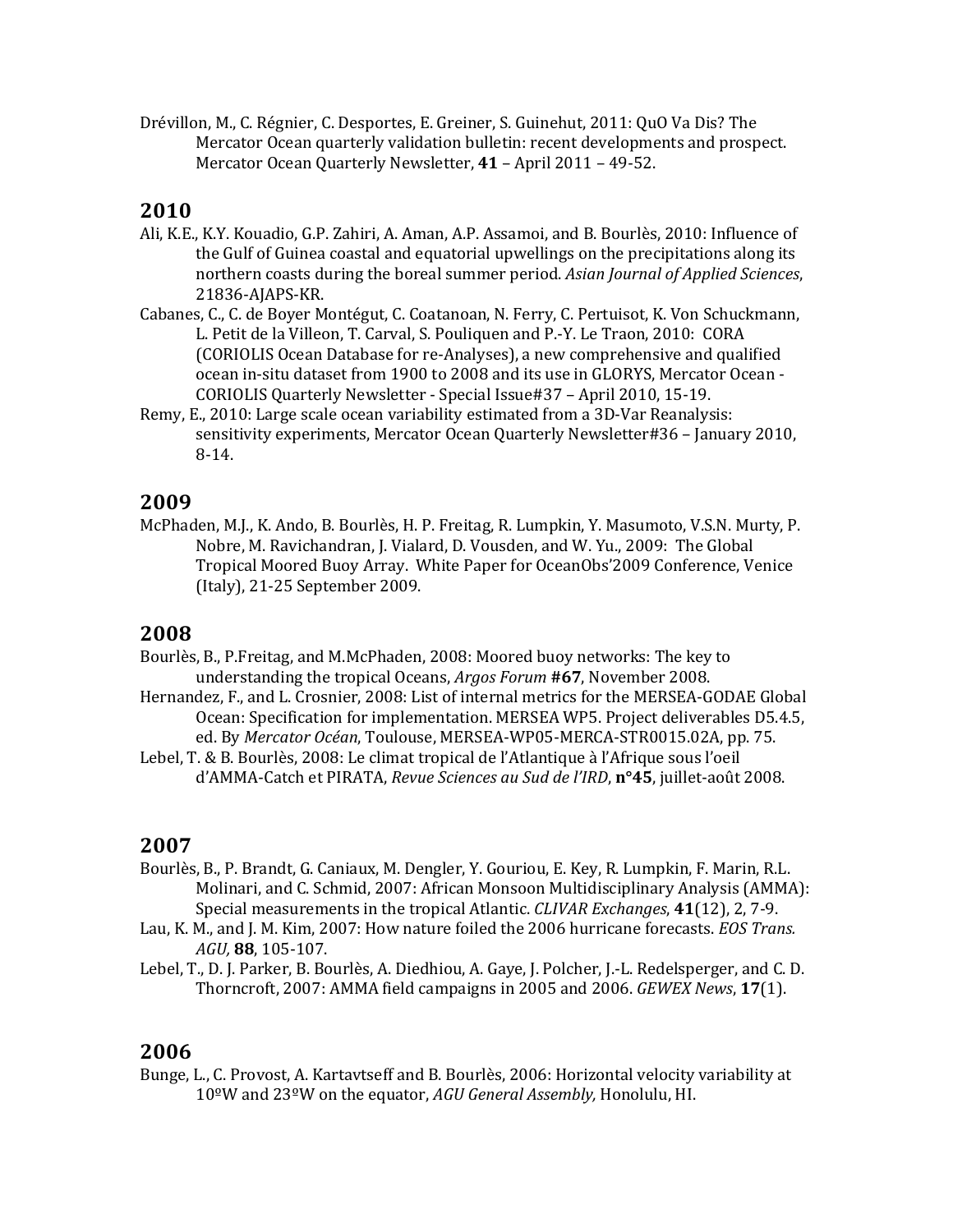- Lumpkin, R., R.L. Molinari, and M. JMcPhaden, 2006: A Northeast Extension of the PIRATA Array. White Document, AOML/NOAA, Miami, FL, USA.
- Morris, V., P. Clemente-Colón, N.R. Nalli, E. Joseph, R.A. Armstrong, Y. Detrés, M.D. Goldberg, P.J. Minnett and R. Lumpkin, 2006: Measuring Trans-Atlantic Aerosol Transport from Africa. *EOS Trans. AGU,* **87**(50).
- Nobre, P., 2006: The PIRATA South Western Extension. 8th International Conference on *Southern Hemisphere Meteorology and Oceanography. Session: Addressing gaps in SH observing systems.* Foz do Iguaçu, Brazil.
- Sato, O. T.; Polito, P. S., 2006: Long-term trend in the oceanic heat storage of the South Atlantic estimated from altimeter and PIRATA data. 8th International Conference on Southern Hemisphere Meteorology and Oceanography. Session: Role of the SH on *oceans and climate.* Foz do Iguaçu, Brazil.
- Urbano, D. F. and P. Nobre, 2006: Velocity field at the PIRATA sites: Model output vs. observations. 8th International Conference on Southern Hemisphere Meteorology and *Oceanography. Session: Role of the SH on oceans and climate. Foz do Iguaçu, Brazil.*

#### **2005**

- Arhan, M., A. M. Treguier, B. Bourlès, S. Michel, 2005: Diagnosing the annual cycle of the Equatorial Undercurrent in the Atlantic Ocean from a General Circulation model *(*EGU05-A-03458*), EGU General Assembly,* Vienna.
- Balmaseda, M.A., D.P. Dee, A.P. Vidard, and D.L.T. Anderson, 2005: A Multivariate Treatment of Bias for Sequential Data Assimilation: Application to the Tropical Oceans. *ECMWF Tech Memorandum No 480*.
- Bidlot, J.R., 2005: Impact of using the actual anemometer height when assimilating DRIBU surface wind data. *ECMWF Memorandum Research Department*, 14pp.
- Bourlès. B, 2005: Environmental Research observatory: PIRATA, summary document, Report done for the French Commission Scientifique Océan Atmosphère (CSOA): 44pp.
- Caniaux, G., H. Giordani, B. Bourlès and Y. DuPenhoat, 2005: Air-sea interactions during the EGEE/AMMA experiment: necessary requierements, *Extended abstract for OSI SAF (Ocean and Sea Ice Satellite Application Facility) Workshop, Perros-Guirec, France.*
- Le Borgne, P., Gérard Legendre, Anne Marsouin, 2005: OSI SAF radiative fluxes, *Extended* abstract for OSI SAF (Ocean and Sea Ice Satellite Application Facility) Workshop, Perros-Guirec, France.
- Provost, C., N. Chouaib, A. Spadone, L. Bunge, S. Arnault, and E. Sultan, 2005: Interannual variability of the zonal sea surface slope in the equatorial Atlantic during the 1990s. *Advances in Space Res. (COSPAR publication),* **37**, 823-831.
- Vidard, A., D.L.T. Anderson, and M. Balmaseda, 2005: Impact of ocean observation systems on ocean analysis and seasonal forecasts. *ECMWF Tech Memorandum No 460*.

#### **2004**

- Busalacchi, A.J., R. Boscolo, B. Dickson, A. Piola, J. Servain, and N. Zeng, 2004: Climate observing system for the Atlantic sector. *CLIVAR Exchanges*, 9 (3), 8-11+16.
- Gentemann, C. L., F. J. Wentz, C. A. Mears, and D. K. Smith, 2004: In situ validation of Tropical Rainfall Measuring Mission microwave sea surface temperatures. *J. Geophys. Res.*, **109**, C04021, doi:10.1029/2003JC002092.
- Kartavtseff, Annie, 2004: Mouillage courantométrique PIRATA 10°W ; Mai 2003- Février 2004 ; Internal Report LODYC, n°2004-01, May.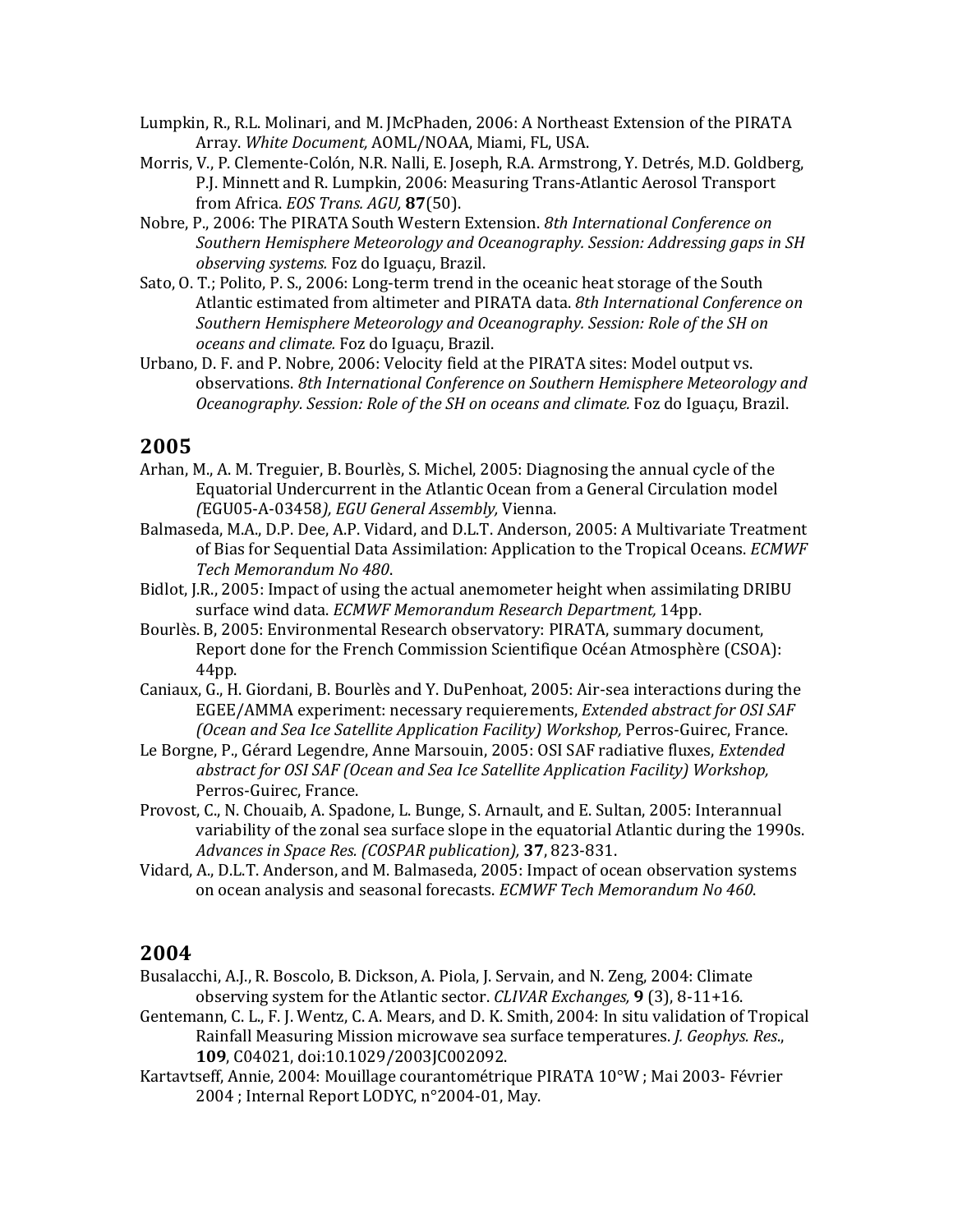- Nobre, P., E. Campos, P.S. Polito, O.T Sato, and J. Lorenzzetti (with contribution by A.Robertson, M.Vianna, J.Servain, and I.Wainer), 2004: PIRATA Western Extension Scientific Rational Report. *INPE/CPTEC Special Report, Cachoiera Paulista, SP*, Brazil.
- Rouault, M., and Coll., 2004: PIRATA South-Eastern Extension White Paper. UFCT Special *Report,* Cape Town, South Africa.
- Servain, J., 2004: PIRATA, Pirata et Mercator : Des bouées ancrées observent l'Atlantique tropical. Fiche Actualité MERCATOR (« Chroniques mercatoriennes »), 23 March.
- Servain J., 2004: Introduction of the Session "Scientific results from the PIRATA Program (1997-2004)". *Joint American and Canadian Geophysical Unions meeting, Montreal,* Canada*,* May.
- Servain J., Hervé M., and B. Durand, 2004: A real-time diagnostic analysis of the PIRATA observations. *Joint American and Canadian Geophysical Unions meeting*, Montreal, Canada, May.
- Servain J., 2004: O Programa PIRATA: CAMISA-PIRATA, O programa PIRATA : Objetivos, Realisaçaoes, Perspectivas. *Extended Proceeding XIII Congresso Brasileiro de Meteorologia.* Fortaleza, Brazil, Sept.
- Servain J., B. Bourlès, et S. Planton, 2004: Le Programme PIRATA : Réalisations, Exploitation, Développement. *Recueil de Communications de l'Atelier Expérimentation et Instrumentation (AEI).* Paris, France, 6pp, March.
- Servain J., 2004: O Programa PIRATA: CAMISA-PIRATA, O programa PIRATA : Objetivos, Realisações, Perspectivas. *Extended Proceeding XIII Congresso Brasileiro de Meteorologia.* Fortaleza, Brazil*,* Sept.
- Servain J., Durand B., Ayina L.-H. and Bentamy A., 2004: High resolution satellite and PIRATA derived surface turbulent fluxes over the Atlantic Ocean. *Extended Proceeding XIII Congresso Brasileiro de Meteorologia.* Fortaleza, Brazil*,* Sept.
- Siqueira, L.S.P, and P.Nobre, 2004: Contrasting the errors in sea surface temperature and surface heat flux by a coupled GCM and its oceanic component, *XII Congresso Brasileiro de Meteorologia,* Fortaleza, Brazil, Sept.

## **2003**

- Balmaseda, M.A., 2003: Ocean data assimilation for seasonal forecasts. *ECMWF Seminar* Proceedings. Seminar on Recent developments in data assimilation for atmosphere *and ocean,* 8-12 September 2003, 301-326.
- Bourlès, B., 2003: On the Gulf of Guinea and the West African Monsoon, *CLIVAR Exchanges* Letters, n°27, *Vol.* **8**, n°2/3, *CLIVAR-Africa*, 15-16, Sept.
- Grelet J., Servain J., Lorenzzetti J. et Vianna M. (in collaboration with A. Kartavtseff, R. Chuchla et B. Bourlès, 2003: Recueil de données Météo-Océaniques durant les campagnes PIRATA : Années 1997-2003. *Publication IRD-Brest.*
- Kartavtseff A., 2003: Mouillages courantométriques PIRATA 10W et 23W. Dec 2001-Dec 2002. Internal Report LODYC n°2003-01.
- Peter, A.C., et Y. du Penhoat, 2003: Etude de la couche de mélange océanique et bilan de chaleur dans le Golfe de Guinée, journées prospectives du PATOM, CIC de Météo *France*, Toulouse. Dec.
- Provost C. et J. Servain, 2003: -ACI CLIMAT PIRATA- BILAN scientifique, technique et financier de la partie mouillages équatoriaux, Report done for the French ACI-Climat.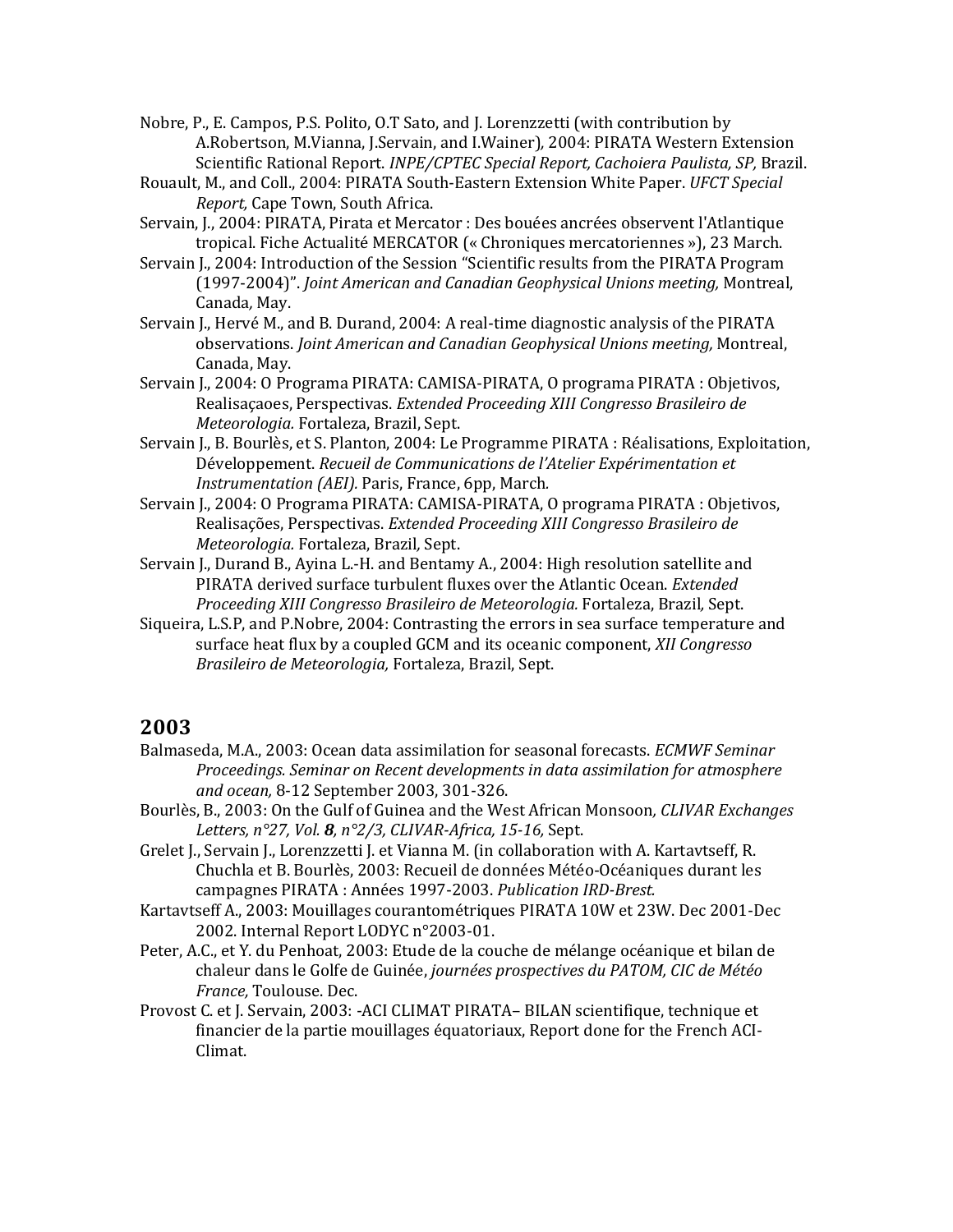Vera C. S., Hazeleger, W., Wainer, I., and Servain, J., 2003: Climate Variability in the South Atlantic Ocean. « White Document » prepared for the « Workshop SACOS : South *Atlantic Climate Observing System », Angra dos Reis, RJ,* Brazil*,* Feb*.*

#### **2002**

- Balmaseda, M.A., 2002: Dealing with Systematic error in ocean data assimilation. ECMWF Workshop on the Role of the Upper Ocean in Medium and Extended Range Forecasting, 3-15 Nov 2002.
- Bourlès, B., 2002: Atlantique Equatorial : des courants suivis à la trace..., *Fiches d'Actualités Scientifiques de l'IRD, n°163, Oct. 2002.*
- DuPenhoat, Y., N. Ferry, C. Maes, J.Merle, S. Arnault, collab.: L. Fleury, E. Greiner, M. Benkiran, A. Lazar, G. Eldin et B. Bourlès, 2002: Validation des systèmes MERCATOR en zone tropical: océans Pacifique et Atlantique, *Journées Mercator-Coriolis*, LEGOS France, Sept 2002.
- Marchand, P., and J. Servain, 2002: NOR-50: Fast research vessel for operational oceanography - Implementing PIRATA & Argo programs in the Tropical & South Atlantic in a practical, economic way. *Sea Technology*, **43**(6), 49-54.
- Michel S., and A.-M. Treguier, 2002: Sensitivity of the Equatorial Undercurrent to mixing parameterisations in the CLIPPER model. *Report IFREMER/DRO/LPO* n°02-16, 35pp.
- Servain J., 2002: The status and perspective of the PIRATA Program. A CLIVAR Workshop on the Dynamics and Predictability of the Atlantic ITCZ and its Regional Climatic Influences. A CLIVAR Workshop on the Dynamics and Predictability of the Atlantic *ITCZ* and its Regional Climatic Influences. IRI, Palisades, NY, USA, Sept 2002.

#### **2001**

- Ayina H. L., and J. Servain, 2001: Climate modulation in a general circulation model of the tropical Atlantic. *CLIVAR Tropical Atlantic Workshop*, Paris, France, Sept, 2001.
- Cariou S., J. Servain, R. Person, et Y. Roubaud, 2001: Study of the tuna behaviour by acoustic simulation. *CLIVAR Tropical Atlantic Workshop*, Paris, France, Sept 2001.
- Clauzet G., I. Wainer, et J. Servain, 2001: Time-scales of variability from the high-frequency PIRATA data (1997-2000). *Joint IAPSO/IABO Assembly: 2001 An Ocean Odyssey.* Mar del Plata, Argentina, Oct 2001.
- Michel, S., A-M. Treguier, R. Schopp, Y. Quilfen, A. Bentamy, 2001: Comparison of two Atlantic simulations forced by ECMWF and ERS wind climatologies, *CLIVAR workshop on Tropical Atlantic Variability, Paris, Sept 2001.*
- Quilfen, Y., A. Bentamy, S. Michel, A-M. Treguier, R. Schopp, 2001: Impact of the wind from ERS satellites and from ECMWF reanalysis in the CLIPPER Atlantic model: first results, *AGU* meeting on scatterometry, Los Angeles, Dec 2001.
- Servain, J. and J. Lorenzetti, 2001: PIRATA-8 Meeting Report. *CLIVAR-Exchanges No. 22*, *Newsletter of the CLIVAR Program, Vol.* 6, No. 4, Dec. 2001.

#### **1999**

McPhaden M. J., P.Freitag, J.Servain and E. Josse, 1999: Effects of fishing activity on tropical moored buoy arrays. Actes du colloque Caraïbe-Martinique "Pêche thonière et dispositifs de concentration de poissons", 15-19 octobre 1999. Edits. J.-Y. Le Gall, P. *Cayré & M. Taquet.* p. 154.